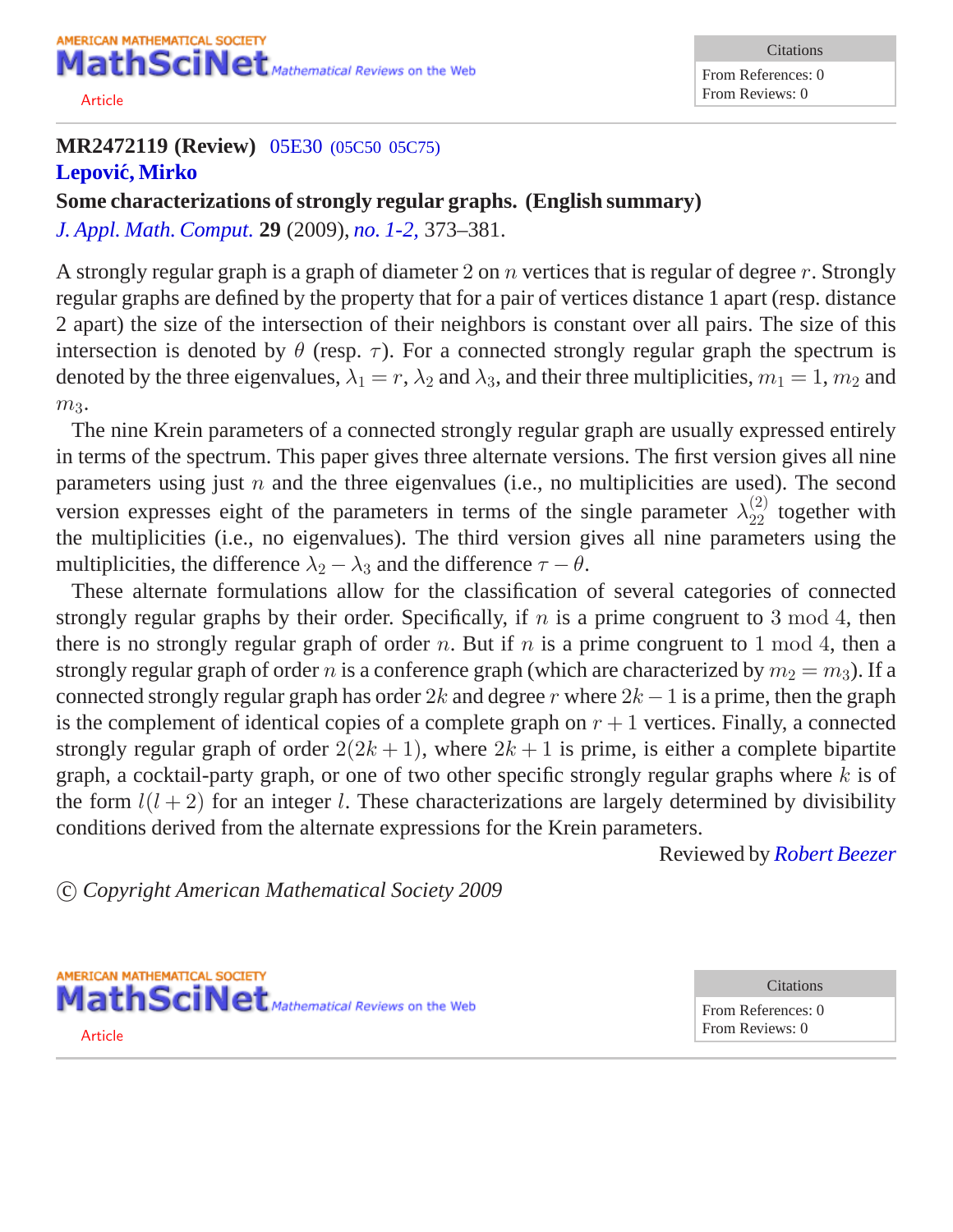## **MR2455522 (2009g:05098)** 05C50 [\(05C75 05E30\)](http://ams.rice.edu/mathscinet/search/mscdoc.html?code=05C50%2C%2805C75%2C05E30%29) **[Bang, Sejeong](http://ams.rice.edu/mathscinet/search/publications.html?pg1=IID&s1=707820)** [\(KR-PNU\)](http://ams.rice.edu/mathscinet/search/institution.html?code=KR_PNU); **[van Dam, Edwin R.](http://ams.rice.edu/mathscinet/search/publications.html?pg1=IID&s1=339071)** [\(NL-TILB-EOR\)](http://ams.rice.edu/mathscinet/search/institution.html?code=NL_TILB_EOR); **[Koolen, Jack H.](http://ams.rice.edu/mathscinet/search/publications.html?pg1=IID&s1=272570)** [\(KR-POST\)](http://ams.rice.edu/mathscinet/search/institution.html?code=KR_POST)

**Spectral characterization of the Hamming graphs. (English summary)** *[Linear Algebra Appl.](http://ams.rice.edu/mathscinet/search/journaldoc.html?&cn=Linear_Algebra_Appl)* **429** (2008), *[no. 11-12,](http://ams.rice.edu/mathscinet/search/publications.html?pg1=ISSI&s1=267298)* 2678*–*2686.

The Hamming graph  $H(D, q)$  has vertices that are vectors of length D with entries from an alphabet of size  $q$ ; two vertices are adjacent if the corresponding vectors differ in exactly one entry. They form a fundamental class of distance-regular graphs of diameter D. This paper is concerned with the characterization of these graphs by their eigenvalues, which is part of the two broader questions of classifying distance-regular graphs and characterizing general graphs by their eigenvalues.

There are many interesting technical results in this paper, but the two main results are as follows. First, suppose q is large, meaning specifically that  $2q > D^4 + 2D^3 + 2D^2 - 5D - 4$ . Then any graph that is cospectral with  $H(D, q)$  is locally the disjoint union of D cliques of size  $q - 1$ . Second, this first result can be employed to show that if  $q > 36$  then  $H(3, q)$  is characterized by its spectrum. There are four graphs cospectral with  $H(3, 3)$  and two graphs cospectral with  $H(3, 4)$ , but for  $5 \le q \le 36$  there are no known cospectral pairs involving  $H(3, q)$ , so perhaps there is room for improvement in this bound, or an opportunity to discover new cospectral pairs.

This paper is an excellent example of the powerful interplay of algebraic and graph-theoretic techniques and as noted above contains a variety of interesting results which could prove useful for similar investigations. The authors discuss some possible directions (and possible dead ends) for such further investigations.

Reviewed by *[Robert Beezer](http://ams.rice.edu/mathscinet/search/publications.html?pg1=IID&s1=213894)*

- 1. S. Bang, J.H. Koolen, Graphs cospectral with  $H(3, q)$  which are locally disjoint union of at most three complete graphs, submitted for publication.
- 2. N. Biggs, Algebraic Graph Theory, Cambridge Tracts in Mathematics, Cambridge University Press, London, 1974. [MR0347649 \(50 #151\)](/mathscinet/pdf/347649.pdf?pg1=MR&s1=50:151&loc=fromreflist)
- 3. A.E. Brouwer, A.M. Cohen, A. Neumaier, Distance-Regular Graphs, Springer-Verlag, Berlin, 1989. [MR1002568 \(90e:05001\)](/mathscinet/pdf/1002568.pdf?pg1=MR&s1=90e:05001&loc=fromreflist)
- 4. E.R. van Dam, W.H. Haemers, J.H. Koolen, E. Spence, Characterizing distance-regularity of graphs by the spectrum, J. Combinatorial Th. A 113 (2006) 1805–1820. [MR2269558](/mathscinet/pdf/2269558.pdf?pg1=MR&s1=2008f:05210&loc=fromreflist) [\(2008f:05210\)](/mathscinet/pdf/2269558.pdf?pg1=MR&s1=2008f:05210&loc=fromreflist)
- 5. W.H. Haemers, E. Spence, Graphs cospectral with distance-regular graphs, Linear Multilin. Alg. 39 (1995) 91–107. [MR1374473 \(96k:05132\)](/mathscinet/pdf/1374473.pdf?pg1=MR&s1=96k:05132&loc=fromreflist)
- 6. A.J. Hoffman, On the polynomial of a graph, Amer. Math. Monthly 70 (1963) 30–36. [MR0156333 \(27 #6257\)](/mathscinet/pdf/156333.pdf?pg1=MR&s1=27:6257&loc=fromreflist)
- 7. W. Mantel, Vraagstuk XXVIII, Wiskundige Opgaven met de Oplossingen 10 (1907) 60–61.
- 8. K. Metsch, Improvement of Bruck's completion theorem, Designs Codes Crypt. 1 (1991) 99– 116. [MR1120871 \(92m:51014\)](/mathscinet/pdf/1120871.pdf?pg1=MR&s1=92m:51014&loc=fromreflist)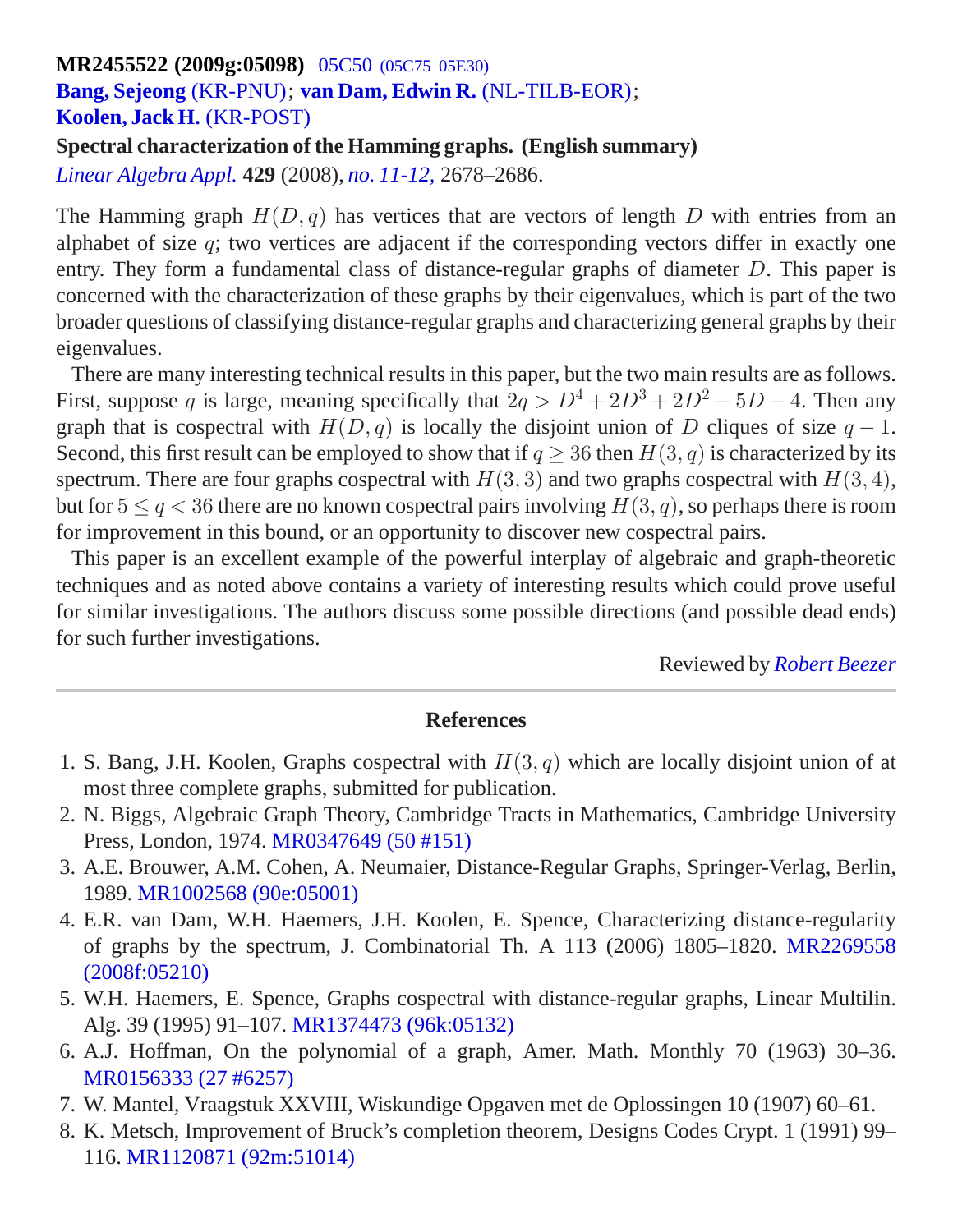- 9. K. Metsch, A characterization of Grassmann graphs, European J. Combin. 16 (1995) 639–644. [MR1356853 \(96g:05116\)](/mathscinet/pdf/1356853.pdf?pg1=MR&s1=96g:05116&loc=fromreflist)
- 10. B. Douglas, West, Introduction to Graph Theory, Prentice Hall, Inc., Upper Saddle River, NJ, 1996. [MR1367739 \(96i:05001\)](/mathscinet/pdf/1367739.pdf?pg1=MR&s1=96i:05001&loc=fromreflist)

c *Copyright American Mathematical Society 2009*



**Citations** [From References: 1](http://ams.rice.edu/mathscinet/search/publications.html?refcit=2443284&loc=refcit) From Reviews: 0

## **MR2443284 (Review)** 05C12 [\(05C50 05E30\)](http://ams.rice.edu/mathscinet/search/mscdoc.html?code=05C12%2C%2805C50%2C05E30%29) **Jurisiˇ [c, Aleksandar](http://ams.rice.edu/mathscinet/search/publications.html?pg1=IID&s1=356927) ´** [\(SV-LJUBC\)](http://ams.rice.edu/mathscinet/search/institution.html?code=SV_LJUBC); **[Terwilliger, Paul](http://ams.rice.edu/mathscinet/search/publications.html?pg1=IID&s1=171720)** [\(1-WI\)](http://ams.rice.edu/mathscinet/search/institution.html?code=1_WI)

**Pseudo 1-homogeneous distance-regular graphs. (English summary)**

*[J. Algebraic Combin.](http://ams.rice.edu/mathscinet/search/journaldoc.html?&cn=J_Algebraic_Combin)* **28** (2008), *[no. 4,](http://ams.rice.edu/mathscinet/search/publications.html?pg1=ISSI&s1=266644)* 509*–*529.

This paper extends an approach developed in A. Jurišić, J. H. Koolen and P. M. Terwilliger [J. Algebraic Combin. **12** (2000), no. 2, 163–197; [MR1801230 \(2002c:05164\)\]](http://ams.rice.edu/mathscinet/pdf/1801230.pdf). The authors' abstract provides a concise description:

Summary: "Let  $\Gamma$  be a distance-regular graph with diameter  $d \geq 2$  and intersection number  $a_1 \neq a_2$ 0. Let  $\theta$  be a real number. A pseudo cosine sequence for  $\theta$  is a sequence of real numbers  $\sigma_0, \ldots, \sigma_d$ such that  $\sigma_0 = 1$  and  $c_i \sigma_{i-1} + a_i \sigma_i + b_i \sigma_{i+1} = \theta \sigma_i$  for all  $i \in \{0, \ldots, d-1\}$ . Furthermore, a pseudo primitive idempotent for  $\theta$  is  $E_{\theta} = s \sum_{i=0}^{d} \sigma_i A_i$ , where s is any nonzero scalar and  $A_i$  is the *i*th distance matrix of Γ. Let  $\hat{v}$  be the characteristic vector of a vertex  $v \in V\Gamma$ . For an edge  $xy$  of  $Γ$  and the characteristic vector w of the set of common neighbours of x and y, we say that the edge xy is tight with respect to  $\theta$  whenever  $\theta \neq k$  (k is the valency of Γ) and a nontrivial linear combination of vectors  $E\hat{x}$ ,  $E\hat{y}$  and  $Ew$  is contained in  $\text{Span}\{\hat{z}|z \in V\Gamma$ ,  $\partial(z, x) = d = \partial(z, y)\}.$ When an edge of  $\Gamma$  is tight with respect to two distinct real numbers, a parameterization with  $d +$ 1 parameters of the members of the intersection array of  $\Gamma$  is given (using the pseudo cosines  $\sigma_1, \ldots, \sigma_d$ , and an auxiliary parameter  $\varepsilon$ ).

"Let S be the set of all the vertices of  $\Gamma$  that are not at distance d from both adjacent vertices x and y. The graph  $\Gamma$  is pseudo 1-homogeneous with respect to xy whenever the distance partition of S corresponding to the distances from x and y is equitable in the subgraph induced on S. We show  $\Gamma$  is pseudo 1-homogeneous with respect to the edge  $xy$  if and only if the edge  $xy$  is tight with respect to two distinct real numbers. Finally, let us fix a vertex x of  $\Gamma$ . Then the graph  $\Gamma$  is pseudo 1-homogeneous with respect to any edge  $xy$ , and the local graph of x is connected if and only if there is the above parameterization with  $d+1$  parameters  $\sigma_1, \ldots, \sigma_d$ ,  $\varepsilon$  and the local graph of x is strongly regular with nontrivial eigenvalues  $a_1\sigma/(1+\sigma)$  and  $(\sigma_2-1)/(\sigma-\sigma_2)$ ."

Reviewed by *[Robert Beezer](http://ams.rice.edu/mathscinet/search/publications.html?pg1=IID&s1=213894)*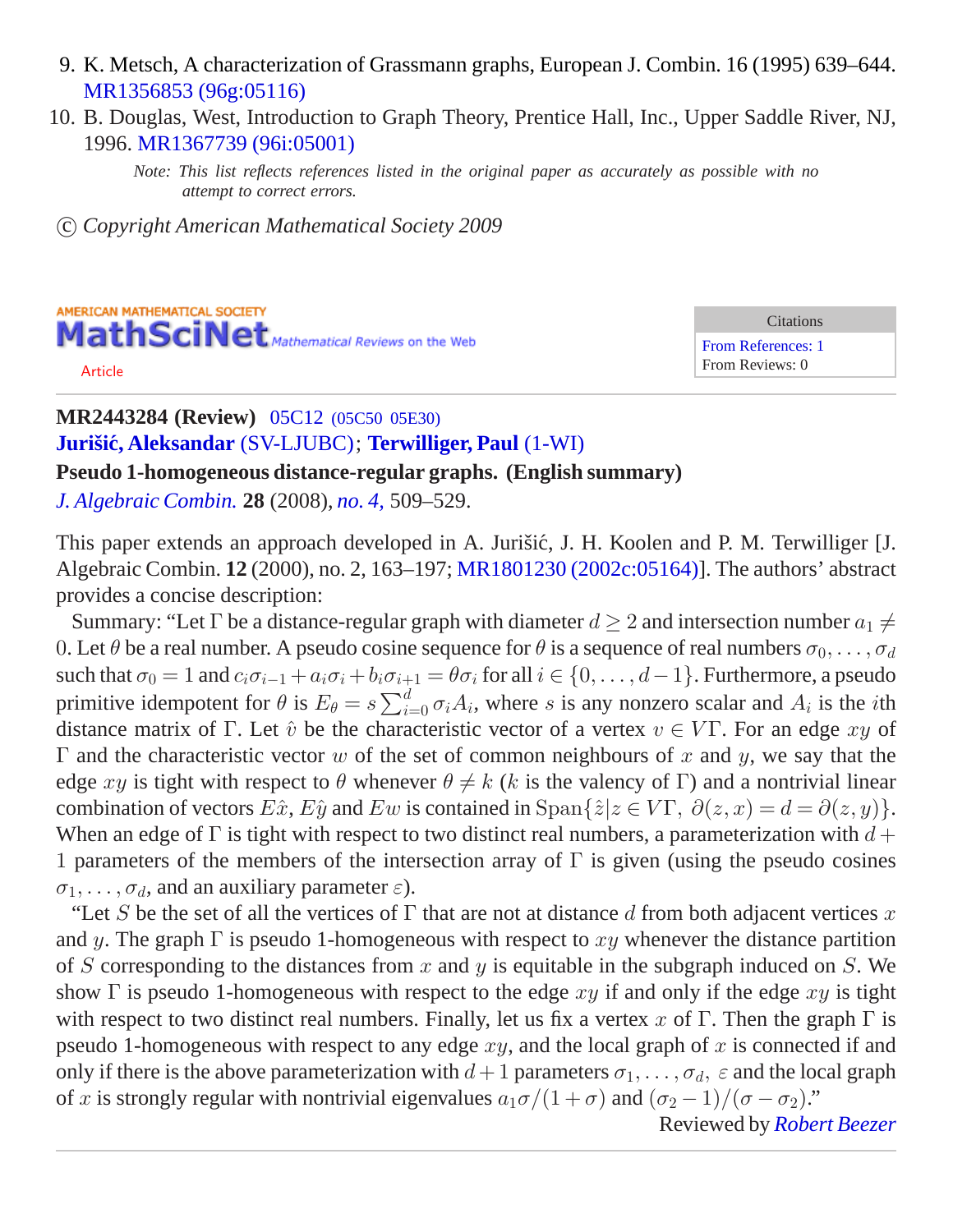## **References**

- 1. Bannai, E., Ito, T.: Algebraic Combinatorics I: Association Schemes. Benjamin-Cummings, California (1984) [MR0882540 \(87m:05001\)](/mathscinet/pdf/882540.pdf?pg1=MR&s1=87m:05001&loc=fromreflist)
- 2. Brouwer, A.E., Cohen, A.M., Neumaier, A.: Distance-Regular Graphs. Springer, Berlin, Heidelberg (1989) [MR1002568 \(90e:05001\)](/mathscinet/pdf/1002568.pdf?pg1=MR&s1=90e:05001&loc=fromreflist)
- 3. Curtin, B., Nomura, K.: 1-homogeneous, pseudo-1-homogeneous, and 1-thin distance-regular graphs. J. Comb. Theory Ser. B **93**, 279–302 (2005) [MR2117939 \(2006c:05145\)](/mathscinet/pdf/2117939.pdf?pg1=MR&s1=2006c:05145&loc=fromreflist)
- 4. Go, J.T., Terwilliger, P.M.: Tight distance-regular graphs and the subconstituent algebra. Eur. J. Comb. **23**, 793–816 (2002) [MR1932680 \(2003i:05138\)](/mathscinet/pdf/1932680.pdf?pg1=MR&s1=2003i:05138&loc=fromreflist)
- 5. Godsil, C.D.: Algebraic Combinatorics. Chapman and Hall, New York (1993) [MR1220704](/mathscinet/pdf/1220704.pdf?pg1=MR&s1=94e:05002&loc=fromreflist) [\(94e:05002\)](/mathscinet/pdf/1220704.pdf?pg1=MR&s1=94e:05002&loc=fromreflist)
- 6. Jurišić, A., Koolen, J.: A local approach to 1-homogeneous graphs. Des. Codes Cryptogr. 21, 127–147 (2000) [MR1801195 \(2001m:05265\)](/mathscinet/pdf/1801195.pdf?pg1=MR&s1=2001m:05265&loc=fromreflist)
- 7. Jurišić, A., Koolen, J., Terwilliger, P.: Tight Distance-Regular Graphs. J. Algebr. Comb. 12, 163–197 (2000) [MR1801230 \(2002c:05164\)](/mathscinet/pdf/1801230.pdf?pg1=MR&s1=2002c:05164&loc=fromreflist)
- 8. Pascasio, A.A.: Tight graphs and their primitive idempotents. J. Algebr. Comb. **10**, 47–59 (1999) [MR1701283 \(2000g:05155\)](/mathscinet/pdf/1701283.pdf?pg1=MR&s1=2000g:05155&loc=fromreflist)
- 9. Terwilliger, P.M.: The subconstituent algebra of a distance-regular graph; thin modules with endpoint one. Linear Algebra Appl. **356**, 157–187 (2002) [MR1944685 \(2003j:05135\)](/mathscinet/pdf/1944685.pdf?pg1=MR&s1=2003j:05135&loc=fromreflist)
- 10. Terwilliger, P.M.: An inequality involving the local eigenvalues of a distance-regular graph. J. Algebr. Comb. **19**, 143–172 (2004) [MR2058282 \(2005d:05156\)](/mathscinet/pdf/2058282.pdf?pg1=MR&s1=2005d:05156&loc=fromreflist)
- 11. Terwilliger, P.M., Weng, C.: Distance-regular graphs, pseudo primitive idempotents, and the Terwilliger algebra. Eur. J. Comb. **25**(2), 287–298 (2004) [MR2070549 \(2005c:05202\)](/mathscinet/pdf/2070549.pdf?pg1=MR&s1=2005c:05202&loc=fromreflist)

*Note: This list reflects references listed in the original paper as accurately as possible with no attempt to correct errors.*

c *Copyright American Mathematical Society 2009*



**Citations** [From References: 1](http://ams.rice.edu/mathscinet/search/publications.html?refcit=2431756&loc=refcit) From Reviews: 0

# **MR2431756 (2009d:05263)** 05E30 [\(05C75\)](http://ams.rice.edu/mathscinet/search/mscdoc.html?code=05E30%2C%2805C75%29)

**[Pan, Yeh-jong](http://ams.rice.edu/mathscinet/search/publications.html?pg1=IID&s1=829128)** [\(RC-NCT-DA\)](http://ams.rice.edu/mathscinet/search/institution.html?code=RC_NCT_DA); **[Weng, Chih-wen](http://ams.rice.edu/mathscinet/search/publications.html?pg1=IID&s1=364887)** [\(RC-NCT-DA\)](http://ams.rice.edu/mathscinet/search/institution.html?code=RC_NCT_DA)

**3-bounded property in a triangle-free distance-regular graph. (English summary)** *[European J. Combin.](http://ams.rice.edu/mathscinet/search/journaldoc.html?&cn=European_J_Combin)* **29** (2008), *[no. 7,](http://ams.rice.edu/mathscinet/search/publications.html?pg1=ISSI&s1=265102)* 1634*–*1642.

Many properties of a distance-regular graph of diameter d can be described by a certain set of  $2d-1$ of its intersection numbers. For certain classes of graphs, these numbers can be described with just 4 parameters. These graphs are then said to have "classical parameters". This article is concerned with distance-regular graphs having classical parameters where the intersection numbers  $a_1$  and  $a_2$  satisfy  $a_1 = 0$  and  $a_2 \neq 0$ .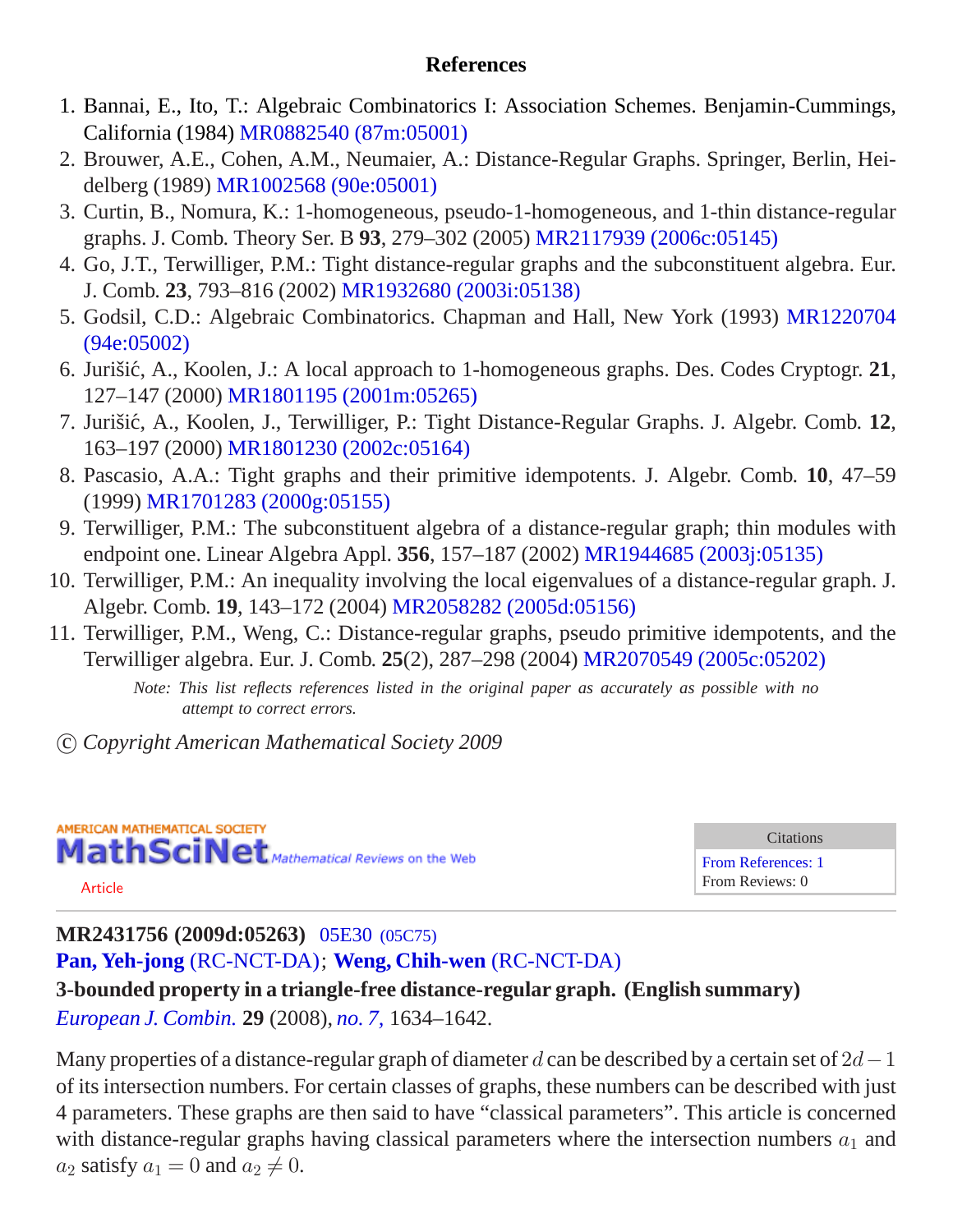Let  $\partial(x, y)$  denote the distance between vertices u and v. Then the sequence  $x, y, z$  is weakgeodetic if  $\partial(x, y) + \partial(y, z) \leq \partial(x, z) + 1$ . A subset of vertices W is weak-geodetically closed if given any weak-geodetic sequence  $x, y, z$  of the graph  $x, z \in W$ , it follows that  $y \in W$ . Finally, a graph is *i*-bounded if given vertices x, y with  $\partial(x, y) \leq i$ , there is a regular subgraph of diameter  $\partial(x, y)$  containing x and y that is weak-geodetically closed. In [European J. Combin. **18** (1997), no. 2, 211–229; [MR1429246 \(97m:05265\)](http://ams.rice.edu/mathscinet/pdf/1429246.pdf)] the second author used this property to further restrict the values of the classical parameters for a wide class of distance-regular graphs.

The main result of this paper is that the distance-regular graphs described in the first paragraph are 3-bounded. The proof is constructive, in the sense that the required regular weak-geodetically closed subgraph of diameter 3 is described explicitly.

The authors conclude by remarking that the 4-bounded property seems much harder to prove, but they believe the 3-bounded property to be sufficient for classifying all of the distance-regular graphs with classical parameters,  $a_1 = 0$  and  $a_2 \neq 0$ .

Reviewed by *[Robert Beezer](http://ams.rice.edu/mathscinet/search/publications.html?pg1=IID&s1=213894)*

- 1. E. Bannai, T. Ito, Algebraic Combinatorics I: Association Schemes, Benjamin/Cummings, Menlo Park, 1984. [MR0882540 \(87m:05001\)](/mathscinet/pdf/882540.pdf?pg1=MR&s1=87m:05001&loc=fromreflist)
- 2. A.E. Brouwer, A.M. Cohen, A. Neumaier, Distance-Regular Graphs, Springer-Verlag, Berlin, 1989. [MR1002568 \(90e:05001\)](/mathscinet/pdf/1002568.pdf?pg1=MR&s1=90e:05001&loc=fromreflist)
- 3. A.E. Brouwer, H.A. Wilbrink, The structure of near polygons with quads, Geometriae Dedicata 14 (1883) 145–176. [MR0708631 \(85b:05045\)](/mathscinet/pdf/708631.pdf?pg1=MR&s1=85b:05045&loc=fromreflist)
- 4. A. Hiraki, Strongly closed subgraphs in a regular thick near polygon, European Journal of Combinatorics 20 (8) (1999) 789–796. [MR1730825 \(2001f:05100\)](/mathscinet/pdf/1730825.pdf?pg1=MR&s1=2001f:05100&loc=fromreflist)
- 5. A.A. Ivanov, S.V. Shpectorov, Characterization of the association schemes of Hermitian forms over  $GF(2^2)$ , Geometriae Dedicata 30 (1989) 23–33. [MR0995936 \(90d:05061\)](/mathscinet/pdf/995936.pdf?pg1=MR&s1=90d:05061&loc=fromreflist)
- 6. Y. Pan, M. Lu, C. Weng, Triangle-free distance-regular graphs, Journal of Algebraic Combinatorics (in press). http://www.springerlink.com/content/11180j3068130238/.
- 7. E.E. Shult, A. Yanushka, Near n-gons and line systems, Geometriae Dedicata 9 (1980) 1–72. [MR0566437 \(82b:51018\)](/mathscinet/pdf/566437.pdf?pg1=MR&s1=82b:51018&loc=fromreflist)
- 8. H. Suzuki, On strongly closed subgraphs of highly regular graphs, European Journal of Combinatorics 16 (1995) 197–220. [MR1324430 \(96m:05200\)](/mathscinet/pdf/1324430.pdf?pg1=MR&s1=96m:05200&loc=fromreflist)
- 9. H. Suzuki, Strongly closed subgraphs of a distance-regular graph with geometric girth five, Kyushu Journal of Mathematics 50 (2) (1996) 371–384. [MR1447927 \(98g:05160\)](/mathscinet/pdf/1447927.pdf?pg1=MR&s1=98g:05160&loc=fromreflist)
- 10. P. Terwilliger, The subconstituent algebra of an association scheme (part I), Journal of Algebraic Combinatorics 1 (1992) 363–388. [MR1203683 \(94b:05222\)](/mathscinet/pdf/1203683.pdf?pg1=MR&s1=94b:05222&loc=fromreflist)
- 11. P. Terwilliger, A new inequality for distance-regular graphs, Discrete Mathematics 137 (1995) 319–332. [MR1312463 \(95k:05187\)](/mathscinet/pdf/1312463.pdf?pg1=MR&s1=95k:05187&loc=fromreflist)
- 12. C. Weng, Weak-geodetically closed subgraphs in distance-regular graphs, Graphs and Combinatorics 14 (1998) 275–304. [MR1645986 \(99f:05129\)](/mathscinet/pdf/1645986.pdf?pg1=MR&s1=99f:05129&loc=fromreflist)
- 13. C. Weng, D-bounded distance-regular graphs, European Journal of Combinatorics 18 (1997) 211–229. [MR1429246 \(97m:05265\)](/mathscinet/pdf/1429246.pdf?pg1=MR&s1=97m:05265&loc=fromreflist)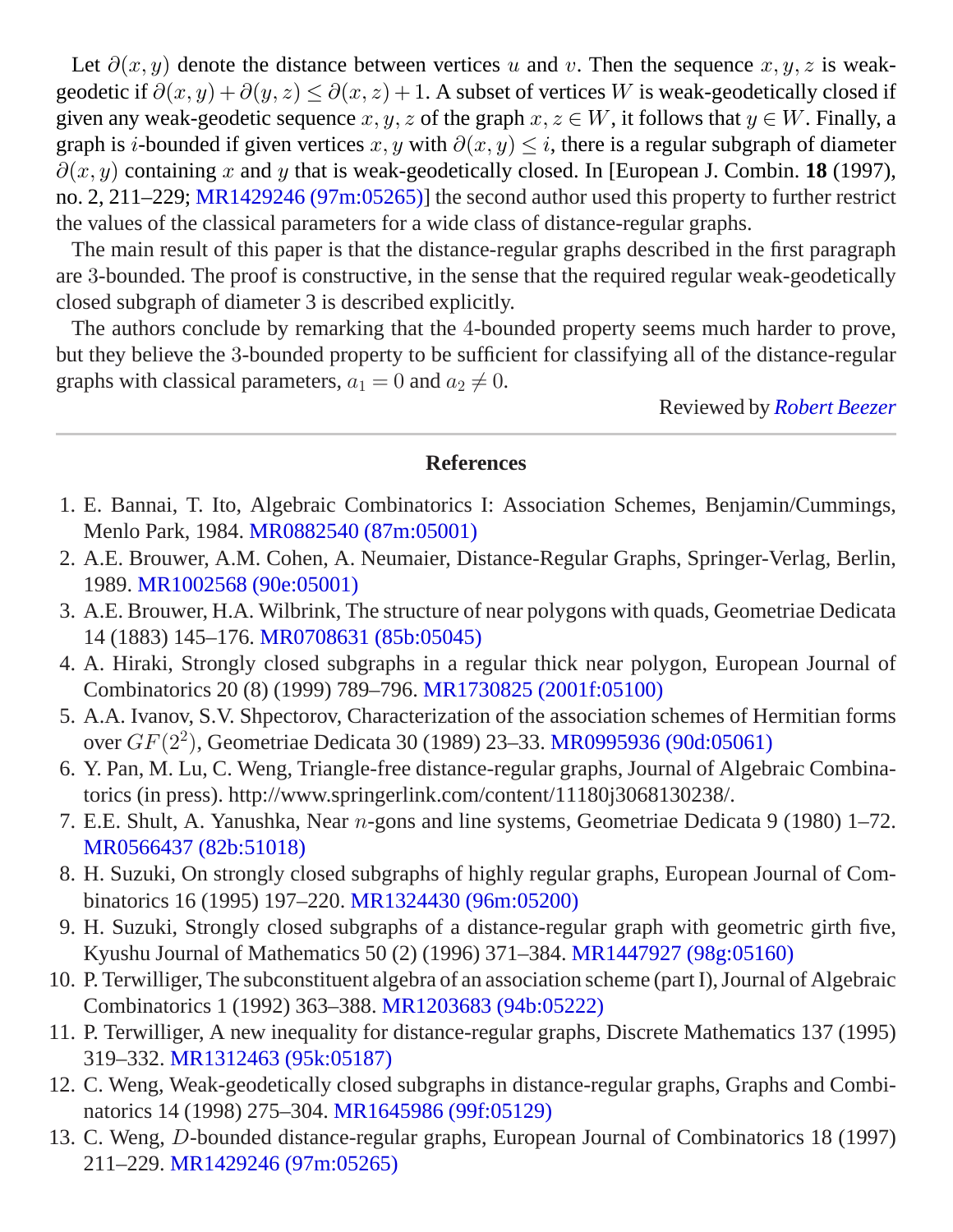14. C. Weng, Classical distance-regular graphs of negative type, Journal of Combinatorial Theory, Series B 76 (1999) 93–116. [MR1687322 \(2000d:05130\)](/mathscinet/pdf/1687322.pdf?pg1=MR&s1=2000d:05130&loc=fromreflist)

*Note: This list reflects references listed in the original paper as accurately as possible with no attempt to correct errors.*

c *Copyright American Mathematical Society 2009*

AMERICAN MATHEMATICAL SOCIETY MathSciNet Mathematical Reviews on the Web [Article](/leavingmsn?url=http://dx.doi.org/10.1016/j.disc.2007.08.027)

**Citations** From References: 0 From Reviews: 0

**MR2413879 (2009d:05261)** 05E30 [\(11T30 15A63\)](http://ams.rice.edu/mathscinet/search/mscdoc.html?code=05E30%2C%2811T30%2C15A63%29) **[Feng, Rongquan](http://ams.rice.edu/mathscinet/search/publications.html?pg1=IID&s1=333810)** [\(PRC-BJ-MAM\)](http://ams.rice.edu/mathscinet/search/institution.html?code=PRC_BJ_MAM); **[Wang, Yangxian](http://ams.rice.edu/mathscinet/search/publications.html?pg1=IID&s1=252745)** [\(PRC-HNU-MI\)](http://ams.rice.edu/mathscinet/search/institution.html?code=PRC_HNU_MI); **[Ma, Changli](http://ams.rice.edu/mathscinet/search/publications.html?pg1=IID&s1=643447)** [\(PRC-HNU-MI\)](http://ams.rice.edu/mathscinet/search/institution.html?code=PRC_HNU_MI); **[Ma, Jianmin](http://ams.rice.edu/mathscinet/search/publications.html?pg1=IID&s1=608621)** [\(1-COS\)](http://ams.rice.edu/mathscinet/search/institution.html?code=1_COS)

**Eigenvalues of association schemes of quadratic forms. (English summary)**

*[Discrete Math.](http://ams.rice.edu/mathscinet/search/journaldoc.html?&cn=Discrete_Math)* **308** (2008), *[no. 14,](http://ams.rice.edu/mathscinet/search/publications.html?pg1=ISSI&s1=263484)* 3023*–*3047.

Quadratic forms and symmetric bilinear forms over finite fields can be used to construct association schemes, as first described in [Y. Egawa, J. Combin. Theory Ser. A **38** (1985), no. 1, 1–14; [MR0773550 \(86f:05018\)](http://ams.rice.edu/mathscinet/pdf/773550.pdf)]. In this article, the authors continue their work investigating these structures for a greater range of parameters.

Specifically, recursive formulas are given for the eigenvalues of  $Qua(n, q)$ , the association scheme built from quadratic forms on n variables over the finite field  $F_q$  with even q. These are used to give the eigenvalues (as functions of q) for  $Qua(n, q)$ , and two related fusion schemes, when  $n = 2, 3, 4$ .

Reviewed by *[Robert Beezer](http://ams.rice.edu/mathscinet/search/publications.html?pg1=IID&s1=213894)*

- 1. E. Bannai, T. Ito, Algebraic Combinatorics I: Association Schemes, Benjaming, CA, 1984. [MR0882540 \(87m:05001\)](/mathscinet/pdf/882540.pdf?pg1=MR&s1=87m:05001&loc=fromreflist)
- 2. A.E. Brouwer, A.M. Cohen, A. Neumaier, Distance-Regular Graphs, Springer, Berlin, 1989. [MR1002568 \(90e:05001\)](/mathscinet/pdf/1002568.pdf?pg1=MR&s1=90e:05001&loc=fromreflist)
- 3. Y. Egawa, Association schemes of quadratic forms, J. Combin. Theory A 38 (1985) 1–14. [MR0773550 \(86f:05018\)](/mathscinet/pdf/773550.pdf?pg1=MR&s1=86f:05018&loc=fromreflist)
- 4. C.D. Godsil, Algebraic Combinatorics, Chapman & Hall, London, 1993. [MR1220704](/mathscinet/pdf/1220704.pdf?pg1=MR&s1=94e:05002&loc=fromreflist) [\(94e:05002\)](/mathscinet/pdf/1220704.pdf?pg1=MR&s1=94e:05002&loc=fromreflist)
- 5. A. Munemasa, The Geometry of Orthogonal Groups over Finite Fields, Lecture Note in Mathematics, vol. 3, Sophia University, Tokyo, Japan, 1996.
- 6. A. Munemasa, D.V. Pasechnik, S.V. Shpectorov, The automorphism group and the convex subgraphs of the quadratic forms graph in characteristic 2, J. Algebraic Combin. 2 (1993) 411–419. [MR1241509 \(94j:05138\)](/mathscinet/pdf/1241509.pdf?pg1=MR&s1=94j:05138&loc=fromreflist)
- 7. Z. Wan, Geometry of Classical Groups over Finite Fields, Studentlitteratur, Lund, 1993.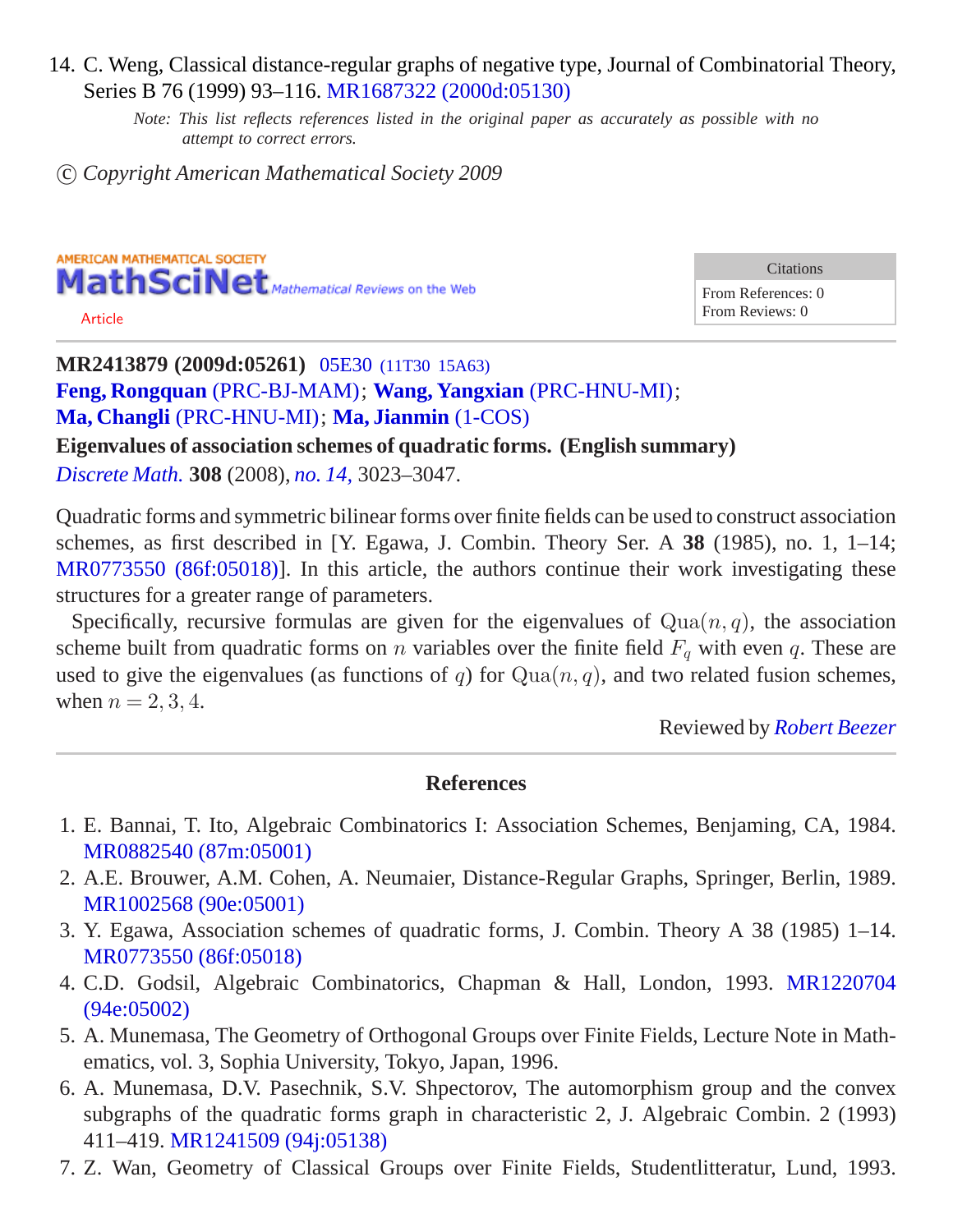[MR1254440 \(95a:51027\)](/mathscinet/pdf/1254440.pdf?pg1=MR&s1=95a:51027&loc=fromreflist)

- 8. Y. Wang, J. Ma, Association schemes of symmetric matrices over a finite field of characteristic two, J. Statist. Plann. Inference 51 (1996) 351–371. [MR1397542 \(97d:05285\)](/mathscinet/pdf/1397542.pdf?pg1=MR&s1=97d:05285&loc=fromreflist)
- 9. Y. Wang, C. Wang, C. Ma, Association schemes of quadratic forms over a finite field of characteristic two, Chinese Sci. Bull. 43 (1998) 1965–1968. [MR1667250 \(99j:05200\)](/mathscinet/pdf/1667250.pdf?pg1=MR&s1=99j:05200&loc=fromreflist)
- 10. Y. Wang, C. Wang, C. Ma, J. Ma, Association schemes of quadratic forms and symmetric bilinear forms, J. Algebraic Combin. 17 (2003) 149–161. [MR1971743 \(2004c:15047\)](/mathscinet/pdf/1971743.pdf?pg1=MR&s1=2004c:15047&loc=fromreflist)

*Note: This list reflects references listed in the original paper as accurately as possible with no attempt to correct errors.*

c *Copyright American Mathematical Society 2009*



**Citations** From References: 0 From Reviews: 0

#### **MR2338247 (2008h:05102)** [05C75](http://ams.rice.edu/mathscinet/search/mscdoc.html?code=05C75%2C%2805E30%29) (05E30) **[Paduchikh, D. V.](http://ams.rice.edu/mathscinet/search/publications.html?pg1=IID&s1=626593)** [\(RS-AOSUR-A\)](http://ams.rice.edu/mathscinet/search/institution.html?code=RS_AOSUR_A)

The nonexistence of locally  $\overline{J}(10, 5)$ **-graphs.** (English summary)

*[Proc. Steklov Inst. Math.](http://ams.rice.edu/mathscinet/search/journaldoc.html?&cn=Proc_Steklov_Inst_Math)* **257** (2007),*[suppl. 1,](http://ams.rice.edu/mathscinet/search/publications.html?pg1=ISSI&s1=255896) S*155*–S*163.

The graph  $\overline{J}(10, 5)$  is a standard quotient of a Johnson graph. To construct the graph, begin with the Johnson graph,  $J(10, 5)$ , whose vertices are all the 5-element subsets of a 10-set, with two vertices adjacent if and only if their 5-sets intersect in a 4-set. The quotient is the derived graph on half as many vertices where two vertices are identified if their corresponding sets are complementary.  $\overline{J}(10, 5)$  is known to be strongly regular with parameters (126, 25, 8, 4).

Given a graph H, the graph G is said to be a "locally H-graph" if for every vertex  $v$  of G, the set of vertices adjacent to v induces a subgraph isomorphic to  $H$ . The purpose of this paper is to prove that there is no graph that is a locally  $\overline{J}(10, 5)$ -graph.

This result is a part of a broader investigation by the author and his colleagues. Given two vertices a distance two apart, form the subgraph induced by the intersection of the immediate neighbors of each vertex. This study asks which graphs result from restrictions on the structure of these subgraphs.

Reviewed by *[Robert Beezer](http://ams.rice.edu/mathscinet/search/publications.html?pg1=IID&s1=213894)*

- 1. A. A. Makhnev, Proc. Steklov Inst. Math., Suppl. 2 (2001), pp. 169–178. [MR2067928](/mathscinet/pdf/2067928.pdf?pg1=MR&s1=2005a:05190&loc=fromreflist) [\(2005a:05190\)](/mathscinet/pdf/2067928.pdf?pg1=MR&s1=2005a:05190&loc=fromreflist)
- 2. V. V. Kabanov, A. A. Makhnev, and D. V. Paduchikh, in *Proceedings of Intern. Conf. "Algebra and Its Application"* (Izd. Krasnoyarsk. Univ., 2002), pp. 55–56.
- 3. A. Blokhuis and A. E. Brouwer, J. Graph Theory **13** (2), 229 (1989). [MR0994744 \(90h:05096\)](/mathscinet/pdf/994744.pdf?pg1=MR&s1=90h:05096&loc=fromreflist)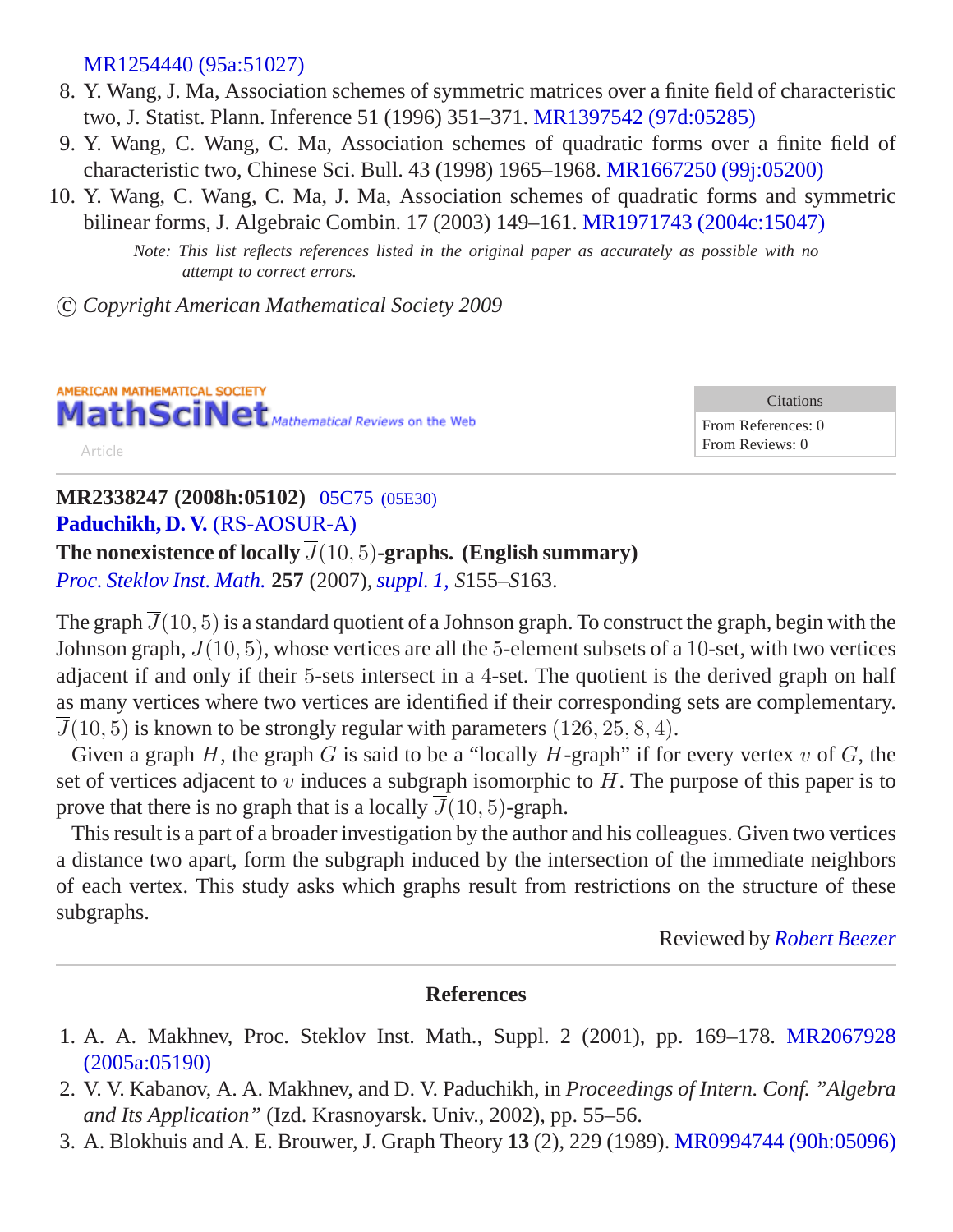c *Copyright American Mathematical Society 2008, 2009*

AMERICAN MATHEMATICAL SOCIETY MathSciNet Mathematical Reviews on the Web Article

**Citations** From References: 0 [From Reviews: 1](http://ams.rice.edu/mathscinet/search/publications.html?revcit=2337546&loc=revcit)

**MR2337546 (2008g:05226)** 05E30 [\(05C50 05C75\)](http://ams.rice.edu/mathscinet/search/mscdoc.html?code=05E30%2C%2805C50%2C05C75%29) **[Khodkar, Abdollah](http://ams.rice.edu/mathscinet/search/publications.html?pg1=IID&s1=331749)** [\(1-WGA\)](http://ams.rice.edu/mathscinet/search/institution.html?code=1_WGA); **[Leach, David](http://ams.rice.edu/mathscinet/search/publications.html?pg1=IID&s1=684867) [\[Leach, C. D.\]](http://ams.rice.edu/mathscinet/search/publications.html?pg1=IID&s1=684867)** [\(1-WGA\)](http://ams.rice.edu/mathscinet/search/institution.html?code=1_WGA); **[Robinson, David](http://ams.rice.edu/mathscinet/search/publications.html?pg1=IID&s1=363232) [\[Robinson, David Guy\]](http://ams.rice.edu/mathscinet/search/publications.html?pg1=IID&s1=363232)** [\(1-WGA\)](http://ams.rice.edu/mathscinet/search/institution.html?code=1_WGA)

**Every** (2, r)**-regular graph is regular. (English summary)** *[Util. Math.](http://ams.rice.edu/mathscinet/search/journaldoc.html?&cn=Util_Math)* **[73](http://ams.rice.edu/mathscinet/search/publications.html?pg1=ISSI&s1=254410)** (2007), 169*–*172.

A graph is  $(t, r)$ -regular if for every set S of t vertices, the cardinality of the union of the neighbors of the vertices in S equals r [T. W. Haynes and L. R. Markus, Util. Math. **59** (2001), 155–165; [MR1832609 \(2001m:05141\)](http://ams.rice.edu/mathscinet/pdf/1832609.pdf)]. As the title indicates, this paper classifies the  $(2, r)$ -regular graphs. So in these graphs, every pair of distinct vertices has a total of  $r$  neighbors, where we count common neighbors just once.

The main result of this paper is that a  $(2, r)$ -regular graph is a member of the well-known class of strongly regular graphs. In particular the graph will be regular, and if  $n$  is the number of vertices, then the degree is  $\frac{1}{2}(2n - 1 - \sqrt{4(n-1)(n-r)+1})$ . So as a corollary, if there exists a  $(2, r)$ -regular graph on *n* vertices, then the quantity  $4(n - 1)(n - r) + 1$  must be a perfect square.

Techniques employed include the construction of a pairwise balanced design derived from a  $(2, r)$ -regular graph and a theorem of H. J. Ryser about  $(0, 1)$  matrices with constant row and column sums.

Reviewed by *[Robert Beezer](http://ams.rice.edu/mathscinet/search/publications.html?pg1=IID&s1=213894)*

c *Copyright American Mathematical Society 2008, 2009*

AMERICAN MATHEMATICAL SOCIETY MathSciNet Mathematical Reviews on the Web [Article](/leavingmsn?url=http://dx.doi.org/10.1016/j.disc.2005.10.009)

**Citations** From References: 0 From Reviews: 0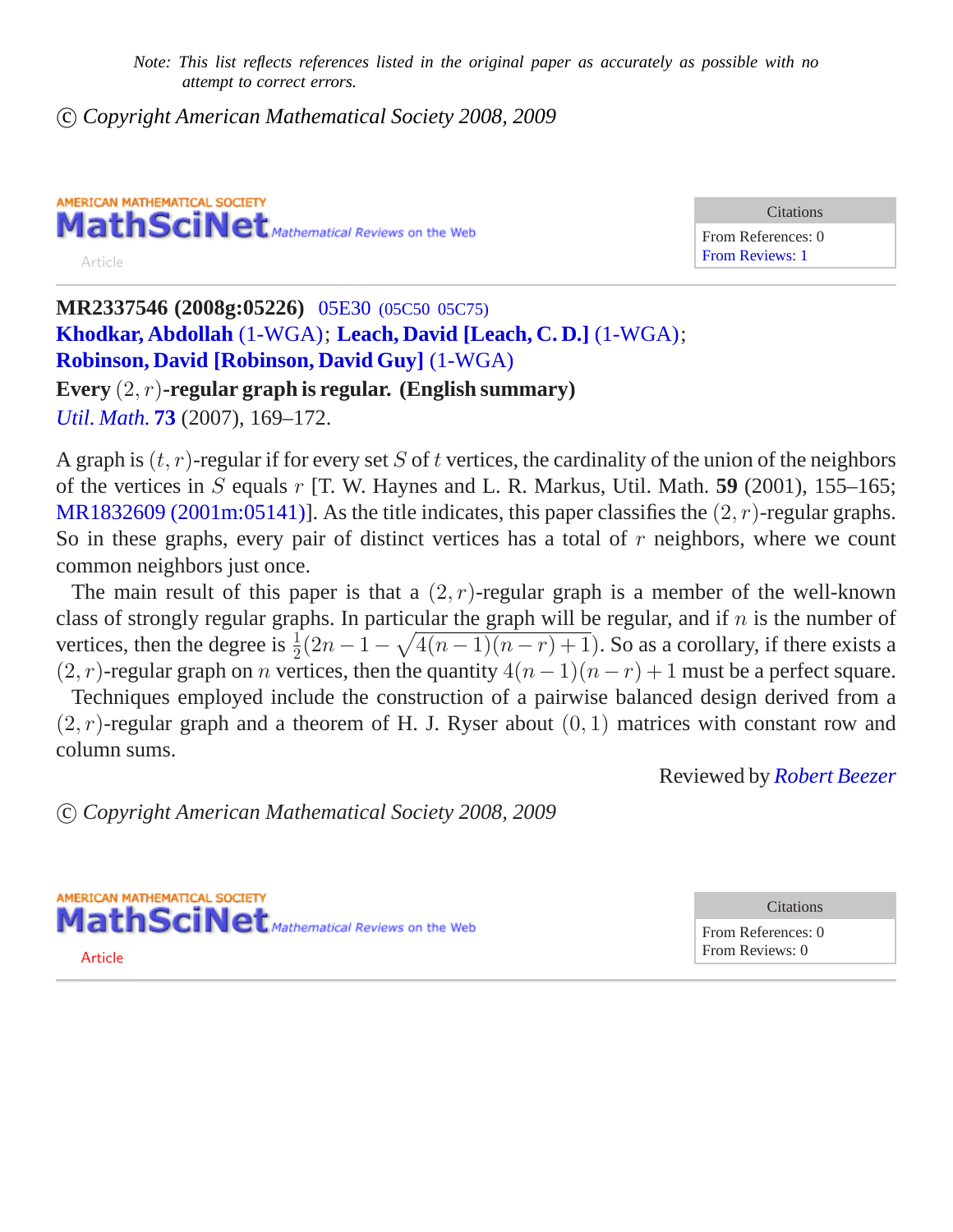## **MR2186704 (2006j:05091)** 05C25 [\(20B25\)](http://ams.rice.edu/mathscinet/search/mscdoc.html?code=05C25%2C%2820B25%29)

## **[Feng, Yan-Quan](http://ams.rice.edu/mathscinet/search/publications.html?pg1=IID&s1=290699)** [\(PRC-BJTU\)](http://ams.rice.edu/mathscinet/search/institution.html?code=PRC_BJTU); **[Xu, Ming-Yao](http://ams.rice.edu/mathscinet/search/publications.html?pg1=IID&s1=203971)** [\(PRC-BJ\)](http://ams.rice.edu/mathscinet/search/institution.html?code=PRC_BJ)

## **Automorphism groups of tetravalent Cayley graphs on regular** p**-groups. (English summary)**

*[Discrete Math.](http://ams.rice.edu/mathscinet/search/journaldoc.html?&cn=Discrete_Math)* **305** (2005), *[no. 1-3,](http://ams.rice.edu/mathscinet/search/publications.html?pg1=ISSI&s1=237489)* 354*–*360.

A Cayley graph  $\Gamma$  is constructed with a group G as its vertex set, and directed edges are built from the elements of a subset  $S$  of  $G$ . The resulting graph is always vertex-transitive, since an element of G can multiply each vertex on the right to create an automorphism of the graph. The collection of all such automorphisms is the right regular representation,  $R(\Gamma)$ , a subgroup of the full automorphism group  $Aut(\Gamma)$ . Another subgroup of automorphisms of  $\Gamma$  is  $Aut(G, S) = \{ \alpha \in$  $Aut(G) | S^{\alpha} = S$ . The Cayley graph  $\Gamma$  is said to be normal on G if the right regular representation  $R(G)$  is a normal subgroup of the automorphism group  $Aut(\Gamma)$ .

The normality of Cayley graphs has been consider by many, including the authors of this paper and others such as Alspach, Fang, Klin, Pöschel, Li, Praeger, and Wang. As an indicator of the difficulty of this problem, consider that two Cayley graphs can be isomorphic while being constructed from non-isomorphic groups, and hence one can be normal, and the other not. The paper under review contains a short, comprehensive survey of known results in this area.

This paper shows that if  $p \neq 2, 5$ , then all connected tetravalent Cayley graphs on regular pgroups are normal. This is accomplished by employing the classification of the finite simple groups to show that the automorphism group of  $\Gamma$  is a semi-direct product,  $Aut(\Gamma) = R(G) \rtimes$  $Aut(G, S)$ . This paper is a pleasant mix of detailed and intertwined arguments from both graph theory and group theory.

Reviewed by *[Robert Beezer](http://ams.rice.edu/mathscinet/search/publications.html?pg1=IID&s1=213894)*

### **References**

- 1. B. Alspach, Point-symmetric graphs and digraphs of prime order and transitive permutation groups of prime degree, J. Combin. Theory 15 (1973) 12–17. [MR0332553 \(48 #10880\)](/mathscinet/pdf/332553.pdf?pg1=MR&s1=48:10880&loc=fromreflist)
- 2. Y.G. Baik, Y.-Q. Feng, H.S. Sim, The normality of Cayley graphs of finite Abelian groups with valency 5, Systems Sci. Math. Sci. 13 (2000) 425–431. [MR1790498 \(2001e:05052\)](/mathscinet/pdf/1790498.pdf?pg1=MR&s1=2001e:05052&loc=fromreflist)
- 3. Y.G. Baik, Y.-Q. Feng, H.S. Sim, M.Y. Xu, On the normality of Cayley graphs of Abelian groups, Algebra Colloq. 5 (1998) 297–304. [MR1679566 \(2000a:05102\)](/mathscinet/pdf/1679566.pdf?pg1=MR&s1=2000a:05102&loc=fromreflist)
- 4. N. Biggs, Algebraic Graph Theory, second ed., Cambridge University Press, Cambridge, 1993. [MR1271140 \(95h:05105\)](/mathscinet/pdf/1271140.pdf?pg1=MR&s1=95h:05105&loc=fromreflist)
- 5. J.H. Conway, R.T. Curtis, S.P. Norton, R.A. Parker, R.A. Wilson, Atlas of Finite Groups, Oxford University Press, Oxford, 1985 (Currently available on the world-wide web at the URL

http://web.mat.bham.ac.uk/atlas/v2.0/

 $>$ 

 $<\,$ 

#### ) [MR0827219 \(88g:20025\)](/mathscinet/pdf/827219.pdf?pg1=MR&s1=88g:20025&loc=fromreflist)

<sup>6.</sup> E. Dobson, D. Witte, Transitive permutation groups of prime-squared degree, J. Algebraic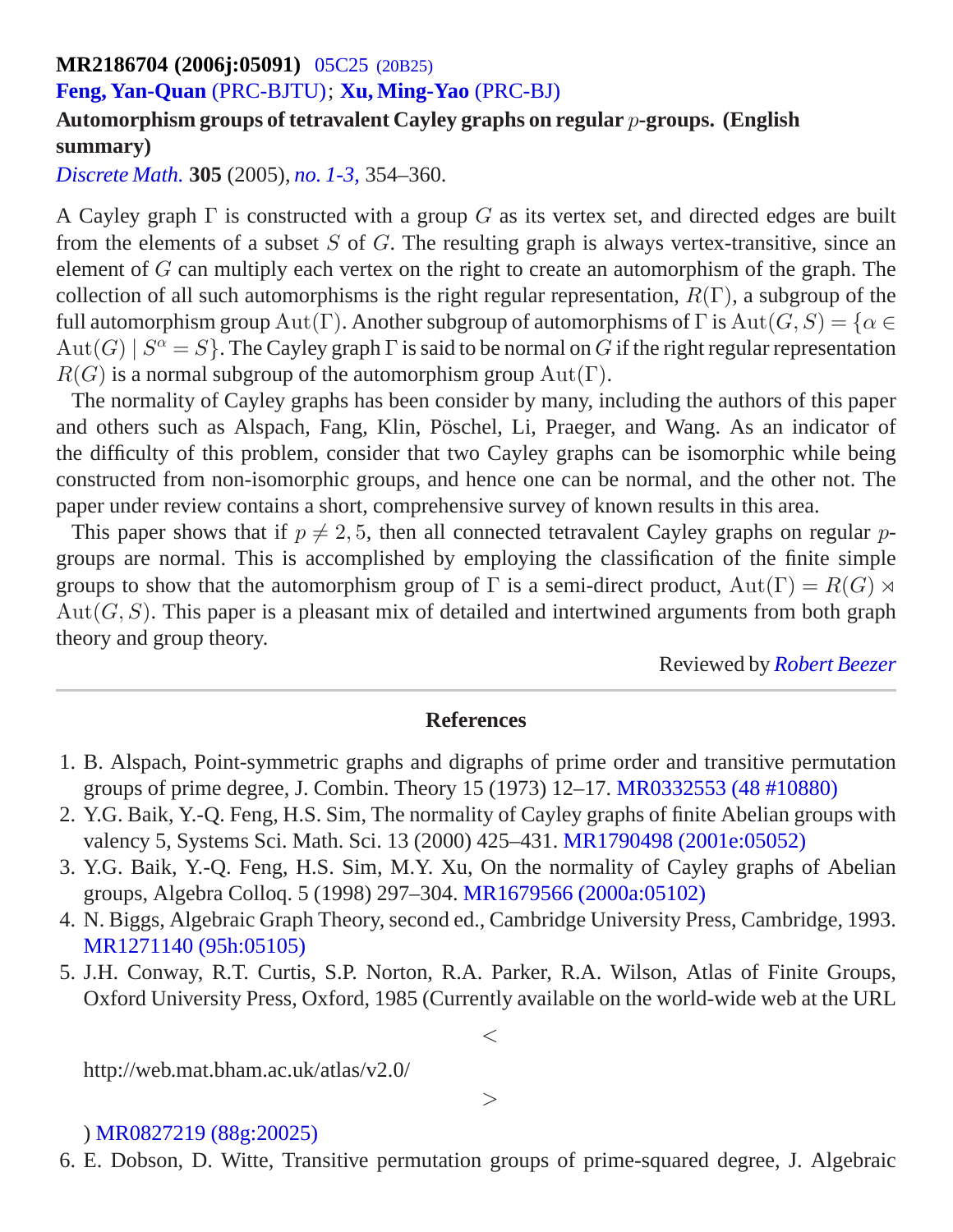Combin. 16 (2002) 43–69. [MR1941984 \(2004c:20007\)](/mathscinet/pdf/1941984.pdf?pg1=MR&s1=2004c:20007&loc=fromreflist)

- 7. S.F. Du, R.J. Wang, M.Y. Xu, On the normality of Cayley digraphs of order twice a prime, Australasian J. Combin. 18 (1998) 227–234. [MR1658278 \(99g:05095\)](/mathscinet/pdf/1658278.pdf?pg1=MR&s1=99g:05095&loc=fromreflist)
- 8. X.G. Fang, C.H. Li, J. Wang, M.Y. Xu, On cubic Cayley graphs of finite simple groups, Discrete Math. 244 (2002) 67–75. [MR1881684 \(2002k:05107\)](/mathscinet/pdf/1881684.pdf?pg1=MR&s1=2002k:05107&loc=fromreflist)
- 9. Y.-Q. Feng, J.H. Kwak, R.J. Wang, Automorphism groups of 4-valent connected Cayley graphs of p-groups, Chinese Ann. Math. 22B (2001) 281–286. [MR1845749 \(2002f:05083\)](/mathscinet/pdf/1845749.pdf?pg1=MR&s1=2002f:05083&loc=fromreflist)
- 10. Y.-Q. Feng, D.J. Wang, J.L. Chen, A family of nonnormal Cayley digraphs, Acta Math. Sinica (N.S.) 17 (2001) 147–152. [MR1831753 \(2002d:05062\)](/mathscinet/pdf/1831753.pdf?pg1=MR&s1=2002d:05062&loc=fromreflist)
- 11. Y.-Q. Feng, R.J. Wang, M.Y. Xu, Automorphism groups of 2-valent connected Cayley digraphs on regular p-groups, Graphs Combin. 18 (2002) 253–257. [MR1913667 \(2003e:20004\)](/mathscinet/pdf/1913667.pdf?pg1=MR&s1=2003e:20004&loc=fromreflist)
- 12. C.D. Godsil, On the full automorphism group of a graph, Combinatorica 1 (1981) 243–256. [MR0637829 \(83a:05066\)](/mathscinet/pdf/637829.pdf?pg1=MR&s1=83a:05066&loc=fromreflist)
- 13. D. Gorenstein, Finite Simple Groups, Plenum Press, New York, 1982. [MR0698782 \(84j:20002\)](/mathscinet/pdf/698782.pdf?pg1=MR&s1=84j:20002&loc=fromreflist)
- 14. B. Huppert, Endliche gruppen I, Springer, Berlin, 1979. [MR0224703 \(37 #302\)](/mathscinet/pdf/224703.pdf?pg1=MR&s1=37:302&loc=fromreflist)
- 15. R.H. Klin, R. Pöschel, The König problem, the isomorphism problem for circulant graphs and the method of Schur, Proceedings of the International Colloquium on Algebraic Methods in Graph Theory, Szeged, 1978, Coll. Mat. Soc. János Bolyai 27.
- 16. M.Ch. Klin, R. Pöschel, The isomorphism problem for circulant graphs with  $p^n$  vertices, Preprint P-34/80 ZIMM, Berlin, 1980.
- 17. C.H. Li, On isomorphisms of connected Cayley graphs III, Bull. Austral. Math. Soc. 58 (1998) 137–145. [MR1633776 \(99g:05100\)](/mathscinet/pdf/1633776.pdf?pg1=MR&s1=99g:05100&loc=fromreflist)
- 18. A. Malnič, Group actions, coverings and lifts of automorphisms, Discrete Math. 182 (1998) 203–218. [MR1603687 \(98k:57006\)](/mathscinet/pdf/1603687.pdf?pg1=MR&s1=98k:57006&loc=fromreflist)
- 19. C.E. Praeger, Finite normal edge-transitive graphs, Bull. Austral. Math. Soc. 60 (1999) 207– 220. [MR1711938 \(2000j:05057\)](/mathscinet/pdf/1711938.pdf?pg1=MR&s1=2000j:05057&loc=fromreflist)
- 20. D.J. Robinson, A Course in the Theory of Groups, Springer, New York, 1982. [MR0648604](/mathscinet/pdf/648604.pdf?pg1=MR&s1=84k:20001&loc=fromreflist) [\(84k:20001\)](/mathscinet/pdf/648604.pdf?pg1=MR&s1=84k:20001&loc=fromreflist)
- 21. G. Sabidussi, On a class of fixed-point-free graphs, Proc. Amer. Math. Soc. 9 (1958) 800–804. [MR0097068 \(20 #3548\)](/mathscinet/pdf/97068.pdf?pg1=MR&s1=20:3548&loc=fromreflist)
- 22. W.R. Scott, Group Theory, Dover Press, New York, 1987. [MR0896269 \(88d:20001\)](/mathscinet/pdf/896269.pdf?pg1=MR&s1=88d:20001&loc=fromreflist)
- 23. M. Suzuki, Group Theory I, Springer, New York, 1982. [MR0648772 \(82k:20001c\)](/mathscinet/pdf/648772.pdf?pg1=MR&s1=82k:20001c&loc=fromreflist)
- 24. C.Q. Wang, D.J. Wang, M.Y. Xu, On normal Cayley graphs of finite groups, Sci. China(A) 28 (1998) 131–139.
- 25. H. Wielandt, Finite Permutation Groups, Academic Press, New York, 1964. [MR0183775 \(32](/mathscinet/pdf/183775.pdf?pg1=MR&s1=32:1252&loc=fromreflist) [#1252\)](/mathscinet/pdf/183775.pdf?pg1=MR&s1=32:1252&loc=fromreflist)
- 26. M.Y. Xu, Automorphism groups and isomorphisms of Cayley digraphs, Discrete math. 182 (1998) 309–319. [MR1603719 \(98i:05096\)](/mathscinet/pdf/1603719.pdf?pg1=MR&s1=98i:05096&loc=fromreflist)

*Note: This list reflects references listed in the original paper as accurately as possible with no attempt to correct errors.*

c *Copyright American Mathematical Society 2006, 2009*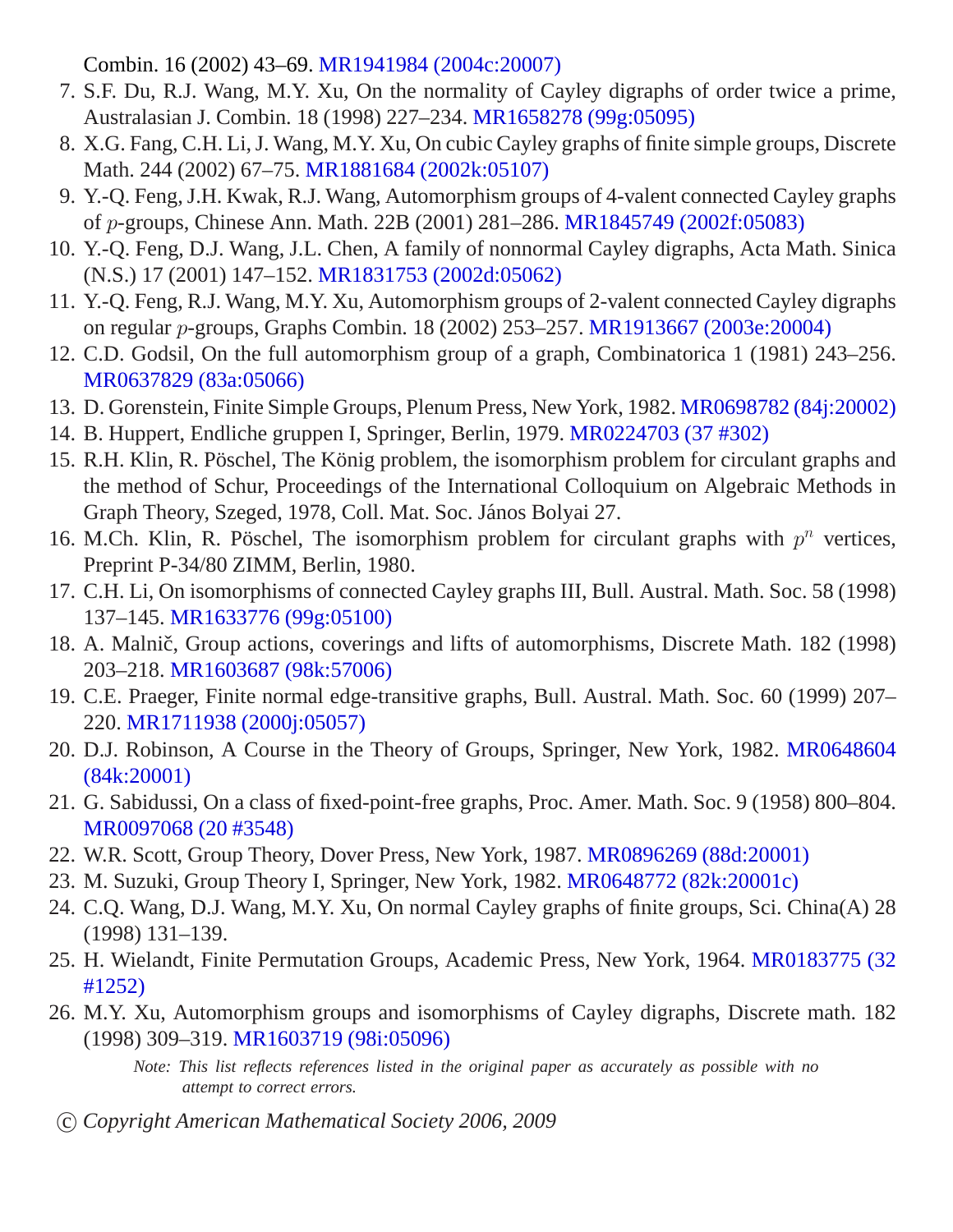[Article](/leavingmsn?url=http://dx.doi.org/10.1016/j.disc.2005.06.027)

## **MR2186692 (2006j:05218)** 05E30 [\(05C25\)](http://ams.rice.edu/mathscinet/search/mscdoc.html?code=05E30%2C%2805C25%29) **[Leifman, Yefim I.](http://ams.rice.edu/mathscinet/search/publications.html?pg1=IID&s1=774052)** [\(IL-BILN-CS\)](http://ams.rice.edu/mathscinet/search/institution.html?code=IL_BILN_CS); **[Muzychuk, Mikhail E.](http://ams.rice.edu/mathscinet/search/publications.html?pg1=IID&s1=249196)**  $\mathbf{Strongly}\ \textbf{regular} \ \mathbf{Cayley}\ \textbf{graphs}\ \textbf{over}\ \textbf{the}\ \textbf{group}\ \mathbb{Z}_{p^n} \oplus \mathbb{Z}_{p^n}$  .  $(\mathbf{English}\ \textbf{summary})$ *[Discrete Math.](http://ams.rice.edu/mathscinet/search/journaldoc.html?&cn=Discrete_Math)* **305** (2005), *[no. 1-3,](http://ams.rice.edu/mathscinet/search/publications.html?pg1=ISSI&s1=237489)* 219*–*239.

A strongly regular graph is a distance-regular graph of diameter 2. More precisely, a  $(v, k, \lambda, \mu)$ strongly regular graph is a regular graph of degree k on v vertices such that  $(1)$  each adjacent pair of vertices has exactly  $\lambda$  common neighbors, and (2) each pair of non-adjacent vertices has exactly  $\mu$  common neighbors. A Cayley graph arises from a construction that obtains vertices from elements of a group, while edges are derived from elements of a generating set for the group. The

resulting graph is always vertex-transitive.

This paper classifies all of the strongly regular Cayley graphs formed from the group  $Z_{p_n} \oplus$  $Z_{p_n}$ , where p is an odd prime. A principal tool used in this paper is the theory of S-rings. In particular, the existence of a strongly regular Cayley graph formed from a group  $G$  then implies the existence of an S-ring over G. Various theorems about the existence of S-rings then bolster the argument that the first "interesting" family of groups for which to consider the possibility of strongly regular Cayley graphs is indeed  $Z_{p_n} \oplus Z_{p_n}$ . The nontrivial graphs resulting from the classification are of Latin square type, with eigenvalues  $k, \frac{k}{1-k}$  $\frac{k}{1-p_n}$  and  $p^n + \frac{k}{1-p}$  $\frac{k}{1-p_n}$ . A corollary yields a complete classification of the strongly regular Cayley graphs with Paley parameters over an abelian group of rank 2.

These results extend previous results of K. H. Leung and S. L. Ma [Bull. London Math. Soc. **27** (1995), no. 6, 553–564; [MR1348709 \(96g:05025\);](http://ams.rice.edu/mathscinet/pdf/1348709.pdf) S. L. Ma, Ars Combin. **27** (1989), 211–220; [MR0989440 \(90a:05035\)\]](http://ams.rice.edu/mathscinet/pdf/989440.pdf) while relying heavily on techniques and results of W. G. Bridges and R. A. Mena [Ars Combin. **8** (1979), 143–161; [MR0557072 \(81b:05022\)](http://ams.rice.edu/mathscinet/pdf/557072.pdf); J. Combin. Theory Ser. A **32** (1982), no. 2, 264–280; [MR0654627 \(83g:05037\)\]](http://ams.rice.edu/mathscinet/pdf/654627.pdf).

Reviewed by *[Robert Beezer](http://ams.rice.edu/mathscinet/search/publications.html?pg1=IID&s1=213894)*

- 1. R.C. Bose, Strongly regular graphs, partial geometries, and partially balanced designs, Pacific J. Math. 13 (1963) 389–419. [MR0157909 \(28 #1137\)](/mathscinet/pdf/157909.pdf?pg1=MR&s1=28:1137&loc=fromreflist)
- 2. W.G. Bridges, R.A. Mena, Rational circulants with rational spectr and cyclic strongly regular graphs, Ars Combin. 8 (1979) 143–161. [MR0557072 \(81b:05022\)](/mathscinet/pdf/557072.pdf?pg1=MR&s1=81b:05022&loc=fromreflist)
- 3. W.G. Bridges, R.A. Mena, Rational G-matrices with rational eigenvalues, J. Combin. Theory Ser. A 32 (1982) 264–280. [MR0654627 \(83g:05037\)](/mathscinet/pdf/654627.pdf?pg1=MR&s1=83g:05037&loc=fromreflist)
- 4. A.E. Brouwer, A.M. Cohen, A. Neumaier, Distance-regular graphs, Springer, Berlin, 1989. [MR1002568 \(90e:05001\)](/mathscinet/pdf/1002568.pdf?pg1=MR&s1=90e:05001&loc=fromreflist)
- 5. J.A. Davis, Partial difference sets in p-groups, Arch. Math. 63 (1994) 103–110. [MR1289290](/mathscinet/pdf/1289290.pdf?pg1=MR&s1=96d:05021&loc=fromreflist) [\(96d:05021\)](/mathscinet/pdf/1289290.pdf?pg1=MR&s1=96d:05021&loc=fromreflist)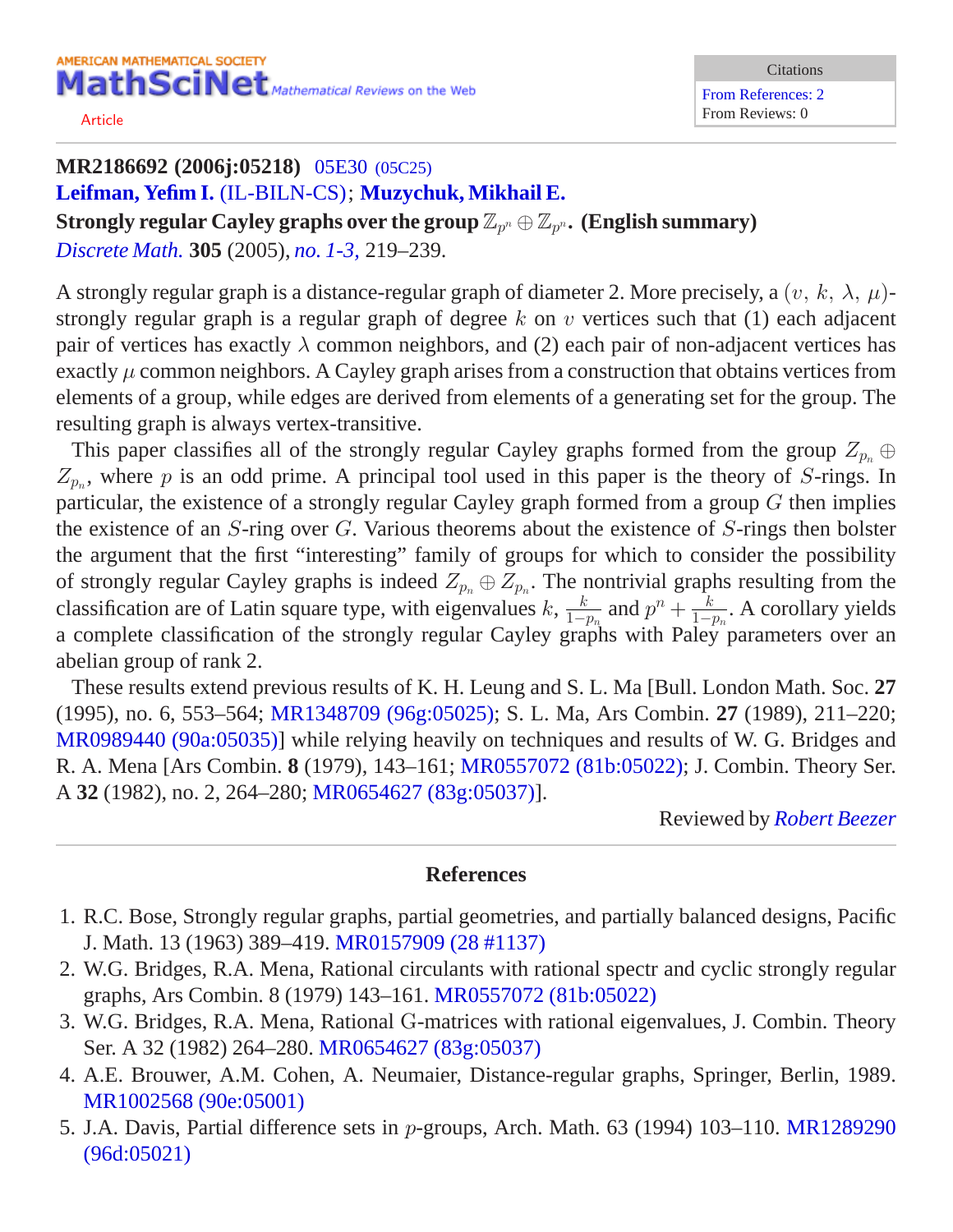- 6. P. Delsarte, An algebraic approach to the association schemes of coding theory, Philips Res. Reports (Suppl. 10) (1973) 1–97. [MR0384310 \(52 #5187\)](/mathscinet/pdf/384310.pdf?pg1=MR&s1=52:5187&loc=fromreflist)
- 7. I.A. Faradzev, A.A. Ivanov, M.H. Klin, Galois correspondence between permutation groups and cellular rings (association schemes), Graphs Combin. 6 (1992) 202–224. [MR1092582](/mathscinet/pdf/1092582.pdf?pg1=MR&s1=92d:05182&loc=fromreflist) [\(92d:05182\)](/mathscinet/pdf/1092582.pdf?pg1=MR&s1=92d:05182&loc=fromreflist)
- 8. J.J. Golfand, A.A. Ivanov, M.H. Klin, Amorphic cellular rings, in: I.A. Faradzev, A.A. Ivanov, M.H. Klin, A.J. Woldar (Eds.), Investigations in Algebraic Theory of Combinatorial Objects, Mathematics and Its Applications (Soviet Series), vol. 84, Kluwer Academic Publishers, Dordrecht, 1994, pp. 167–187. [MR1273365 \(94m:05004\)](/mathscinet/pdf/1273365.pdf?pg1=MR&s1=94m:05004&loc=fromreflist)
- 9. W.H. Haemers, E. Spence, The pseudo-geometric graphs for generalized quadrangle of order (3,t), European J. Combin. 22 (6) (2001) 839–845. [MR1848328 \(2002i:51004\)](/mathscinet/pdf/1848328.pdf?pg1=MR&s1=2002i:51004&loc=fromreflist)
- 10. R. Kochendorfer, Untersuchungen uber eine Vermutung von W. Burnside, Schr. Math. Sem. ¨ Inst. Angew. Math. Univ. Berlin 3 (1937) 155–180.
- 11. K.H. Leung, S.L. Ma, Partial difference sets with Paley parameters, Bull. London Math. Soc. 27 (1995) 553–564. [MR1348709 \(96g:05025\)](/mathscinet/pdf/1348709.pdf?pg1=MR&s1=96g:05025&loc=fromreflist)
- 12. S.L. Ma, On association schemes, Schur rings, strongly regular graphs and partial difference sets, Ars Combin. 27 (1989) 211–220. [MR0989440 \(90a:05035\)](/mathscinet/pdf/989440.pdf?pg1=MR&s1=90a:05035&loc=fromreflist)
- 13. J.J. Seidel, Strongly regular graphs, in: W.T. Tutte (Ed.), Recent Progress in Combinatorics, Academic Press, New York, 1969, pp. 185–197. [MR0253935 \(40 #7148\)](/mathscinet/pdf/253935.pdf?pg1=MR&s1=40:7148&loc=fromreflist)
- 14. H. Wielandt, Finite Permutation Groups, Academic Press, New York, 1964. [MR0183775 \(32](/mathscinet/pdf/183775.pdf?pg1=MR&s1=32:1252&loc=fromreflist) [#1252\)](/mathscinet/pdf/183775.pdf?pg1=MR&s1=32:1252&loc=fromreflist)

c *Copyright American Mathematical Society 2006, 2009*



Citations [From References: 2](http://ams.rice.edu/mathscinet/search/publications.html?refcit=2167477&loc=refcit) From Reviews: 0

#### [Article](/leavingmsn?url=http://dx.doi.org/10.1016/j.jcta.2005.01.007)

**MR2167477 (2006e:05137)** 05C70 [\(05C05 05C50\)](http://ams.rice.edu/mathscinet/search/mscdoc.html?code=05C70%2C%2805C05%2C05C50%29) **[Ciucu, Mihai](http://ams.rice.edu/mathscinet/search/publications.html?pg1=IID&s1=605457)** [\(1-GAIT\)](http://ams.rice.edu/mathscinet/search/institution.html?code=1_GAIT); **[Yan, Weigen](http://ams.rice.edu/mathscinet/search/publications.html?pg1=IID&s1=324560)** [\(PRC-JMU-SS\)](http://ams.rice.edu/mathscinet/search/institution.html?code=PRC_JMU_SS); **[Zhang, Fuji](http://ams.rice.edu/mathscinet/search/publications.html?pg1=IID&s1=203021)** [\(PRC-XIAM\)](http://ams.rice.edu/mathscinet/search/institution.html?code=PRC_XIAM)

**The number of spanning trees of plane graphs with reflective symmetry. (English summary)** *[J. Combin. Theory Ser. A](http://ams.rice.edu/mathscinet/search/journaldoc.html?&cn=J_Combin_Theory_Ser_A)* **112** (2005), *[no. 1,](http://ams.rice.edu/mathscinet/search/publications.html?pg1=ISSI&s1=235327)* 105*–*116.

Suppose a planar graph is drawn on the plane without crossings and there exists a line such that the embedding of the graph is invariant after a reflection about the line. This article studies such graphs when every edge of the graph is either disjoint from the line of symmetry, or lies entirely on the line of symmetry. In this case, the authors show that the number of spanning trees of the symmetric graph may be expressed as a product of the number of spanning trees of two different graphs derived from the two (isomorphic) "halves" of the original graph, along with an additional factor that is a power of 2.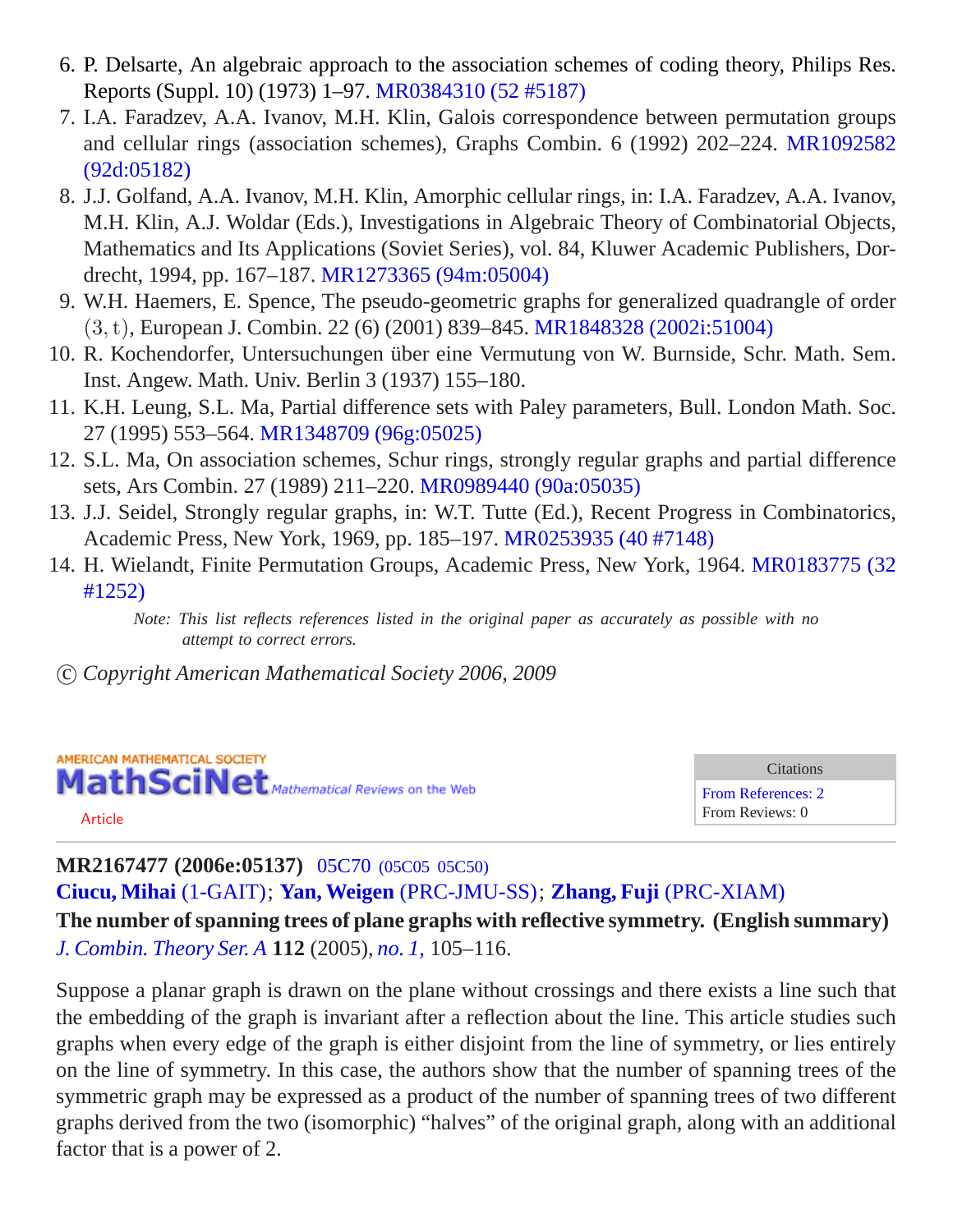Two proofs are given. The first is algebraic and involves adjacency matrices and dual graphs, while the second is combinatorial. Because of a well-known relationship between the number of spanning trees in a graph G and the number of perfect matchings of a certain graph derived from G, the combinatorial proof builds on the first author's earlier results on perfect matchings in graphs with reflective symmetry [M. Ciucu, J. Combin. Theory Ser. A **77** (1997), no. 1, 67–97; [MR1426739 \(98a:05112\)](http://ams.rice.edu/mathscinet/pdf/1426739.pdf)]. (The reader should be aware that several citations in the paper lead to the wrong entry in the references.)

Reviewed by *[Robert Beezer](http://ams.rice.edu/mathscinet/search/publications.html?pg1=IID&s1=213894)*

- 1. N. Biggs, Algebraic Graph Theory, second ed., Cambridge University Press, Cambridge, 1993. [MR1271140 \(95h:05105\)](/mathscinet/pdf/1271140.pdf?pg1=MR&s1=95h:05105&loc=fromreflist)
- 2. J.A. Bondy, U.S.R. Murty, Graph Theory with Applications, American Elsevier, New York, 1976. [MR0411988 \(54 #117\)](/mathscinet/pdf/411988.pdf?pg1=MR&s1=54:117&loc=fromreflist)
- 3. T. Chow, The Q-spectrum and spanning trees of tensor products of bipartite graphs, Proc. Amer. Math. Soc. 125 (1997) 3155–3161. [MR1415578 \(97m:05177\)](/mathscinet/pdf/1415578.pdf?pg1=MR&s1=97m:05177&loc=fromreflist)
- 4. M. Ciucu, Perfect matchings, spanning trees, plane partitions and statistical physics, Ph.D. Thesis, University of Michigan, Ann Arbor, MI, 1996.
- 5. M. Ciucu, Enumeration of perfect matchings in graphs with reflective symmetry. J. Combin. Theory Ser. A 77 (1997) 67–97. [MR1426739 \(98a:05112\)](/mathscinet/pdf/1426739.pdf?pg1=MR&s1=98a:05112&loc=fromreflist)
- 6. D. Cvetković, M. Doob, I. Gutman, Torgasev, Recent results in the theory of graph spectra, Annals of Discrete Mathematics, vol. 36, North-Holland, Amsterdam, 1988 (Theorem 3.34). [MR0926481 \(89d:05130\)](/mathscinet/pdf/926481.pdf?pg1=MR&s1=89d:05130&loc=fromreflist)
- 7. D. Cvetkovic, I. Gutman, A new method for determining the number of spanning trees, Publ ´ Inst. Math. (Beograd) 29 (1981) 49–52. [MR0657093 \(83f:05046\)](/mathscinet/pdf/657093.pdf?pg1=MR&s1=83f:05046&loc=fromreflist)
- 8. S.J. Cyvin, I. Gutman, Kekule structures in Benzennoid Hydrocarbons, Springer, Berlin, 1988.
- 9. D.E. Knuth, Aztec diamonds, checkerboard graphs, and spanning trees, J. Algebra Combinatories 6 (1997) 253–257. [MR1456581 \(98h:05132\)](/mathscinet/pdf/1456581.pdf?pg1=MR&s1=98h:05132&loc=fromreflist)
- 10. R. Lyons, Asymptotic enumeration of spanning trees, arXiv:math.CO/0212165 v1 11 Dec 2002. [MR2160416 \(2006j:05048\)](/mathscinet/pdf/2160416.pdf?pg1=MR&s1=2006j:05048&loc=fromreflist)
- 11. L. Lovász, Combinatorial Problems and Exercises, second ed., Budapest, Akadémiai Kiadó, 1993. [MR1265492 \(94m:05001\)](/mathscinet/pdf/1265492.pdf?pg1=MR&s1=94m:05001&loc=fromreflist)
- 12. R. Shrock, F.Y. Wu, Spanning trees on graphs and lattices in d dimensions, J. Phys. A 33 (2000) 3881–3902. [MR1769549 \(2001b:05111\)](/mathscinet/pdf/1769549.pdf?pg1=MR&s1=2001b:05111&loc=fromreflist)
- 13. R. Stanley, Spanning trees of Aztec diamond, Discrete Math. 157 (1996) 375–388 (Problem 251).
- 14. R. Stanley, Enumerative Combinatorics, vol. 2, Cambridge University Press, Cambridge, 1999. [MR1676282 \(2000k:05026\)](/mathscinet/pdf/1676282.pdf?pg1=MR&s1=2000k:05026&loc=fromreflist)
- 15. H.N.V. Temperley, in: Combinatorics: Being the Proceedings of the Conference on Combinatorial Mathematics held at the Mathematical Institute, Oxford, 1972, pp. 356–357.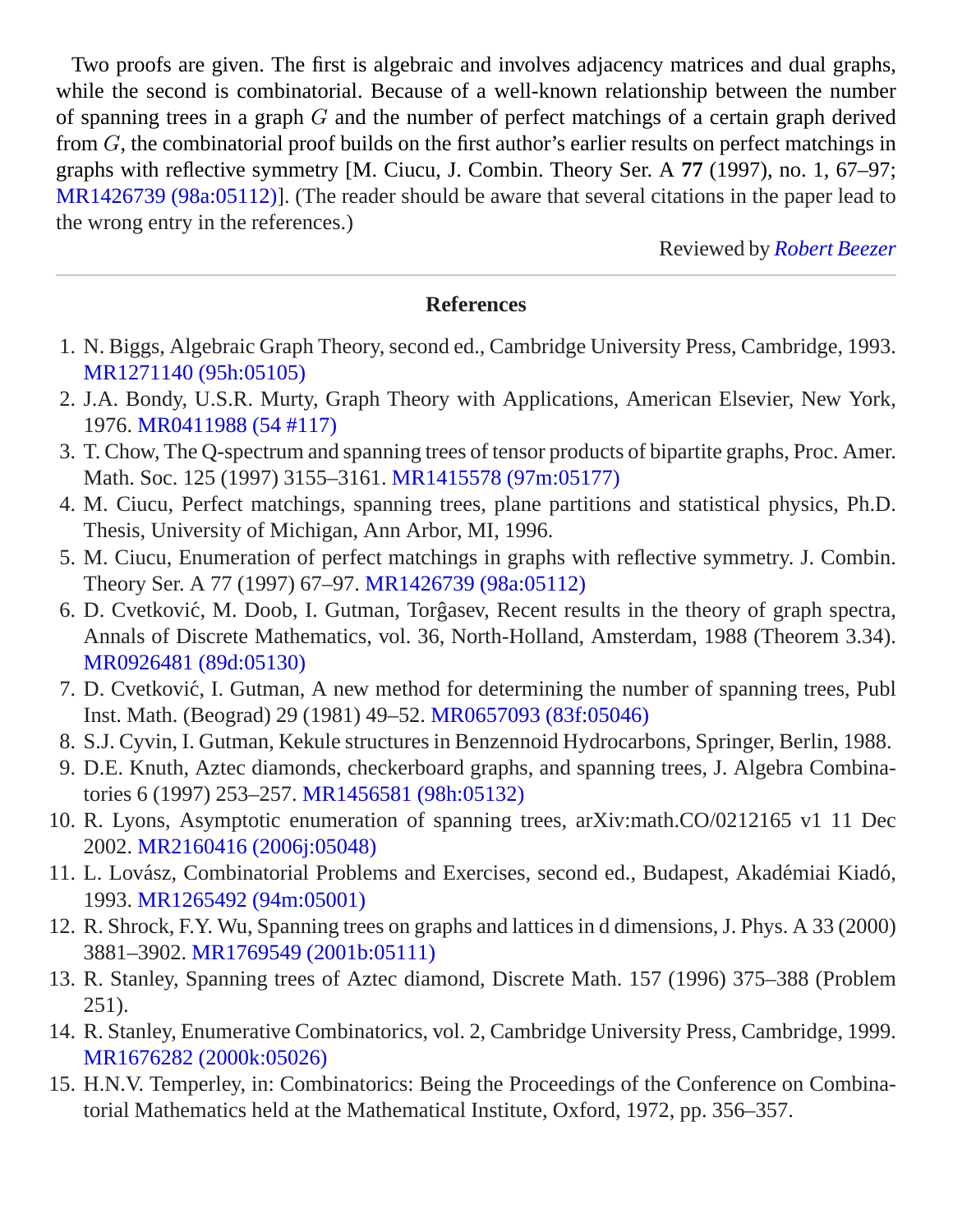c *Copyright American Mathematical Society 2006, 2009*



**Citations** [From References: 23](http://ams.rice.edu/mathscinet/search/publications.html?refcit=2128338&loc=refcit) [From Reviews: 1](http://ams.rice.edu/mathscinet/search/publications.html?revcit=2128338&loc=revcit)

**MR2128338 (2006a:05180)** 05E30 [\(33C45 33D45\)](http://ams.rice.edu/mathscinet/search/mscdoc.html?code=05E30%2C%2833C45%2C33D45%29) **[Terwilliger, Paul](http://ams.rice.edu/mathscinet/search/publications.html?pg1=IID&s1=171720)** [\(1-WI\)](http://ams.rice.edu/mathscinet/search/institution.html?code=1_WI)

## **Two linear transformations each tridiagonal with respect to an eigenbasis of the other; comments on the parameter array. (English summary)**

*[Des. Codes Cryptogr.](http://ams.rice.edu/mathscinet/search/journaldoc.html?&cn=Des_Codes_Cryptogr)* **34** (2005), *[no. 2-3,](http://ams.rice.edu/mathscinet/search/publications.html?pg1=ISSI&s1=227012)* 307*–*332.

This technical article continues the author's study of Leonard pairs and Leonard systems. A Leonard system is a sequence of matrices chosen from the algebra generated by a single matrix such that the sequence satisfies a list of conditions, which mainly involve eigenvalues and products that must result in tridiagonal matrices. These sequences are motivated by D. A. Leonard's original paper on pairs of matrices [SIAM J. Math. Anal. **13** (1982), no. 4, 656–663; [MR0661597](http://ams.rice.edu/mathscinet/pdf/661597.pdf) [\(83m:42014\)\]](http://ams.rice.edu/mathscinet/pdf/661597.pdf), distance-regular graphs, association schemes and orthogonal polynomials. An introduction to the topic can be found in [P. M. Terwilliger, J. Comput. Appl. Math. **153** (2003), no. 1-2, 463–475; [MR1985715 \(2004h:05137\)\]](http://ams.rice.edu/mathscinet/pdf/1985715.pdf).

The set of isomorphism classes of Leonard systems corresponds (via a bijection) to the set of all parameter arrays, where a parameter array is a sequence of scalars satisfying five arithmetic conditions. This article gives two characterizations of Leonard systems by employing this bijection. One characterization relates to bidiagonal matrices, while the other relates to polynomials. Then, in Section 5, every possible parameter array is listed in the course of presenting thirteen families of parameter arrays. That every possible array is described is the substance of Theorem 5.16. These families are organized by reference to classes of corresponding polynomials.

Reviewed by *[Robert Beezer](http://ams.rice.edu/mathscinet/search/publications.html?pg1=IID&s1=213894)*

- 1. R. Askey and J. A. Wilson, A set of orthogonal polynomials that generalize the Racah coefficients or 6 − j symbols, *SIAM J. Math. Anal.,* Vol. 10 (1979) pp. 1008–1016. [MR0541097](/mathscinet/pdf/541097.pdf?pg1=MR&s1=80k:33012&loc=fromreflist) [\(80k:33012\)](/mathscinet/pdf/541097.pdf?pg1=MR&s1=80k:33012&loc=fromreflist)
- 2. E. Bannai and T. Ito, *Algebraic Combinatorics I: Association Schemes,* Benjamin/Cummings, London (1984). [MR0882540 \(87m:05001\)](/mathscinet/pdf/882540.pdf?pg1=MR&s1=87m:05001&loc=fromreflist)
- 3. G. Gasper and M. Rahman, *Basic Hypergeometric Series,* Encyclopedia of Mathematics and its Applications, Vol. 35. Cambridge University Press, Cambridge (1990). [MR1052153](/mathscinet/pdf/1052153.pdf?pg1=MR&s1=91d:33034&loc=fromreflist) [\(91d:33034\)](/mathscinet/pdf/1052153.pdf?pg1=MR&s1=91d:33034&loc=fromreflist)
- 4. Ya. Granovskii, I. Lutzenko and A. Zhedanov, Mutual integrability, quadratic algebras, and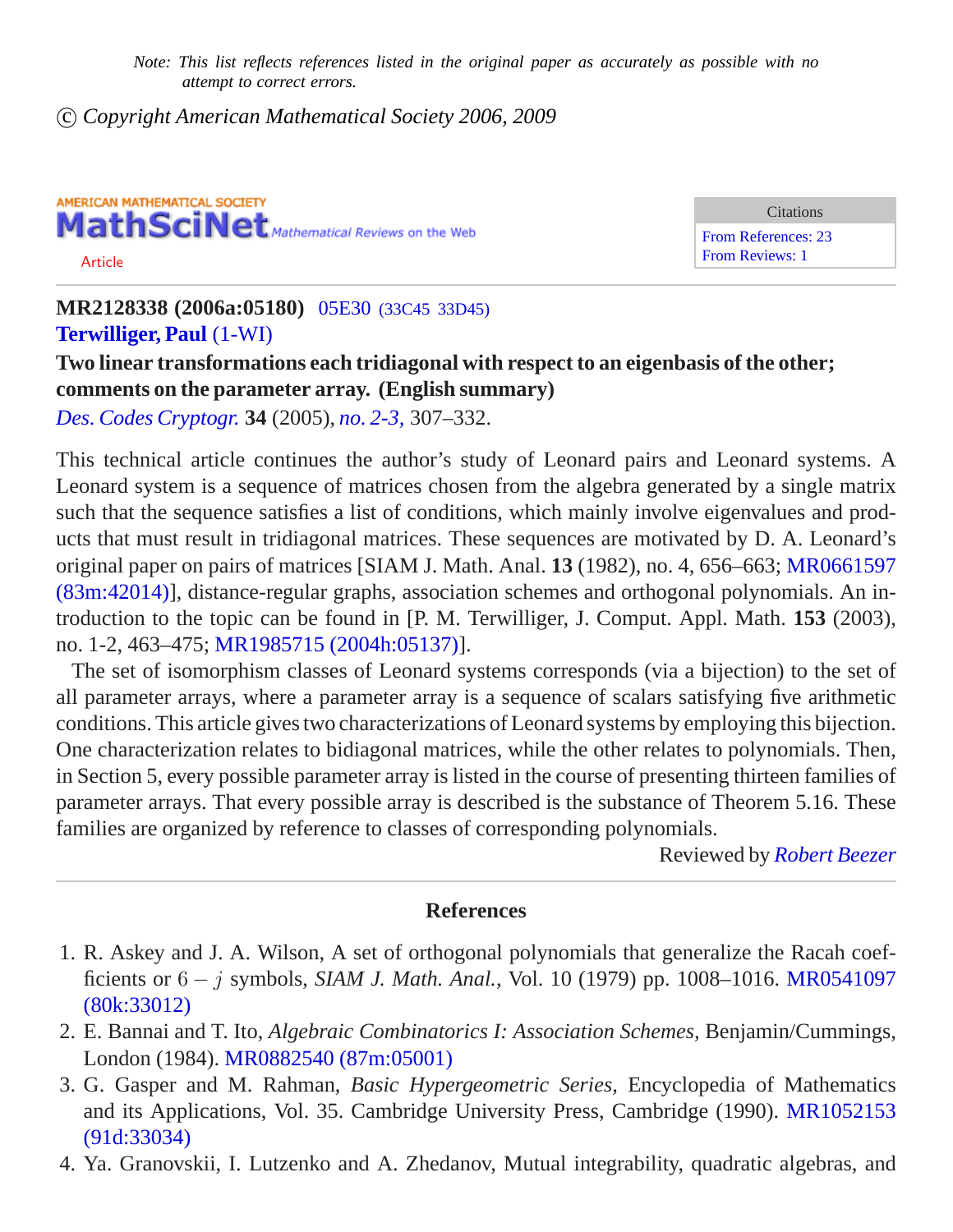dynamical symmetry, *Ann. Physics,* Vol. 217, No. 1 (1992) pp. 1–20. [MR1173277 \(93k:81072\)](/mathscinet/pdf/1173277.pdf?pg1=MR&s1=93k:81072&loc=fromreflist)

- 5. F. A. Grunbaum and L. Haine, A q-version of a theorem of Bochner, *J. Comput. Appl. Math.,* Vol. 68, No. 1–2 (1996) pp. 103–114. [MR1418753 \(97m:33005\)](/mathscinet/pdf/1418753.pdf?pg1=MR&s1=97m:33005&loc=fromreflist)
- 6. T. Ito, K. Tanabe and P. Terwilliger, Some algebra related to P- and Q-polynomial association schemes, In *Codes and Association Schemes (Piscataway NJ, 1999),* Amer. Math. Soc., Providence RI (2000). [MR1816397 \(2002h:05162\)](/mathscinet/pdf/1816397.pdf?pg1=MR&s1=2002h:05162&loc=fromreflist)
- 7. R. Koekoek and R. Swarttouw, *The Askey-scheme of hypergeometric orthogonal polyomials and its* q-*analog,* Vol. 98–17 of *Reports of the faculty of Technical Mathematics and Informatics,* Delft, The Netherlands (1998).
- 8. H. T. Koelink, Askey-Wilson polynomials and the quantum su(2) group: survey and applications, *Acta Appl. Math.,* Vol. 44, No. 3 (1996) pp. 295–352. [MR1407326 \(98k:33037\)](/mathscinet/pdf/1407326.pdf?pg1=MR&s1=98k:33037&loc=fromreflist)
- 9. D. Leonard, Orthogonal polynomials, duality, and association schemes, *SIAM J. Math. Anal.,* Vol. 13, No. 4 (1982), pp. 656–663. [MR0661597 \(83m:42014\)](/mathscinet/pdf/661597.pdf?pg1=MR&s1=83m:42014&loc=fromreflist)
- 10. H. Rosengren, *Multivariable Orthogonal Polynomials as Coupling Coefficients for Lie and Quantum Algebra Representations,* Centre for Mathematical Sciences, Lund University, Sweden (1999).
- 11. J. J. Rotman, *Advanced Modern Algebra,* Prentice-Hall, Saddle River NJ (2002). [MR2043445](/mathscinet/pdf/2043445.pdf?pg1=MR&s1=2005b:00002&loc=fromreflist) [\(2005b:00002\)](/mathscinet/pdf/2043445.pdf?pg1=MR&s1=2005b:00002&loc=fromreflist)
- 12. P. Terwilliger, The subconstituent algebra of an association scheme, *J. Algebraic Combin.* Vol. 1, No. 4 (1992) pp. 363–388. [MR1203683 \(94b:05222\)](/mathscinet/pdf/1203683.pdf?pg1=MR&s1=94b:05222&loc=fromreflist)
- 13. P. Terwilliger, Two linear transformations each tridiagonal with respect to an eigenbasis of the other, *Linear Algebra Appl.,* Vol. 330 (2001) pp. 149–203. [MR1826654 \(2002h:15021\)](/mathscinet/pdf/1826654.pdf?pg1=MR&s1=2002h:15021&loc=fromreflist)
- 14. P. Terwilliger, Two relations that generalize the  $q$ -Serre relations and the Dolan-Grady relations, In *Proc. of Nagoya 1999 Workshop on Physics and Combinatorics (Nagoya, Japan 1999),* World Scientific Publishing Co., Inc., River Edge, NJ, Providence RI (2000). [MR1865045](/mathscinet/pdf/1865045.pdf?pg1=MR&s1=2003a:16044&loc=fromreflist) [\(2003a:16044\)](/mathscinet/pdf/1865045.pdf?pg1=MR&s1=2003a:16044&loc=fromreflist)
- 15. P. Terwilliger, Leonard pairs from 24 points of view, *Rocky Mountain J. Math.,* Vol. 32, No. 2 (2002), pp. 1–62. [MR1934918 \(2003m:05218\)](/mathscinet/pdf/1934918.pdf?pg1=MR&s1=2003m:05218&loc=fromreflist)
- 16. P. Terwilliger, Introduction to Leonard pairs. *OPSFA Rome 2001, J. Comput. Appl. Math.* Vol. 153, No. 2 (2003) pp. 463–475. [MR1985715 \(2004h:05137\)](/mathscinet/pdf/1985715.pdf?pg1=MR&s1=2004h:05137&loc=fromreflist)
- 17. P. Terwilliger, Introduction to Leonard pairs and Leonard systems. *Sūrikaisekikenkyūsho Kōkyūroku*, (1109) pp. 67–79, (1999). Algebraic combinatorics (Kyoto, 1999). [MR1754413](http://ams.rice.edu/mathscinet/pdf/1754413.pdf?pg1=MR&s1=1754413&loc=fromreflist)
- 18. P. Terwilliger. Two linear transformations each tridiagonal with respect to an eigenbasis of the other: the TD-D and the LB-UB canonical form. Preprint. [cf. MR 2002h:15021](/mathscinet/pdf/1826654.pdf?pg1=MR&s1=2002h:15021&loc=fromreflist)
- 19. P. Terwilliger. Two linear transformations each tridiagonal with respect to an eigenbasis of the other; comments on the split decomposition. Preprint. [cf. MR 2006a:05181](/mathscinet/pdf/2127896.pdf?pg1=MR&s1=2006a:05181&loc=fromreflist)
- 20. A. S. Zhedanov, "Hidden symmetry" of Askey-Wilson polynomials, *Teoret. Mat. Fiz.,* Vol. 89, No. 2 (1991) pp. 190–204. [MR1151381 \(93f:33019\)](/mathscinet/pdf/1151381.pdf?pg1=MR&s1=93f:33019&loc=fromreflist)

*Note: This list reflects references listed in the original paper as accurately as possible with no attempt to correct errors.*

c *Copyright American Mathematical Society 2006, 2009*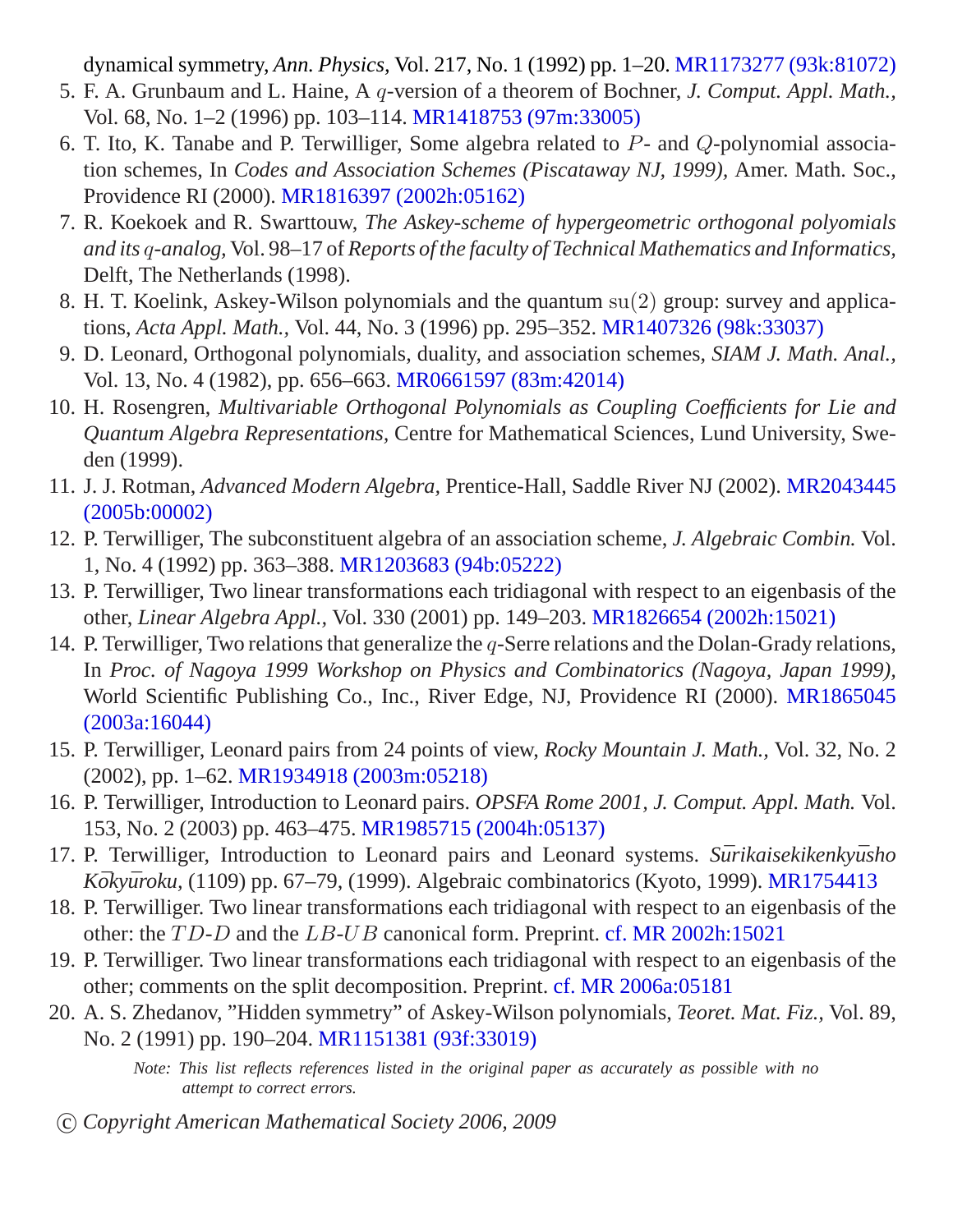[Article](/leavingmsn?url=http://dx.doi.org/10.1007/s10623-004-4853-8)

**Citations** From References: 0 From Reviews: 0

## **MR2128329 (2006d:05188)** 05E30 [\(05C50\)](http://ams.rice.edu/mathscinet/search/mscdoc.html?code=05E30%2C%2805C50%29) **[Bang, Sejeong](http://ams.rice.edu/mathscinet/search/publications.html?pg1=IID&s1=707820)** [\(J-KYUSGM\)](http://ams.rice.edu/mathscinet/search/institution.html?code=J_KYUSGM); **[Koolen, J. H.](http://ams.rice.edu/mathscinet/search/publications.html?pg1=IID&s1=272570)** [\(KR-POST-CM\)](http://ams.rice.edu/mathscinet/search/institution.html?code=KR_POST_CM)

**Some interlacing results for the eigenvalues of distance-regular graphs. (English summary)** *[Des. Codes Cryptogr.](http://ams.rice.edu/mathscinet/search/journaldoc.html?&cn=Des_Codes_Cryptogr)* **34** (2005), *[no. 2-3,](http://ams.rice.edu/mathscinet/search/publications.html?pg1=ISSI&s1=227012)* 173*–*186.

Given an integer  $k > 3$ , E. Bannai and T. Ito conjectured that there are only finitely many distanceregular graphs with valency k [in *The Arcata Conference on Representations of Finite Groups (Arcata, Calif., 1986)*, 343–349, Proc. Sympos. Pure Math., 47, Part 2, Amer. Math. Soc., Provi-dence, RI, 1987; [MR0933424](http://ams.rice.edu/mathscinet/search/publications.html?fmt=pdf&pg1=MR&s1=0933424)]. For a distance-regular graph with intersection numbers  $a_i$ ,  $b_i$ ,  $c_i$ ,  $0 \le i \le d$ , define  $h(G) = |\{i \mid (c_i, a_i, b_i) = (1, a_1, b_1)\}|$ . Then this conjecture is equivalent to the statement that  $h(G)$  is bounded above by a function of the valency of G. This statement would appear to be true, since there is no known distance-regular graph (of valency 3 or more) for which  $h(G)$  has a value greater than 5.

The end of this paper contains an improvement of an earlier result of J. H. Koolen and V. L. Moulton [J. Algebraic Combin. **19** (2004), no. 2, 205–217; [MR2058285 \(2005c:05198\)](http://ams.rice.edu/mathscinet/pdf/2058285.pdf)]. This new result says that if G is a triangle-free distance-regular graph with large valency and a "large" nontrivial eigenvalue, then  $h(G)$  can be bounded above by a constant, independent of the valency. This is the motivation for the main results of this paper, which give rather restrictive consequences when a distance-regular graph has a large nontrivial eigenvalue.

Suppose a distance-regular graph of valency  $k$  has all but its largest eigenvalue bounded in absolute value by a number  $\kappa$ , with  $0 < \kappa \leq k/3$ . This is the notion of a "large" nontrivial eigenvalue mentioned above. In this case, the authors prove a restrictive condition on the intersection numbers  $a_i$ , namely  $\emptyset \neq \{i \mid a_i > \frac{k-\kappa}{2}\}$  $\{ \frac{-\kappa}{2} \} \subseteq \{ i \mid a_i > \kappa \} \subseteq \{ j, j + 1 \}$  for some j. For the case of a bipartite distance-regular graph, entirely similar hypotheses yield an identical conclusion about the differences  $c_{i+1} - c_i$  (rather than the values of  $a_i$ ).

Reviewed by *[Robert Beezer](http://ams.rice.edu/mathscinet/search/publications.html?pg1=IID&s1=213894)*

- 1. E. Bannai and T. Ito, The study of distance-regular graphs from the algebraic (i.e. character theoretical) viewpoint, *Proceedings of Symposia in Pure Mathematics,* Vol. 47 (1987) pp. 343–349. [MR0933424](http://ams.rice.edu/mathscinet/pdf/933424.pdf?pg1=MR&s1=0933424&loc=fromreflist)
- 2. Norman Biggs, *Algebraic Graph Theory,* Second edition, Cambridge University Press, Cambridge, (1993). [MR1271140 \(95h:05105\)](/mathscinet/pdf/1271140.pdf?pg1=MR&s1=95h:05105&loc=fromreflist)
- 3. A. E. Brouwer, A. M. Cohen and A. Neumaier, *Distance-Regular Graphs,* Springer-Verlag, Berlin, (1989). [MR1002568 \(90e:05001\)](/mathscinet/pdf/1002568.pdf?pg1=MR&s1=90e:05001&loc=fromreflist)
- 4. C. D. Godsil, *Algebraic Combinatorics,* Chapman and Hall Mathematics Series, Chapman and Hall, New York, (1993). [MR1220704 \(94e:05002\)](/mathscinet/pdf/1220704.pdf?pg1=MR&s1=94e:05002&loc=fromreflist)
- 5. Willem H. Haemers, Interlacing Eigenvalues and Graphs, *Linear Algebra and Application,* Vol.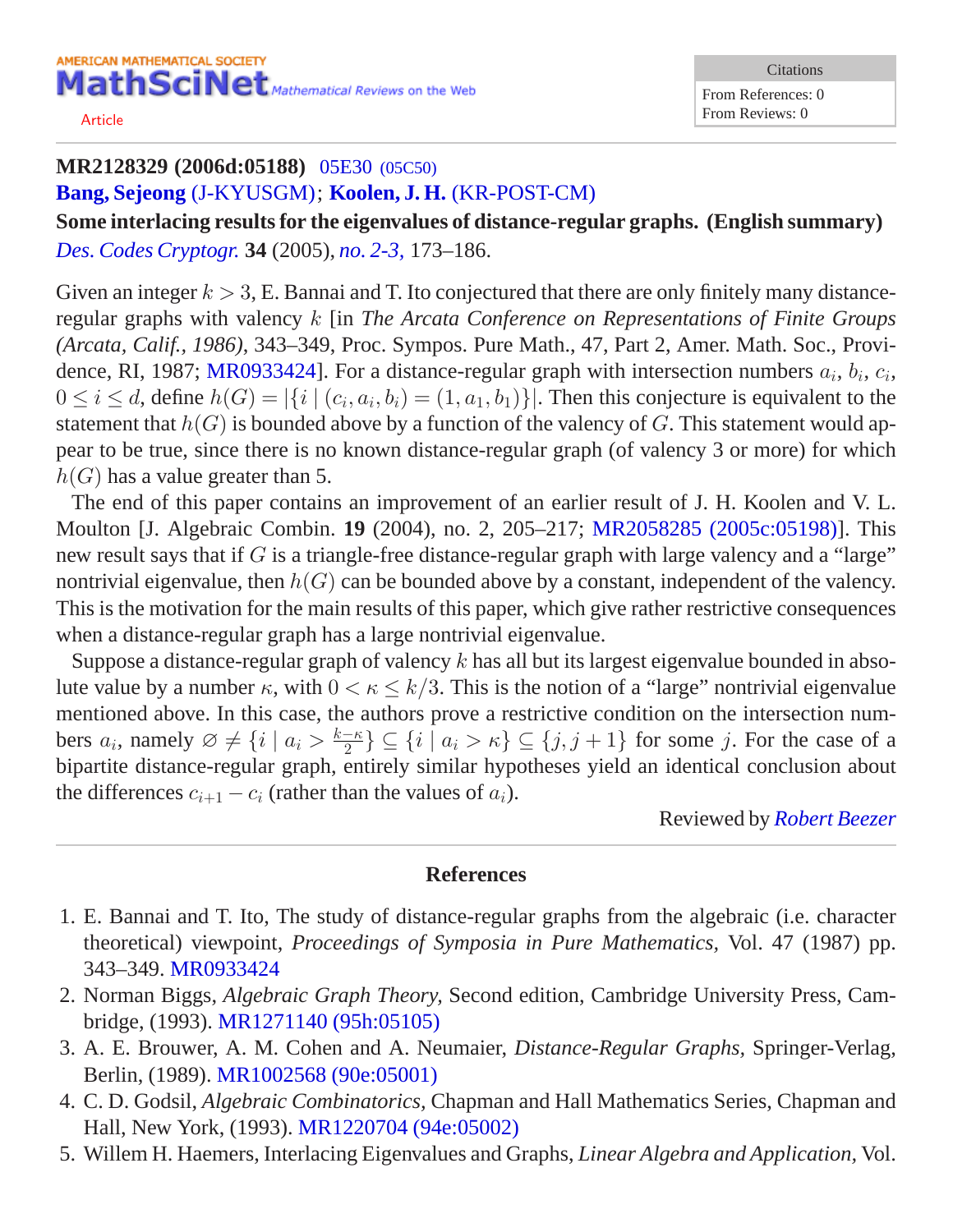226/228 (1995) pp. 593–616. [MR1344588 \(96e:05110\)](/mathscinet/pdf/1344588.pdf?pg1=MR&s1=96e:05110&loc=fromreflist)

- 6. A. A. Ivanov, Bounding the diameter of a distance-regular graph., (Russian) *Dokl. Akad. Nauk SSSR,* Vol. 271, No. 4 (1983) pp. 789–792. [MR0719819 \(84m:05045\)](/mathscinet/pdf/719819.pdf?pg1=MR&s1=84m:05045&loc=fromreflist)
- 7. J. H. Koolen and V. Moulton, There are finitely many triangle-free distance-regular graphs with degree 8, 9, or 10. J. Algebraic Combin. 19 (2004). No. 2, 205–217. [MR2058285 \(2005c:05198\)](/mathscinet/pdf/2058285.pdf?pg1=MR&s1=2005c:05198&loc=fromreflist)
- 8. P. Terwilliger, Eigenvalue multiplicities of highly symmetric graphs, *Discrete Mathmatics,* Vol. 41 (1982) pp. 295–302. [MR0676891 \(83m:05100\)](/mathscinet/pdf/676891.pdf?pg1=MR&s1=83m:05100&loc=fromreflist)
- 9. P. Terwilliger, Distance-regular graphs and (s, a, c, k)-graphs, *J. Combinatorial Theory (B),* Vol. 34 (1983) pp. 151–164. [MR0703600 \(84i:05100\)](/mathscinet/pdf/703600.pdf?pg1=MR&s1=84i:05100&loc=fromreflist)

*Note: This list reflects references listed in the original paper as accurately as possible with no attempt to correct errors.*

c *Copyright American Mathematical Society 2006, 2009*

AMERICAN MATHEMATICAL SOCIETY MathSciNet Mathematical Reviews on the Web [Article](/leavingmsn?url=http://dx.doi.org/10.1016/j.laa.2004.08.014)

**Citations** [From References: 5](http://ams.rice.edu/mathscinet/search/publications.html?refcit=2112881&loc=refcit) [From Reviews: 2](http://ams.rice.edu/mathscinet/search/publications.html?revcit=2112881&loc=revcit)

## **MR2112881 (2005k:05134)** 05C50 [\(05C70 05E30\)](http://ams.rice.edu/mathscinet/search/mscdoc.html?code=05C50%2C%2805C70%2C05E30%29) **[Brouwer, Andries E.](http://ams.rice.edu/mathscinet/search/publications.html?pg1=IID&s1=42025)** [\(NL-EIND\)](http://ams.rice.edu/mathscinet/search/institution.html?code=NL_EIND); **[Haemers, Willem H.](http://ams.rice.edu/mathscinet/search/publications.html?pg1=IID&s1=79310)** [\(NL-TILB-EOR\)](http://ams.rice.edu/mathscinet/search/institution.html?code=NL_TILB_EOR) **Eigenvalues and perfect matchings. (English summary)** *[Linear Algebra Appl.](http://ams.rice.edu/mathscinet/search/journaldoc.html?&cn=Linear_Algebra_Appl)* **[395](http://ams.rice.edu/mathscinet/search/publications.html?pg1=ISSI&s1=225349)** (2005), 155*–*162.

This article describes sufficient conditions, in terms of the eigenvalues of the adjacency and Laplacian matrices, for a graph to have a perfect matching. These results build upon, and expand, results due to Frobenius, König, Hall, and Tutte. For example, suppose that a bipartite graph has *n* vertices and the eigenvalues of the adjacency matrix are  $\lambda_1 \geq \lambda_2 \geq \cdots \geq \lambda_n$ . Then a result of G. Frobenius [Sitzungsber. K. Preuss. Akad. Wissen. Berlin (1917), 274–277; JFM 46.0144.05] can be used to formulate a result that says that if  $n\lambda_1 = \sum_{i=1}^n \lambda_i^2$  $i<sub>i</sub>$ , then the graph has a perfect matching.

Results progress from arbitrary graphs, through regular graphs and then distance-regular graphs. First, suppose that a graph has an even number of vertices,  $n$ , and the Laplacian matrix has eigenvalues  $0 = \mu_1 \leq \mu_2 \leq \cdots \leq \mu_n$ . If  $\mu_n \leq 2\mu_2$ , then the graph has a perfect matching.

Suppose that a graph is regular of degree r, n is even, and  $\lambda_3 \le r - 1 + \frac{3}{r+1}$  (for r even) or  $\lambda_3 \le$  $r-1+\frac{3}{r+2}$  (for r odd), then the graph has a perfect matching. In terms of the Laplacian matrix, this result provides the following corollary. Suppose that a graph is regular with an even number of vertices and  $\mu_2 \geq 1$ , then the graph has a perfect matching.

The authors comment that they do not know of any distance-regular graph that does not satisfy the condition for regular graphs. However, rather than taking this approach, they prove that every distance-regular graph of degree  $r$  is  $r$ -edge-connected. It then follows by results in [G. Chartrand, D. L. Goldsmith and S. Schuster, Colloq. Math. **41** (1979), no. 2, 339–344; [MR0591941](http://ams.rice.edu/mathscinet/pdf/591941.pdf) [\(82a:05070\)](http://ams.rice.edu/mathscinet/pdf/591941.pdf)] that every distance-regular graph on an even number of vertices has a perfect match-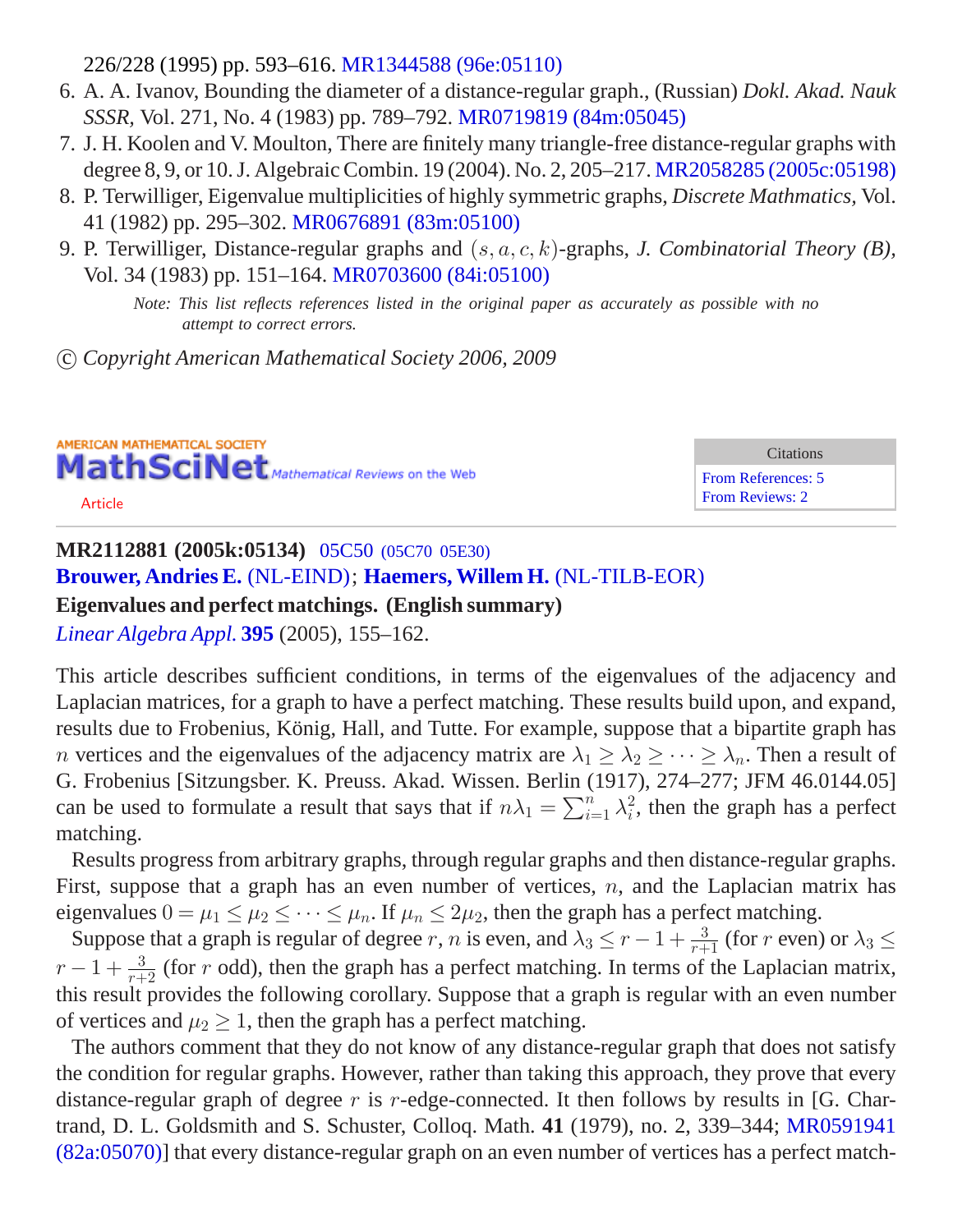#### **References**

- 1. A.E. Brouwer, A.M. Cohen, A. Neumaier, Distance-Regular Graphs, Springer, Heidelberg, 1989. [MR1002568 \(90e:05001\)](/mathscinet/pdf/1002568.pdf?pg1=MR&s1=90e:05001&loc=fromreflist)
- 2. A.E. Brouwer, D.M. Mesner, The connectivity of strongly regular graphs, European J. Combin. 6 (1985) 215–216. [MR0818594 \(87i:05132\)](/mathscinet/pdf/818594.pdf?pg1=MR&s1=87i:05132&loc=fromreflist)
- 3. R.A. Brualdi, H.J. Ryser, Combinatorial Matrix Theory, Cambridge Univ. Press, 1991. [MR1130611 \(93a:05087\)](/mathscinet/pdf/1130611.pdf?pg1=MR&s1=93a:05087&loc=fromreflist)
- 4. G. Chartrand, D.L. Goldsmith, S. Schuster, A sufficient condition for graphs with 1-factors, Colloq. Math. 41 (1979) 339–344. [MR0591941 \(82a:05070\)](/mathscinet/pdf/591941.pdf?pg1=MR&s1=82a:05070&loc=fromreflist)
- 5. D.M. Cvetkovic, M. Doob, H. Sachs, Spectra of Graphs, third ed., Johann Abrosius Barth ´ Verlag, 1995 (First edition: Deutscher Verlag der Wissenschaften, Berlin 1980; Academic Press, New York 1980). [MR1324340 \(96b:05108\)](/mathscinet/pdf/1324340.pdf?pg1=MR&s1=96b:05108&loc=fromreflist)
- 6. G. Frobenius, Über zerlegbare Determinanten, Sitzungsberichte der Königlich Preussischen Akademie der Wissenschaften zu Berlin (1917) 456–477.
- 7. W.H. Haemers, Interlacing eigenvalues and graphs, Linear Algebra Appl. 226–228 (1995) 593–616. [MR1344588 \(96e:05110\)](/mathscinet/pdf/1344588.pdf?pg1=MR&s1=96e:05110&loc=fromreflist)
- 8. P. Hall, On representations of subsets, J. London Math. Soc. 10 (1935) 26–30.
- 9. D. König, Über Graphen und ihre Anwendung auf Determinantentheorie und Mengenlehre, Math. Ann. 77 (1916) 453–465. [MR1511872](http://ams.rice.edu/mathscinet/pdf/1511872.pdf?pg1=MR&s1=1511872&loc=fromreflist)
- 10. D. König, Graphok és Matrixok (Graphs and matrices), Matematikai és Fizikai Lapok 38 (1931) 116–119.
- 11. W.T. Tutte, The factorizations of linear graphs, J. London Math. Soc. 22 (1947) 107–111. [MR0023048 \(9,297d\)](/mathscinet/pdf/23048.pdf?pg1=MR&s1=9:297d&loc=fromreflist)

*Note: This list reflects references listed in the original paper as accurately as possible with no attempt to correct errors.*

c *Copyright American Mathematical Society 2005, 2009*



[Article](/leavingmsn?url=http://dx.doi.org/10.1016/j.ejc.2004.03.001)

**Citations** 

[From References: 1](http://ams.rice.edu/mathscinet/search/publications.html?refcit=2110978&loc=refcit) From Reviews: 0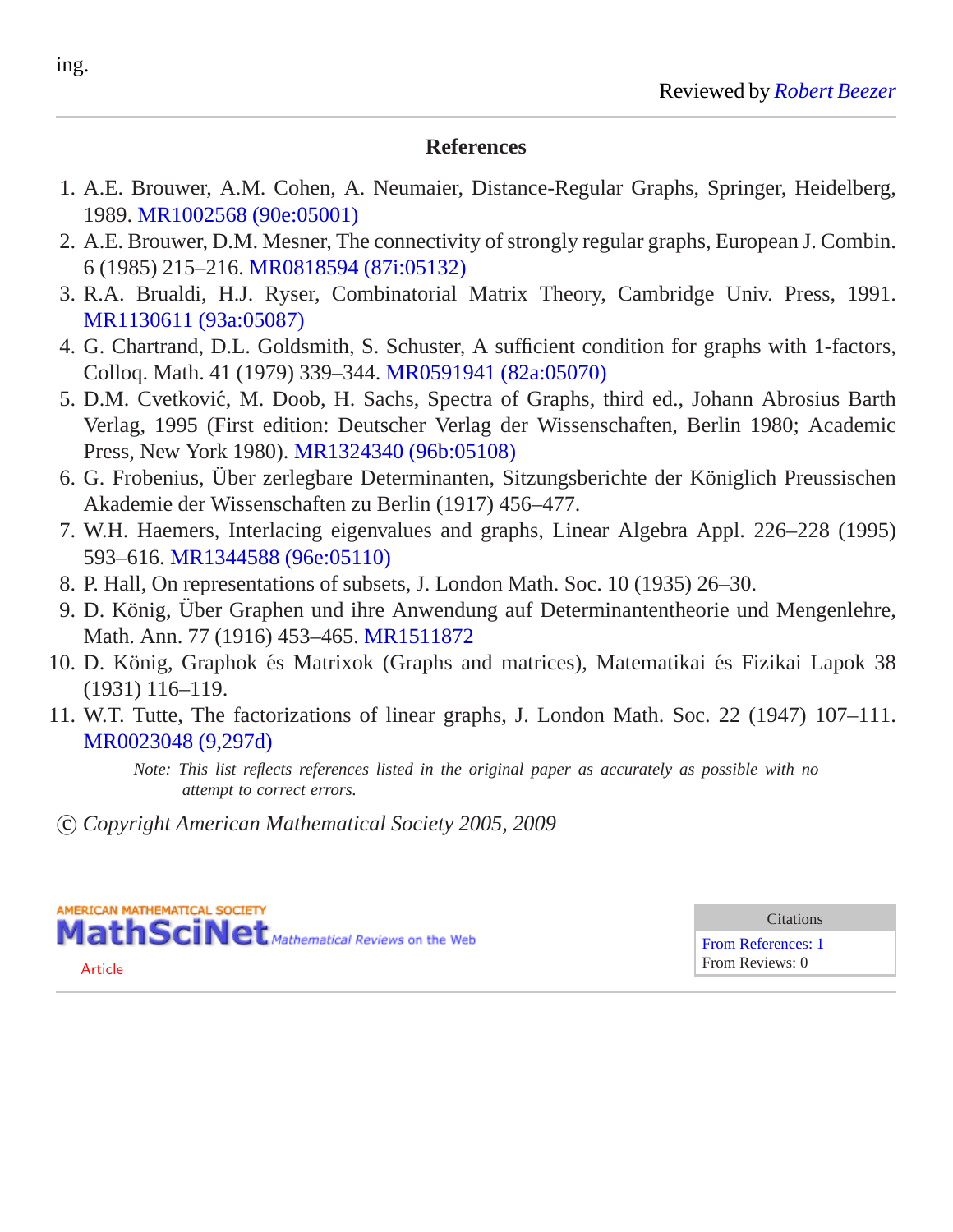## **MR2110978 (2005i:05203)** 05E30 [\(05C50\)](http://ams.rice.edu/mathscinet/search/mscdoc.html?code=05E30%2C%2805C50%29) **[Terwilliger, Paul](http://ams.rice.edu/mathscinet/search/publications.html?pg1=IID&s1=171720)** [\(1-WI\)](http://ams.rice.edu/mathscinet/search/institution.html?code=1_WI); **[Weng, Chih-wen](http://ams.rice.edu/mathscinet/search/publications.html?pg1=IID&s1=364887)** [\(RC-NCT-AM\)](http://ams.rice.edu/mathscinet/search/institution.html?code=RC_NCT_AM) **An inequality for regular near polygons. (English summary)** *[European J. Combin.](http://ams.rice.edu/mathscinet/search/journaldoc.html?&cn=European_J_Combin)* **26** (2005), *[no. 2,](http://ams.rice.edu/mathscinet/search/publications.html?pg1=ISSI&s1=224872)* 227*–*235.

Near polygons are a class of distance-regular graphs. Suppose a near polygon is regular of degree  $k$ with diameter  $d > 3$  and has intersection numbers  $a_1 > 0$  and  $c_2 > 1$ . Let  $\theta_1$  be the second-largest eigenvalue of the graph; this article shows that  $\theta_1 \leq \frac{k-a_1-c_2}{c_2-1}$  $\frac{-a_1 - c_2}{c_2 - 1}$ . Furthermore, the case of equality is characterized by the following three equivalent statements: (i) the bound on  $\theta_1$  is an equality, (ii) the graph is Q-polynomial with respect to  $\theta_1$ , and (iii) the graph is a dual polar graph or a Hamming graph.

Reviewed by *[Robert Beezer](http://ams.rice.edu/mathscinet/search/publications.html?pg1=IID&s1=213894)*

## **References**

- 1. E. Bannai, T. Ito, Algebraic Combinatorics I: Association Schemes, Benjamin/Cummings, London, 1984. [MR0882540 \(87m:05001\)](/mathscinet/pdf/882540.pdf?pg1=MR&s1=87m:05001&loc=fromreflist)
- 2. A.E. Brouwer, A.M. Cohen, A. Neumaier, Distance-Regular Graphs, Springer-Verlag, Berlin, 1989. [MR1002568 \(90e:05001\)](/mathscinet/pdf/1002568.pdf?pg1=MR&s1=90e:05001&loc=fromreflist)
- 3. P. Cameron, Dual polar spaces, Geom. Dedicata 12 (1982) 75–85. [MR0645040 \(83g:51014\)](/mathscinet/pdf/645040.pdf?pg1=MR&s1=83g:51014&loc=fromreflist)
- 4. Y. Egawa, Characterization of  $H(n, q)$  by the parameters, J. Combin. Theory Ser. A 31 (1981) 108–125. [MR0629586 \(82k:05092\)](/mathscinet/pdf/629586.pdf?pg1=MR&s1=82k:05092&loc=fromreflist)
- 5. A. Neumaier, Characterization of a class of distance-regular graphs, J. Reine Angew. Math. 357 (1985) 182–192. [MR0783540 \(86f:05109\)](/mathscinet/pdf/783540.pdf?pg1=MR&s1=86f:05109&loc=fromreflist)
- 6. N. Sloane, An introduction to association schemes and coding theory, in: R. Askey (Ed.), Theory and Application of Special Functions, Academic Press, New York, 1975. [MR0401326](/mathscinet/pdf/401326.pdf?pg1=MR&s1=53:5155&loc=fromreflist)  $(53 \# 5155)$
- 7. D. Stanton, Some q-Krawtchouk polynomials on Chevalley groups, Amer. J. Math. 102 (4) (1980) 625–662. [MR0584464 \(82a:33015\)](/mathscinet/pdf/584464.pdf?pg1=MR&s1=82a:33015&loc=fromreflist)
- 8. P. Terwillinger, Root systems and the Johnson and Hamming graphs, European J. Combin. 8 (1987) 73–102. [MR0884067 \(88d:05147\)](/mathscinet/pdf/884067.pdf?pg1=MR&s1=88d:05147&loc=fromreflist)
- 9. P. Terwillinger, A new inequality for distance-regular graphs, Discrete Math. 137 (1995) 319– 332. [MR1312463 \(95k:05187\)](/mathscinet/pdf/1312463.pdf?pg1=MR&s1=95k:05187&loc=fromreflist)
- 10. C. Weng, D-bounded distance-regular graphs, European J. Combin. 18 (1997) 211–229. [MR1429246 \(97m:05265\)](/mathscinet/pdf/1429246.pdf?pg1=MR&s1=97m:05265&loc=fromreflist)

*Note: This list reflects references listed in the original paper as accurately as possible with no attempt to correct errors.*

## c *Copyright American Mathematical Society 2005, 2009*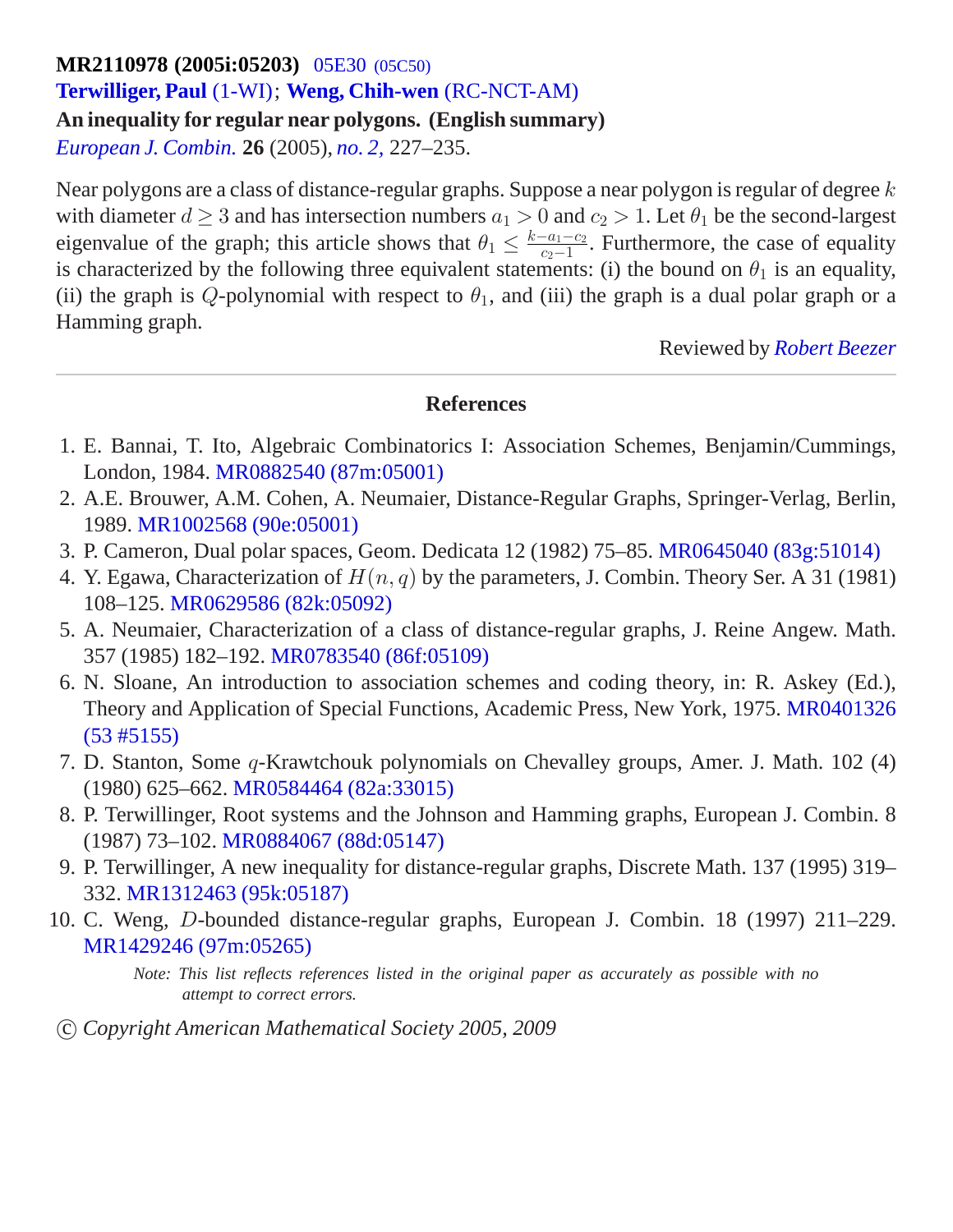[Article](/leavingmsn?url=http://dx.doi.org/10.1002/jgt.20042)

## **MR2110581 (2005i:05088)** 05C35 [\(05C20\)](http://ams.rice.edu/mathscinet/search/mscdoc.html?code=05C35%2C%2805C20%29) **[Baskoro, Edy Tri](http://ams.rice.edu/mathscinet/search/publications.html?pg1=IID&s1=341449)** [\(IN-BIT\)](http://ams.rice.edu/mathscinet/search/institution.html?code=IN_BIT); **[Miller, Mirka](http://ams.rice.edu/mathscinet/search/publications.html?pg1=IID&s1=250731)** [\(5-BAL-ITM\)](http://ams.rice.edu/mathscinet/search/institution.html?code=5_BAL_ITM); **Širáň, Jozef** [\(SK-STU\)](http://ams.rice.edu/mathscinet/search/institution.html?code=SK_STU); **[Sutton, Martin](http://ams.rice.edu/mathscinet/search/publications.html?pg1=IID&s1=642319)** [\(5-NEWC-DCI\)](http://ams.rice.edu/mathscinet/search/institution.html?code=5_NEWC_DCI)

**Complete characterization of almost Moore digraphs of degree three. (English summary)** *[J. Graph Theory](http://ams.rice.edu/mathscinet/search/journaldoc.html?&cn=J_Graph_Theory)* **48** (2005), *[no. 2,](http://ams.rice.edu/mathscinet/search/publications.html?pg1=ISSI&s1=224989)* 112*–*126.

A regular graph of degree  $r$  and diameter  $d$  may not have more than  $\sum_{i=0}^k r^i$  vertices. This bound is known as the Moore bound, and graphs which meet it are known as Moore graphs. In the case of undirected graphs, these graphs are almost entirely known, the only case in question is the existence of graphs of degree 57 and diameter 2 on 3250 vertices.

For a directed graph, the degree condition is replaced by a common out-degree of  $r$ . Then the Moore bound is met only in the trivial cases when  $r = 1$  or  $d = 1$ . However, there are interesting digraphs whose vertex count is just one shy of the Moore bound. These digraphs are called "almost Moore" and an infinite class of examples are the line graphs of complete digraphs.

As the title implies, this article is concerned with almost Moore digraphs for the case when  $r =$ 3; a classification for the case  $r = 2$  was previously given by [E. T. Baskoro et al., Australas. J. Combin. **9** (1994), 291–306; [MR1271209 \(95e:05049\);](http://ams.rice.edu/mathscinet/pdf/1271209.pdf) M. Miller and I. Friš, in *Graphs, matrices, and designs*, 269–278, Dekker, New York, 1993; [MR1209196 \(94a:05110\)\]](http://ams.rice.edu/mathscinet/pdf/1209196.pdf). The authors' conclusion is that there are no almost Moore digraphs with  $r = 3$  and  $d \geq 3$ . Two techniques are used frequently in this paper. The first is the repeat automorphism. Given a vertex  $v$ , find its three neighbors  $v_1$ ,  $v_2$  and  $v_3$ . For each  $v_i$ , draw the set of vertices corresponding to the trees of depth  $d$  – 1 below  $v_i$ . For a Moore digraph these three sets would be disjoint, but for an almost Moore digraph with  $r = 3$ , a single vertex will appear in two of the three sets. This unique vertex is the repeat of v,  $r(v)$ , and it happens that the map  $r \to r(v)$  is an automorphism of the graph, known as the repeat automorphism. This automorphism is then used in the second technique, which the authors call a "Principle of Duality". This principle allows a theorem about a digraph  $G$  to translate to a theorem about the new digraph formed by reversing all the edges of  $G$ , provided the original theorem is stated in terms of arcs, neighborhoods, distances and the repeat automorphism.

This well-written paper concludes with the two obvious directions for further work: classify almost Moore digraphs with degrees greater than three, and study almost almost Moore digraphs (those whose vertex count misses the Moore bound by two).

Reviewed by *[Robert Beezer](http://ams.rice.edu/mathscinet/search/publications.html?pg1=IID&s1=213894)*

- 1. E. Bannai and T. Ito, On finite Moore graphs, J Fac Sci Tokyo Univ 20 (1973), 191–208. [MR0323615 \(48 #1971\)](/mathscinet/pdf/323615.pdf?pg1=MR&s1=48:1971&loc=fromreflist)
- 2. E. Bannai and T. Ito, Regular graphs with excess one, Discrete Math 37 (1981), 147–158. [MR0676421 \(84d:05108\)](/mathscinet/pdf/676421.pdf?pg1=MR&s1=84d:05108&loc=fromreflist)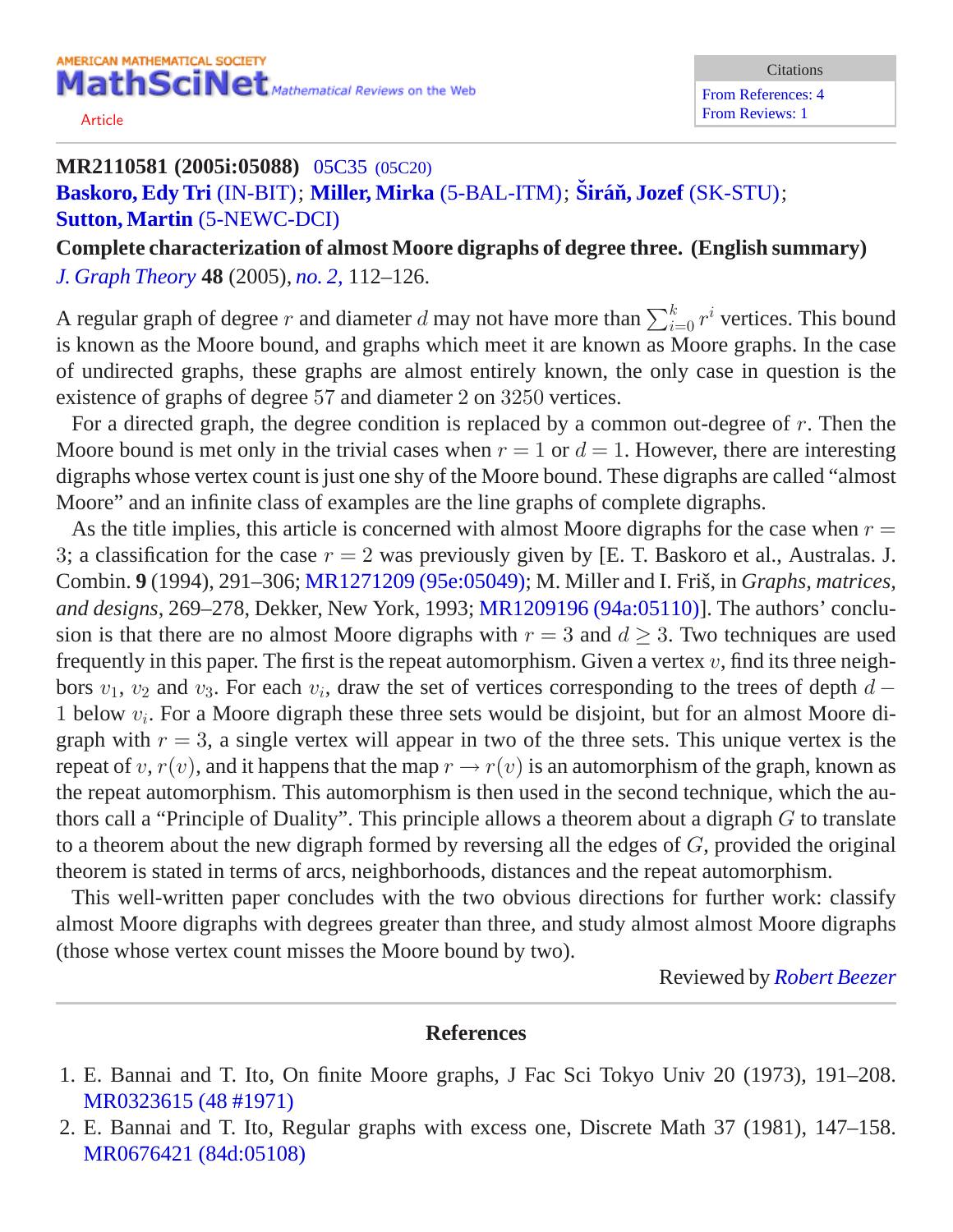- 3. E. T. Baskoro, On the existence of cubic digraphs with optimum order, MIHMI 3 (2) (1997), 27–34.
- 4. E. T. Baskoro, M. Miller, J. Plesník, and Š. Znám, Regular digraphs of diameter 2 and maximum order, Australasian J Combin 9 (1994), 291–306. [MR1271209 \(95e:05049\)](/mathscinet/pdf/1271209.pdf?pg1=MR&s1=95e:05049&loc=fromreflist)
- 5. E. T. Baskoro, M. Miller, J. Plesník and Š. Znám, Digraphs of degree 3 and order close to Moore bound, J Graph Theory 20 (1995), 339–349. [MR1355433 \(97e:05091\)](/mathscinet/pdf/1355433.pdf?pg1=MR&s1=97e:05091&loc=fromreflist)
- 6. E. T. Baskoro, M. Miller, and J. Plesník, On the structure of digraphs with order close to the Moore bound, Graphs and Combinatorics 14 (1998), 109–119. [MR1628113 \(99g:05085\)](/mathscinet/pdf/1628113.pdf?pg1=MR&s1=99g:05085&loc=fromreflist)
- 7. E. T. Baskoro, M. Miller, and J. Plesník, Further results on almost Moore digraphs, Ars Combinatoria 56 (2000), 43–63. [MR1768596 \(2001b:05101\)](/mathscinet/pdf/1768596.pdf?pg1=MR&s1=2001b:05101&loc=fromreflist)
- 8. E. T. Baskoro, M. Miller, and J. Širáň, A note on almost Moore digraphs of degree three, Acta Math Univ Comenianae LXVI (2) (1997), 285–291. [MR1620425 \(99f:05042\)](/mathscinet/pdf/1620425.pdf?pg1=MR&s1=99f:05042&loc=fromreflist)
- 9. W. G. Bridges and S. Toueg, On the impossibility of directed Moore graphs, J. Combin Theory (B) 29 (1980), 339–341. [MR0602426 \(82f:05044\)](/mathscinet/pdf/602426.pdf?pg1=MR&s1=82f:05044&loc=fromreflist)
- 10. R. M. Damerell, on Moore graphs, Proc Cambridge Philos Soc 74 (1973), 227–236. [MR0318004 \(47 #6553\)](/mathscinet/pdf/318004.pdf?pg1=MR&s1=47:6553&loc=fromreflist)
- 11. P. Erdős, S. Fajtlowicz, and A. J. Hoffman, Maximum degree in graphs of diameter 2, Networks 10 (1980), 87–90. [MR0565328 \(81b:05061\)](/mathscinet/pdf/565328.pdf?pg1=MR&s1=81b:05061&loc=fromreflist)
- 12. A. J. Hoffman and R. R. Singleton, On Moore graphs with diameter 2 and 3, IBM J Res Develop 4 (1960), 497–504. [MR0140437 \(25 #3857\)](/mathscinet/pdf/140437.pdf?pg1=MR&s1=25:3857&loc=fromreflist)
- 13. M. Miller, Digraph covering and its application to two optimisation problems for digraphs, Australasian J Combin 3 (1991), 151–164. [MR1122222 \(93b:05081\)](/mathscinet/pdf/1122222.pdf?pg1=MR&s1=93b:05081&loc=fromreflist)
- 14. M. Miller, J. Gimbert, J. Širáň, and Slamin, Almost Moore digraphs are diregular, Discrete Math 218 (2000), 265–270. [MR1754340 \(2000m:05109\)](/mathscinet/pdf/1754340.pdf?pg1=MR&s1=2000m:05109&loc=fromreflist)
- 15. M. Miller and I. Fris, Minimum diameter of diregular digraphs of degree 2, Computer J 31 (1988), 71–75. [MR0932078 \(89c:05042\)](/mathscinet/pdf/932078.pdf?pg1=MR&s1=89c:05042&loc=fromreflist)
- 16. M. Miller and I. Fris, Maximum order digraphs for diameter 2 or degree 2, Pullman volume of Graphs and Matrices, Lecture Notes in Pure and Applied Mathematics 139 (1992), 269–278. [MR1209196 \(94a:05110\)](/mathscinet/pdf/1209196.pdf?pg1=MR&s1=94a:05110&loc=fromreflist)
- 17. M. Miller and J. Širáň, Digraphs of degree two which miss the Moore bound by two, Discrete Math 226 (2001), 269–280. [MR1801075 \(2001k:05099\)](/mathscinet/pdf/1801075.pdf?pg1=MR&s1=2001k:05099&loc=fromreflist)
- 18. J. Plesník and Š. Znám, Strongly geodetic directed graphs, Acta F R N Univ Comen-Mathe XXIX (1974), 29–34. [MR0363991 \(51 #246\)](/mathscinet/pdf/363991.pdf?pg1=MR&s1=51:246&loc=fromreflist)

c *Copyright American Mathematical Society 2005, 2009*



Citations

From References: 0 From Reviews: 0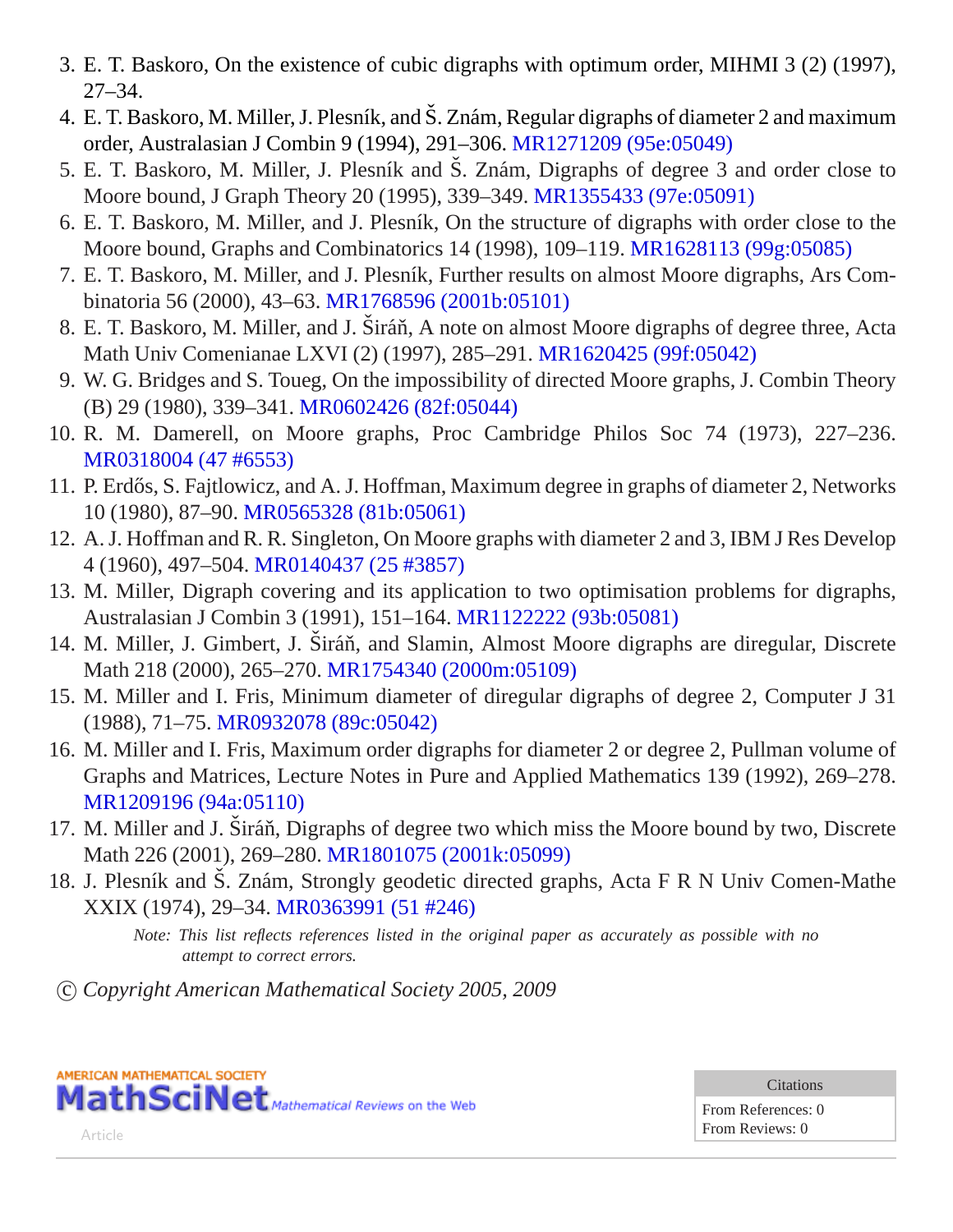#### **MR2069049 (2005d:05153)** 05E30 [\(05C50\)](http://ams.rice.edu/mathscinet/search/mscdoc.html?code=05E30%2C%2805C50%29)

#### **[Fiala, Nick C.](http://ams.rice.edu/mathscinet/search/publications.html?pg1=IID&s1=707681)** [\(1-OHS\)](http://ams.rice.edu/mathscinet/search/institution.html?code=1_OHS)

# **Strongly regular vertices and partially strongly regular graphs. (English summary)**

*[Ars Combin.](http://ams.rice.edu/mathscinet/search/journaldoc.html?&cn=Ars_Combin)* **[72](http://ams.rice.edu/mathscinet/search/publications.html?pg1=ISSI&s1=220631)** (2004), 97*–*110.

To be "strongly regular" is a global property of a graph. A regular graph is strongly regular if, for each pair of distinct vertices x and y, the number of neighbors common to both x and y depends only on whether or not x and y are adjacent, and not on the particular choice of x and y themselves. It is easy to convert this definition into a local property of a vertex. Given a vertex  $x$ , examine every other vertex y. Should y be adjacent to x, count the number of vertices that are neighbors of both x and y,  $\lambda(x, y)$ . If y is not adjacent to x, count the number of vertices that are neighbors of both x and y,  $\mu(x, y)$ . If the values of  $\lambda(x, y)$  and  $\mu(x, y)$  are constant over all vertices y, then the author defines  $x$  as a "strongly regular" vertex. Not surprisingly, connecting these two ideas it is shown that a regular graph where every vertex is strongly regular will be a strongly regular graph.

This article picks off the low-hanging fruit related to this new definition in an entertaining and easily readable style, and also presents a few surprising results. Here is a sampling.

Suppose that x is a strongly regular vertex of a regular graph of degree k on v vertices, where  $\lambda$ and  $\mu$  are the sizes of the sets of common neighbors relative to x. Then  $k(k - \lambda - 1) = (v - k - 1)$  $1)\mu$ . (This is a familiar equation from the study of strongly regular graphs.)

Suppose that a regular graph on v vertices has  $v - 3$  or more strongly regular vertices, all with the same parameters,  $\lambda$  and  $\mu$ . Then the graph is strongly regular. So while the proof is quite detailed, the author describes the result as "weak" since  $v - 3$  is so close to v. However, an extensive set of constructions in Section 3 provides arbitrarily large graphs with  $v - 4$  strongly regular vertices where the graph is not strongly regular.

It is known that a nontrivial regular graph is strongly regular if and only if it has at most three distinct eigenvalues. This paper shows that a connected graph with some, but not all, of its vertices strongly regular has at least five distinct eigenvalues.

The paper finishes with five conjectures and a table of the graphs on 10 or fewer vertices that have some strongly regular vertices, but that are not strongly regular graphs. The 31 graphs listed are described by the constructions of Section 3, or are simple combinations (unions, complements) of complete graphs, circuits or complete bipartite graphs.

Reviewed by *[Robert Beezer](http://ams.rice.edu/mathscinet/search/publications.html?pg1=IID&s1=213894)*

- 1. A. E. Brouwer and J. H. van Lint, *Strongly regular graphs and partial geometries*, in: Enumeration and Design (Waterloo, Ont. 1982), Academic Press, Toronto, Ont., 1984, 85–122. [MR0782310 \(87c:05033\)](/mathscinet/pdf/782310.pdf?pg1=MR&s1=87c:05033&loc=fromreflist)
- 2. P. J. Cameron and J. H. van Lint, *Designs, Graphs, Codes and their Links*, Cambridge Univ. Press, Cambridge, 1991. [MR1148891 \(93c:05001\)](/mathscinet/pdf/1148891.pdf?pg1=MR&s1=93c:05001&loc=fromreflist)
- 3. M. Erickson, S. Fernando, W. H. Haemers, D. Hardy, and J. Hemmeter, *Deza graphs: a generalization of strongly regular graphs*, J. Combin. Des. **7** (1999), 395–405. [MR1711897](/mathscinet/pdf/1711897.pdf?pg1=MR&s1=2000i:05193&loc=fromreflist) [\(2000i:05193\)](/mathscinet/pdf/1711897.pdf?pg1=MR&s1=2000i:05193&loc=fromreflist)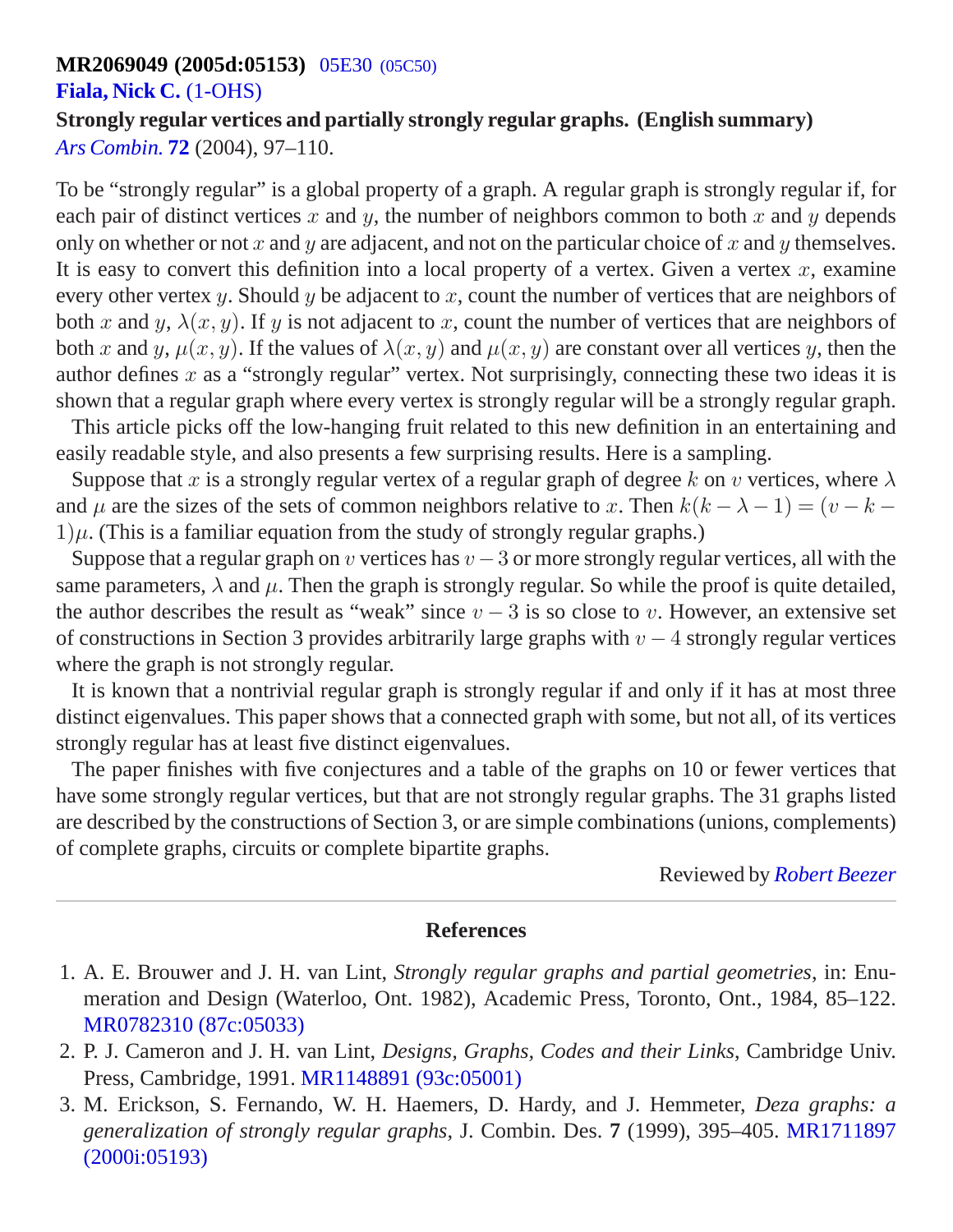- 4. C. D. Godsil and G. F. Royle, *Algebraic Graph Theory*, Springer-Verlag, New York, 2001. [MR1829620 \(2002f:05002\)](/mathscinet/pdf/1829620.pdf?pg1=MR&s1=2002f:05002&loc=fromreflist)
- 5. W. H. Haemers, *Eigenvalue Techniques in Design and Graph Theory*, Math. Centre Tract **121**, Mathematical Centre, Amsterdam, 1980. [MR0568704 \(81i:05003\)](/mathscinet/pdf/568704.pdf?pg1=MR&s1=81i:05003&loc=fromreflist)
- 6. W. H. Haemers, *Interlacing eigenvalues and graphs*, Linear Algebra Appl. **226/228** (1995), 593–616. [MR1344588 \(96e:05110\)](/mathscinet/pdf/1344588.pdf?pg1=MR&s1=96e:05110&loc=fromreflist)
- 7. J. J. Seidel, *Strongly regular graphs*, in: Surveys in Combinatorics (Proc. 7th Brit. Combin. Conf., Cambridge, 1979), pp. 157–180, London Math. Soc. Lecture Note Ser. **38**, Cambridge Univ. Press, Cambridge, 1979. [MR0561309 \(81c:05027\)](/mathscinet/pdf/561309.pdf?pg1=MR&s1=81c:05027&loc=fromreflist)

c *Copyright American Mathematical Society 2005, 2009*

AMERICAN MATHEMATICAL SOCIETY MathSciNet Mathematical Reviews on the Web [Article](/leavingmsn?url=http://dx.doi.org/10.1016/j.jctb.2003.11.004)

**Citations** From References: 0 From Reviews: 0

## **MR2064865 (2005m:05092)** 05C15 [\(05C05 94B05\)](http://ams.rice.edu/mathscinet/search/mscdoc.html?code=05C15%2C%2805C05%2C94B05%29) **[Hoory, Shlomo](http://ams.rice.edu/mathscinet/search/publications.html?pg1=IID&s1=337006)** [\(IL-HEBR-IC\)](http://ams.rice.edu/mathscinet/search/institution.html?code=IL_HEBR_IC); **[Linial, Nathan](http://ams.rice.edu/mathscinet/search/publications.html?pg1=IID&s1=114440)** [\(IL-HEBR-IC\)](http://ams.rice.edu/mathscinet/search/institution.html?code=IL_HEBR_IC) **Colorings of the** d**-regular infinite tree. (English summary)** *[J. Combin. Theory Ser. B](http://ams.rice.edu/mathscinet/search/journaldoc.html?&cn=J_Combin_Theory_Ser_B)* **91** (2004), *[no. 2,](http://ams.rice.edu/mathscinet/search/publications.html?pg1=ISSI&s1=220134)* 161*–*167.

This interesting article begins with a reminder about Moore's bound, the minimum number of vertices in a graph that is regular of degree d with girth r, denoted  $n_0(d, q)$ . It concludes with a discussion of error-correction codes, both perfect codes and linear codes. The principal device that connects these topics is the d-regular infinite tree,  $T_d$ .

If G is a finite graph on n vertices, regular of degree d with girth q, then if we view the graph as a one-dimensional complex, there is a cover map  $\varphi: VT_d \to VG$ . This function can be viewed as a coloring of  $T_d$  where each vertex of  $T_d$  is colored with the vertex of G that is its image under  $\varphi$ . This coloring has the property that if two different vertices of  $T_d$  have the same color, then they are at least a distance g apart in  $T_d$ .

So in the search for graphs meeting the Moore bound, we can first ask about colorings of  $T_d$  with n colors where similarly colored vertices are at least a distance q apart. The first (negative) result is that for any d and g there is a coloring of  $T<sub>d</sub>$  with  $n = n<sub>0</sub>(d, g)$  colors. Moore graphs are relatively rare, so most of the colorings described by this result do not arise from cover maps of graphs. The authors denote a coloring that does arise from a graph as being "graphic" and give a necessary and sufficient condition for a coloring of  $T_d$  to be graphic. They then describe a coloring of  $T_d$ which comes close to being graphic, given that it is numerically close to meeting the terms of the equivalent condition. Here we want to keep similarly colored vertices far apart (at least distance g) but use as few colors as possible.

This last sentence should sound similar to the basic tension of designing an error-correcting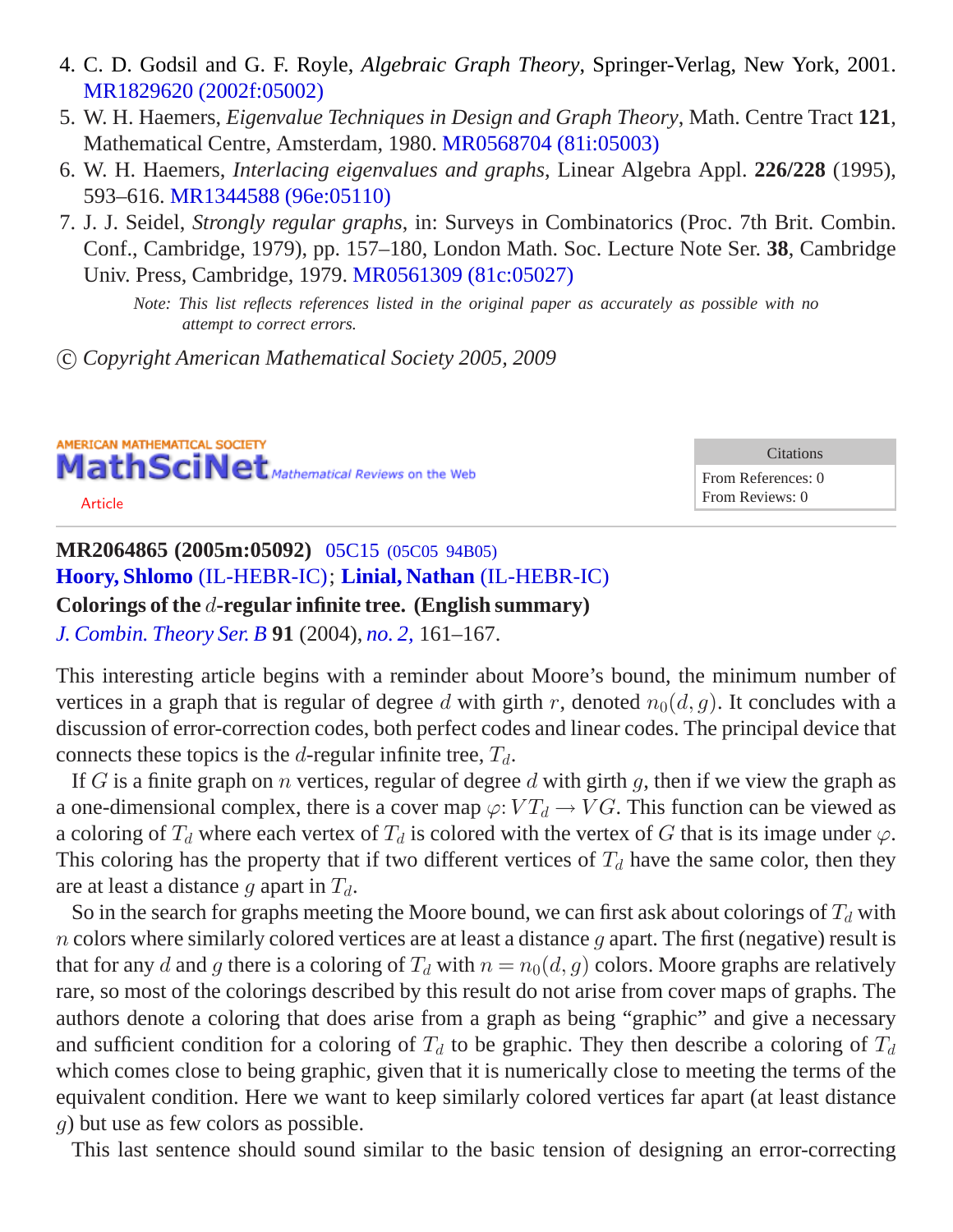code. Ensure that codewords (binary strings, the vertices of hypercubes) are very different (far apart in the corresponding graph) yet are also short strings (keep the underlying graph small). The vertices of  $T_d$  that are the preimage of a single vertex of G will form a distance-g code in  $T_d$  and the negative result above can be reinterpreted as positive: it says that there are codes in  $T<sub>d</sub>$ , for any g, that are analogous to perfect codes for finite graphs. The article finishes with the statements of two theorems about subgroups of free groups and "linear" codes in  $T_d$ .

Reviewed by *[Robert Beezer](http://ams.rice.edu/mathscinet/search/publications.html?pg1=IID&s1=213894)*

### **References**

- 1. N. Alon, S. Hoory, N. Linial, The Moore bound for irregular graphs, Graphs Combin. 18 (1) (2002) 53–57. [MR1892433 \(2003b:05084\)](/mathscinet/pdf/1892433.pdf?pg1=MR&s1=2003b:05084&loc=fromreflist)
- 2. N. Biggs, Algebraic Graph Theory, 2nd Edition, Cambridge University Press, Cambridge, 1993. [MR1271140 \(95h:05105\)](/mathscinet/pdf/1271140.pdf?pg1=MR&s1=95h:05105&loc=fromreflist)
- 3. N. Biggs, Constructions for cubic graphs with large girth, Electron. J. Combin. 5 (1) (1998) 25 Article 1 (electronic). [MR1661181 \(99j:05097\)](/mathscinet/pdf/1661181.pdf?pg1=MR&s1=99j:05097&loc=fromreflist)
- 4. R. Diestel, Graph Theory, 2nd Edition, Springer, New York, 2000. [MR1743598](http://ams.rice.edu/mathscinet/pdf/1743598.pdf?pg1=MR&s1=1743598&loc=fromreflist)
- 5. A. Lubotzky, R. Phillips, P. Sarnak, Ramanujan graphs, Combinatorica 8 (3) (1988) 261–277. [MR0963118 \(89m:05099\)](/mathscinet/pdf/963118.pdf?pg1=MR&s1=89m:05099&loc=fromreflist)
- 6. J.H. van Lint, Introduction to Coding Theory, 3rd Edition, Springer, Berlin, 1999. [MR1664228](/mathscinet/pdf/1664228.pdf?pg1=MR&s1=2000a:94001&loc=fromreflist) [\(2000a:94001\)](/mathscinet/pdf/1664228.pdf?pg1=MR&s1=2000a:94001&loc=fromreflist)

*Note: This list reflects references listed in the original paper as accurately as possible with no attempt to correct errors.*

c *Copyright American Mathematical Society 2005, 2009*



## **MR1975940 (2004f:05194)** 05E30 [\(05C75\)](http://ams.rice.edu/mathscinet/search/mscdoc.html?code=05E30%2C%2805C75%29) **[Hiraki, Akira](http://ams.rice.edu/mathscinet/search/publications.html?pg1=IID&s1=325937)** [\(J-OSAKK3-DM\)](http://ams.rice.edu/mathscinet/search/institution.html?code=J_OSAKK3_DM)

**A distance-regular graph with bipartite geodetically closed subgraphs. (English summary)** *[European J. Combin.](http://ams.rice.edu/mathscinet/search/journaldoc.html?&cn=European_J_Combin)* **24** (2003), *[no. 4,](http://ams.rice.edu/mathscinet/search/publications.html?pg1=ISSI&s1=209566)* 349*–*363.

For vertices u and v a distance i apart in a finite graph G, let  $A_i(u, v)$  be the set of vertices at distance i from u and distance 1 from v. If the cardinality of this set is independent of the choice of the particular u and v, then this common value is denoted  $a_i$ . A portion of the defining property of a distance-regular graph is that  $a_i$  is defined for all sensible values of i. This paper is about distance-regular graphs where the initial values of the  $a_i$  are zero. In this case, if there is one instance of a particular subgraph construction that is bipartite and geodetically closed, then all similar such constructions have the same property. Loosely speaking, a subgraph is geodetically closed if every shortest path in the original graph that connects two vertices from the subgraph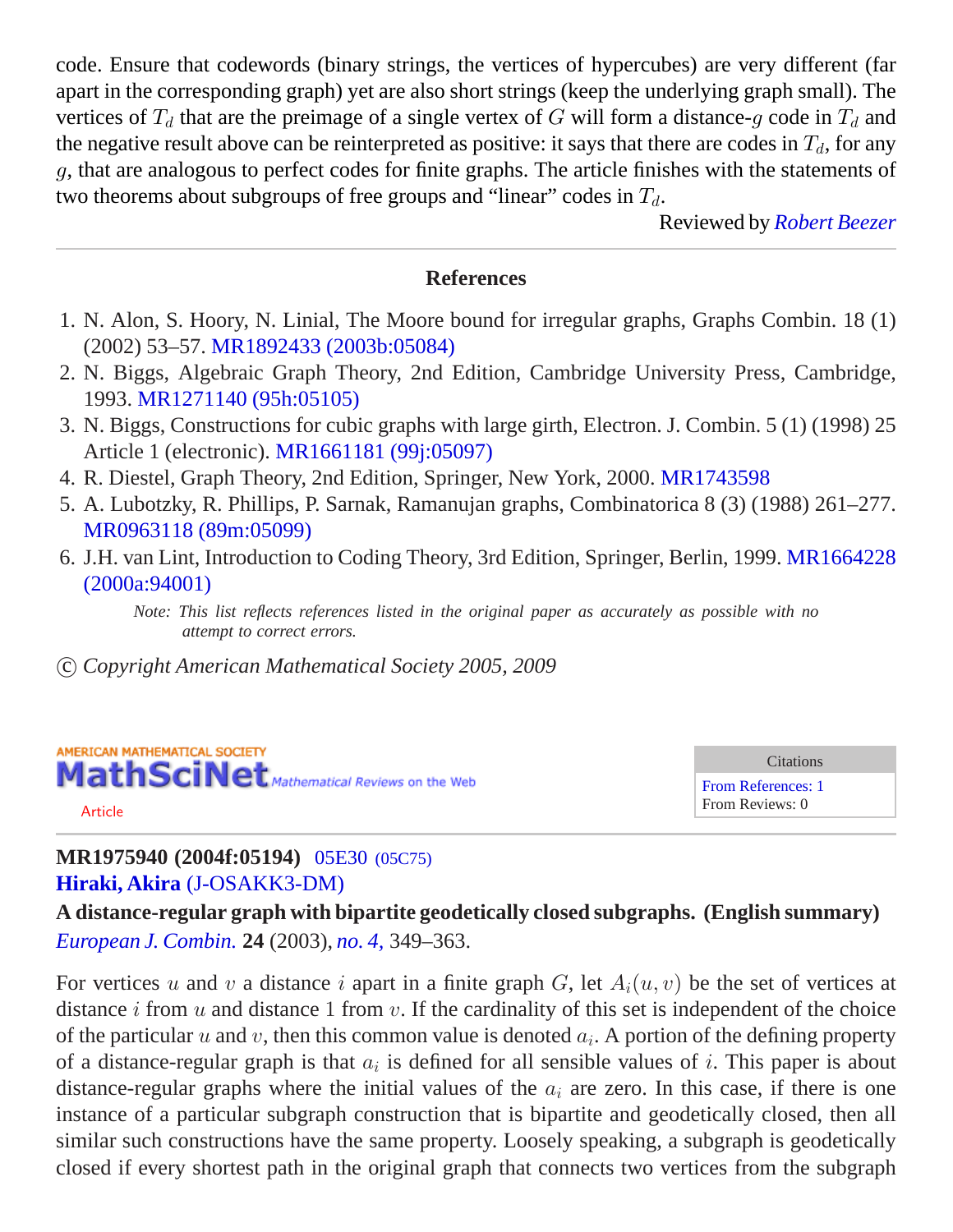only passes through vertices of the subgraph. In other words, all shortest paths possible through the original graph stay within the subgraph.

Specifically, the main result of this paper applies to distance-regular graphs of diameter  $d$  with an integer t such that  $2 \le t \le d - 1$  and  $a_i = 0$  whenever  $1 \le i \le t - 1$ . For any pair of vertices x and y, define  $\Pi(x, y)$  to be the subgraph induced by the set of vertices lying on shortest paths between x and y. Suppose there is a particular pair of vertices  $u$  and  $v$  a distance t or less apart such that  $\Pi(u, v)$  is a bipartite geodetically closed subgraph. Then for any pair of vertices x and y a distance t or less apart the subgraph  $\Pi(x, y)$  will be a bipartite geodetically closed graph. Moreover  $\Pi(x, y)$  is either a path, an ordinary polygon, a hypercube or a projective incidence graph.

A second result provides two classifications of distance-regular graphs of diameter  $d \geq 4$  with  $a_{d-1} = 0$  where  $\Pi(x, y)$  is a bipartite geodetically closed subgraph for any pair of vertices x and  $y$ . One of these classifications lists explicit possibilities for the graph as an ordinary polygon, a d-cube, folded  $(d+1)$ -cube, the odd graph  $O_{d+1}$  or doubled odd graph  $2O_{\frac{d+1}{2}}$ . In the course of proving these results, several related results of Koolen about when  $\Pi(x, y)$  is a distance-regular graph are modified and reproved [see J. H. Koolen, J. Algebraic Combin. **1** (1992), no. 4, 353–362; [MR1203682 \(93k:05149\)\]](http://ams.rice.edu/mathscinet/pdf/1203682.pdf).

Reviewed by *[Robert Beezer](http://ams.rice.edu/mathscinet/search/publications.html?pg1=IID&s1=213894)*

- 1. E. Bannai, T. Ito, Algebraic Combinatorics I, Benjamin-Cummings, California, 1984. [MR0882540 \(87m:05001\)](/mathscinet/pdf/882540.pdf?pg1=MR&s1=87m:05001&loc=fromreflist)
- 2. N.L. Biggs, A.G. Boshier, J. Shawe-Taylor, Cubic distance-regular graphs, J. London Math. Soc. (2) 33 (1986) 385–394. [MR0850954 \(88d:05135\)](/mathscinet/pdf/850954.pdf?pg1=MR&s1=88d:05135&loc=fromreflist)
- 3. A.E. Brouwer, A.M. Cohen, A. Neumaier, Distance-Regular Graphs, Springer-Verlag, Berlin, Heidelberg, 1989. [MR1002568 \(90e:05001\)](/mathscinet/pdf/1002568.pdf?pg1=MR&s1=90e:05001&loc=fromreflist)
- 4. A.E. Brouwer, J.H. Koolen, The distance-regular graphs of valency four, J. Algebraic Combin. 10 (1999) 5–24. [MR1701280 \(2000h:05236\)](/mathscinet/pdf/1701280.pdf?pg1=MR&s1=2000h:05236&loc=fromreflist)
- 5. H. Cuypers, The dual Pasch's axiom, European J. Combin. 13 (1992) 15–31. [MR1149177](/mathscinet/pdf/1149177.pdf?pg1=MR&s1=93e:51008&loc=fromreflist) [\(93e:51008\)](/mathscinet/pdf/1149177.pdf?pg1=MR&s1=93e:51008&loc=fromreflist)
- 6. Y. Egawa, Characterization of  $H(n, q)$  by the parameters, J. Combin. Theory Ser. A 31 (1981) 108–125. [MR0629586 \(82k:05092\)](/mathscinet/pdf/629586.pdf?pg1=MR&s1=82k:05092&loc=fromreflist)
- 7. A. Hiraki, A characterization of the doubled Grassmann graph, the doubled Odd graph and the Odd graph by strongly closed subgraphs, European J. Combin. 24 (2003) 161–171. [MR1961556](/mathscinet/pdf/1961556.pdf?pg1=MR&s1=2004c:05221&loc=fromreflist) [\(2004c:05221\)](/mathscinet/pdf/1961556.pdf?pg1=MR&s1=2004c:05221&loc=fromreflist)
- 8. J.H. Koolen, A new conditions for distance-regular graphs, European J. Combin. 13 (1992) 63–64. [MR1149181 \(92k:05105\)](/mathscinet/pdf/1149181.pdf?pg1=MR&s1=92k:05105&loc=fromreflist)
- 9. J.H. Koolen, On subgraphs in distance-regular graphs, J. Algebraic Combin. 1 (1992) 353–362. [MR1203682 \(93k:05149\)](/mathscinet/pdf/1203682.pdf?pg1=MR&s1=93k:05149&loc=fromreflist)
- 10. J.H. Koolen, On uniformly geodetic graphs, Graphs Combin. 9 (1993) 325–333. [MR1250511](/mathscinet/pdf/1250511.pdf?pg1=MR&s1=94m:05074&loc=fromreflist) [\(94m:05074\)](/mathscinet/pdf/1250511.pdf?pg1=MR&s1=94m:05074&loc=fromreflist)
- 11. D.K. Ray-Chaudhuri, A.P. Sprague, Characterization of projective incidence structures, Geom.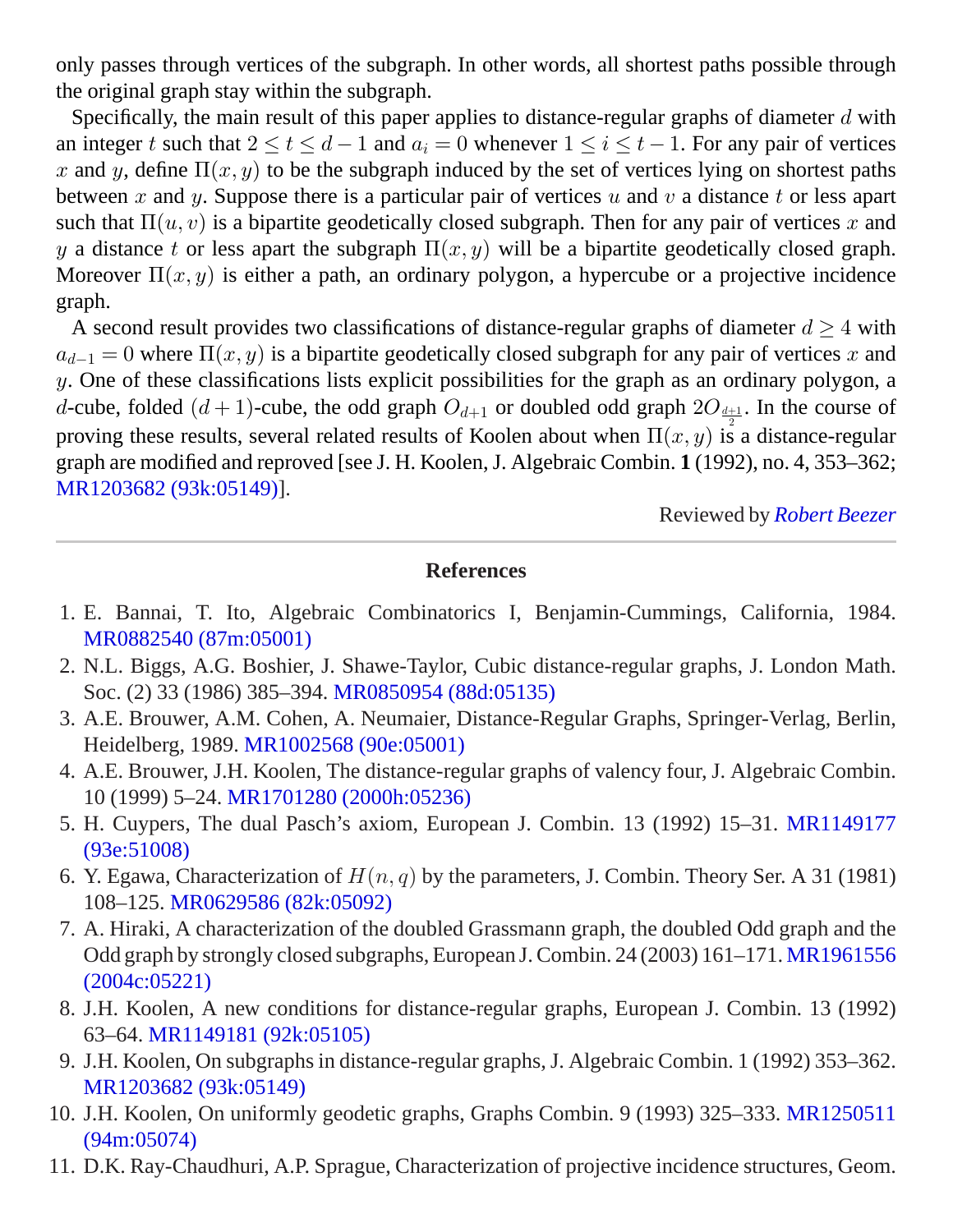Dedicata 5 (1976) 361–376. [MR0480101 \(58 #300\)](/mathscinet/pdf/480101.pdf?pg1=MR&s1=58:300&loc=fromreflist)

- 12. J. Rifá, L. Huguet, Classification of a class of distance-regular graphs via completely regular code, Discrete Appl. Math. 26 (1990) 289–300. [MR1045033 \(91d:05080\)](/mathscinet/pdf/1045033.pdf?pg1=MR&s1=91d:05080&loc=fromreflist)
- 13. C. Roos, A.J. Van Zanten, On the existence of certain distance-regular graphs, J. Combin. Theory Ser. B 33 (1982) 197–212. [MR0693359 \(84g:05101\)](/mathscinet/pdf/693359.pdf?pg1=MR&s1=84g:05101&loc=fromreflist)
- 14. H. Suzuki, On strongly closed subgraphs of highly regular graphs, European J. Combin. 16 (1995) 197–220. [MR1324430 \(96m:05200\)](/mathscinet/pdf/1324430.pdf?pg1=MR&s1=96m:05200&loc=fromreflist)
- 15. P. Terwilliger, Distance-regular graph and  $(s, c, a, k)$ -graphs, J. Combin. Theory Ser. B 34 (1983) 151–164. [MR0703600 \(84i:05100\)](/mathscinet/pdf/703600.pdf?pg1=MR&s1=84i:05100&loc=fromreflist)

*Note: This list reflects references listed in the original paper as accurately as possible with no attempt to correct errors.*

c *Copyright American Mathematical Society 2004, 2009*

AMERICAN MATHEMATICAL SOCIETY MathSciNet Mathematical Reviews on the Web

[Article](/leavingmsn?url=http://dx.doi.org/10.1111/1467-9590.00233)

Citations [From References: 2](http://ams.rice.edu/mathscinet/search/publications.html?refcit=1953724&loc=refcit) [From Reviews: 1](http://ams.rice.edu/mathscinet/search/publications.html?revcit=1953724&loc=revcit)

# **MR1953724 (2003i:05089)** 05C50 [\(05C05\)](http://ams.rice.edu/mathscinet/search/mscdoc.html?code=05C50%2C%2805C05%29) **[He, Li](http://ams.rice.edu/mathscinet/search/publications.html?pg1=IID&s1=675848) [\[He, Li](http://ams.rice.edu/mathscinet/search/publications.html?pg1=IID&s1=675848)**<sup>3</sup> **]** [\(1-MIT\)](http://ams.rice.edu/mathscinet/search/institution.html?code=1_MIT); **[Liu, Xiangwei](http://ams.rice.edu/mathscinet/search/publications.html?pg1=IID&s1=675933)** [\(1-MIT\)](http://ams.rice.edu/mathscinet/search/institution.html?code=1_MIT); **[Strang, Gilbert](http://ams.rice.edu/mathscinet/search/publications.html?pg1=IID&s1=167935)** [\(1-MIT\)](http://ams.rice.edu/mathscinet/search/institution.html?code=1_MIT) **Trees with Cantor eigenvalue distribution. (English summary)**

*[Stud. Appl. Math.](http://ams.rice.edu/mathscinet/search/journaldoc.html?&cn=Stud_Appl_Math)* **110** (2003), *[no. 2,](http://ams.rice.edu/mathscinet/search/publications.html?pg1=ISSI&s1=207143)* 123*–*138.

Construct a sequence of trees,  $T_r$ , recursively as follows. Fix a degree  $k > 2$ .  $T_1$  has a central vertex of degree k that is adjacent to k additional vertices, each of degree 1. For each vertex,  $v$ , of degree 1 in  $T_r$ , add  $k - 1$  new vertices and edges joining these new vertices to v. This will form the next tree in the sequence,  $T_{r+1}$ . The graph  $T_r$  will have  $k(k-1)^{r-1}$  "boundary" vertices of degree 1, and  $1 + k + k(k-1) + k(k-1)^2 + \cdots + k(k-1)^{r-2} = \frac{k(k-1)^{r-1}-2}{k-2}$  $\frac{(-1)^{n-1}-2}{k-2}$  "interior" vertices of degree k. Notice that  $T_r$  is a subgraph of the infinite homogeneous tree of degree k.

By exploiting the recursive structure of the adjacency matrix of these trees, the authors are able to precisely determine the majority of the eigenvalues and their multiplicities via the characteristic polynomial, in addition to analyzing the structure of the eigenvectors. With the exception of  $r + 1$ eigenvalues (a fraction that goes to zero for large  $r$ ), each eigenvalue is shown to be of the form eigenvalues (a fraction that goes to zero<br> $\lambda = 2\sqrt{k-1} \cos\left(\frac{m\pi}{n+1}\right), 1 \leq m \leq n \leq r.$ 

Subsequently, facts about the Euler totient function allow the multiplicities of these eigenvalues to be computed. For example,  $\lambda = 0$  occurs with multiplicity  $k(k-2)[(k-1)^{r-2} + (k-1)^{r-4} +$  $(k-1)^{r-6} + \ldots$ , which in the case of  $k = 3$  asymptotically approaches  $\frac{1}{3}$  of all the eigenvalues. ( $k = 1$ ) + ... ], which in the case<br>The eigenvalues  $\lambda = 2\sqrt{k-1} \cos\left(\frac{\pi}{3}\right)$  $\left(\frac{\pi}{3}\right)$  and  $\lambda = 2\sqrt{k-1} \cos\left(\frac{2\pi}{3}\right)$  $\left(\frac{2\pi}{3}\right)$  each appear with a multiplicity that asymptotically approaches  $\frac{1}{7}$  of all the eigenvalues in the case  $k = 3$ . The symmetry of the eigenvalues about the origin (because the trees are bipartite) and the pattern of the multiplicities explain the use of the word "Cantor" in the article's title.

Some progress is made in describing the associated eigenvectors, with more success for the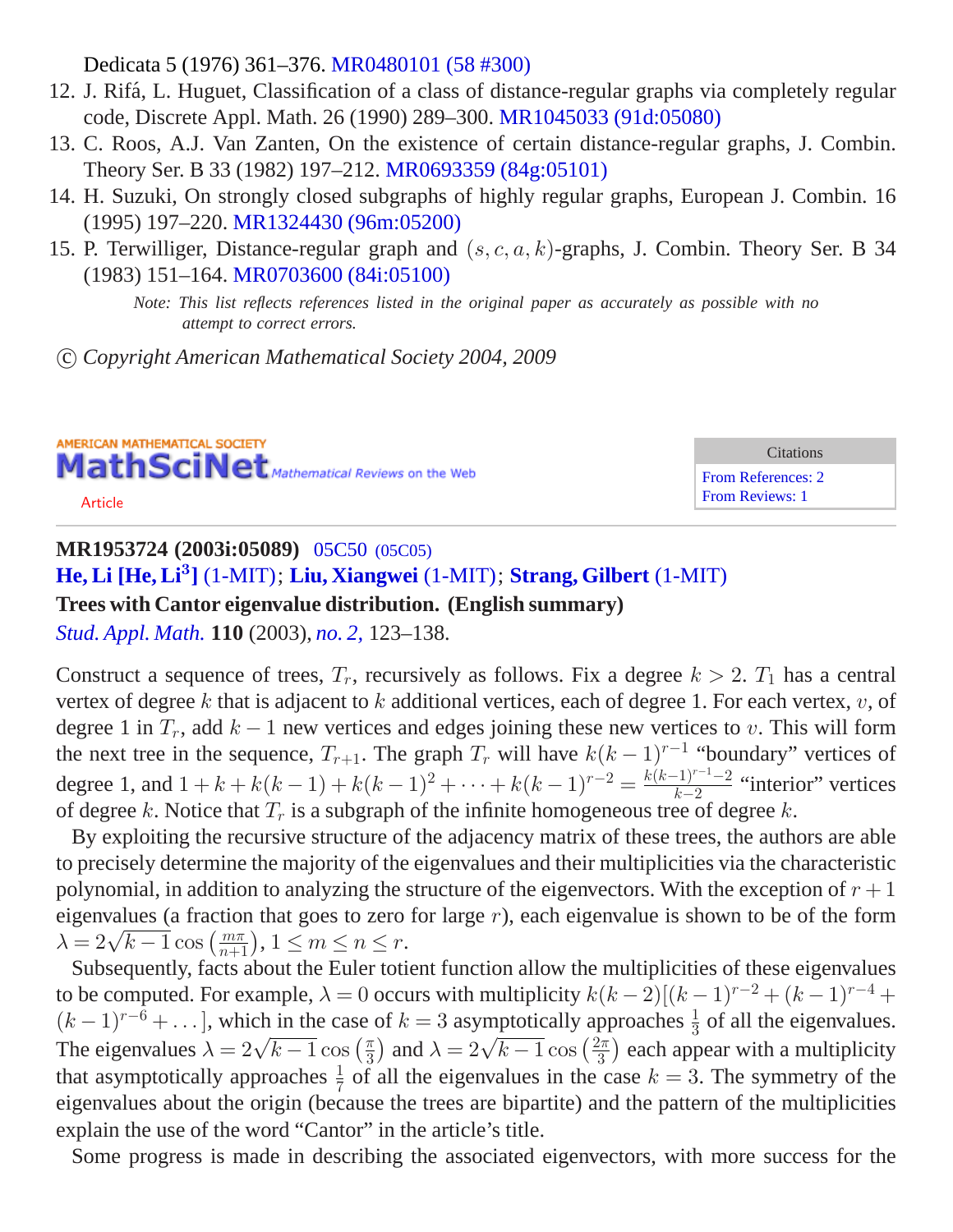eigenvectors associated with the zero eigenvalue. The article concludes with a brief discussion of the effect on the spectrum as the result of three variants formed by adding new edges to the boundary vertices of  $T_r$ . In the first case, the boundary vertices with a common neighbor are all joined to each other to form a complete subgraph of degree  $k - 1$ , in the second case a k-regular graph is formed by making k copies of  $T_r$  and identifying corresponding boundary vertices, and in the final case all of the boundary vertices are joined together in a big circuit forming an "outer loop".

Reviewed by *[Robert Beezer](http://ams.rice.edu/mathscinet/search/publications.html?pg1=IID&s1=213894)*

## **References**

- 1. I. Gutman, Characteristic and matching polynomials of some compound graphs, *Publ. Inst. Math. Beograd* 27:61–66 (1980). [MR0621934 \(82k:05093\)](/mathscinet/pdf/621934.pdf?pg1=MR&s1=82k:05093&loc=fromreflist)
- 2. O. J. Heilmann and E. H. Lieb, Theory of monomer-dimer systems, *Commun. Math. Phys.* 25:190–232 (1972). [MR0297280 \(45 #6337\)](/mathscinet/pdf/297280.pdf?pg1=MR&s1=45:6337&loc=fromreflist)
- 3. A. Edelman, H. Eriksson, and G. Strang, The eigenvalues for a cycle plus a random cycle, in preparation.
- 4. S. Strogatz, Exploring complex networks, *Nature* 410:268–276 (2001).
- 5. D. Watts, *Small Worlds: The Dynamics of Networks between Order and Randomness,* Princeton University Press, Princeton, 1999. [MR1716136 \(2001a:91064\)](/mathscinet/pdf/1716136.pdf?pg1=MR&s1=2001a:91064&loc=fromreflist)
- 6. D. Watts and S. Strogatz, Collective dynamics of 'small-world' networks, *Nature* 393:440–442 (1998).
- 7. C. D. Godsil, *Algebraic Combinatorics,* Chapman and Hall, New York and London, 1993. [MR1220704 \(94e:05002\)](/mathscinet/pdf/1220704.pdf?pg1=MR&s1=94e:05002&loc=fromreflist)
- 8. A. Figa-Talamanca, *Harmonic Analysis and Representation Theory for Groups Acting on Homogeneous Trees,* Cambridge University Press, Cambridge, 1991. [MR1152801 \(93f:22004\)](/mathscinet/pdf/1152801.pdf?pg1=MR&s1=93f:22004&loc=fromreflist)
- 9. F. Chung, *Spectral Graph Theory, CBMS Conference Series 92,* American Math. Soc., Providence, 1997. [MR1421568 \(97k:58183\)](/mathscinet/pdf/1421568.pdf?pg1=MR&s1=97k:58183&loc=fromreflist)
- 10. C. R. Johnson and A. Leal Duarte, The maximum multiplicity of an eigenvalue in a matrix whose graph is a tree, *Linear Multilinear Algebra* 46:139–144 (1999). [MR1712856](/mathscinet/pdf/1712856.pdf?pg1=MR&s1=2000e:05114&loc=fromreflist) [\(2000e:05114\)](/mathscinet/pdf/1712856.pdf?pg1=MR&s1=2000e:05114&loc=fromreflist)
- 11. B. McKay, On the spectral characterisation of trees, *Combinatoria* 3:219–232 (1977). [MR0543669 \(58 #27578\)](/mathscinet/pdf/543669.pdf?pg1=MR&s1=58:27578&loc=fromreflist)

*Note: This list reflects references listed in the original paper as accurately as possible with no attempt to correct errors.*

c *Copyright American Mathematical Society 2003, 2009*



[Article](/leavingmsn?url=http://dx.doi.org/10.2298/PIM0272039B)

**Citations** 

From References: 0 From Reviews: 0